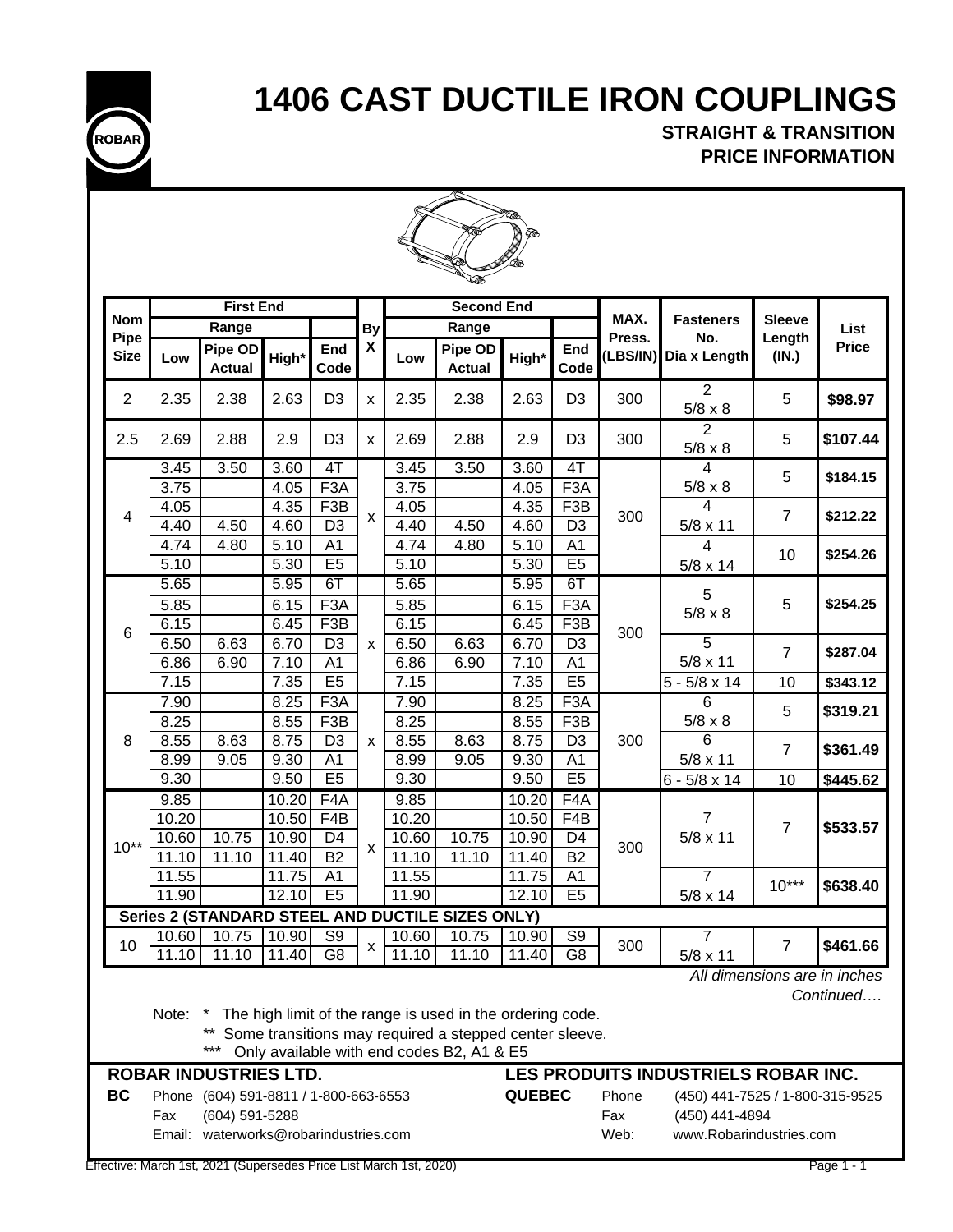

 **STRAIGHT AND TRANSITION**

## **PRICE INFORMATION**



|                     |       | <b>FIRST END</b>                          |                    |                          |              |       | <b>SECOND END</b>                       |       |                  |                          | <b>Fasteners</b> |                 |              |
|---------------------|-------|-------------------------------------------|--------------------|--------------------------|--------------|-------|-----------------------------------------|-------|------------------|--------------------------|------------------|-----------------|--------------|
| <b>Nom</b>          |       | <b>RANGE</b>                              |                    |                          | <b>By</b>    |       | <b>RANGE</b>                            |       |                  | MAX.                     | No.              | <b>Sleeve</b>   | List         |
| Pipe<br><b>Size</b> | Low   | <b>Pipe</b><br><b>OD</b><br><b>Actual</b> | High*              | End<br>Code              | X            | Low   | <b>Pipe</b><br>OD<br><b>Actual</b>      | High* | End<br>Code      | <b>Press</b><br>(LBS/IN) | Dia x<br>Length  | Length<br>(IN.) | <b>Price</b> |
|                     | 12.00 |                                           | 12.30              | F <sub>4</sub> A         |              | 12.00 |                                         | 12.30 | F <sub>4</sub> A |                          |                  |                 |              |
|                     | 12.30 |                                           | 12.60              | F4B                      |              | 12.30 |                                         | 12.60 | F4B              |                          | 8                | $\overline{7}$  | \$<br>608.03 |
| $12**$              | 12.60 | 12.75                                     | 12.90              | D <sub>4</sub>           | $\mathsf{x}$ | 12.60 | $\overline{12.75}$                      | 12.90 | D <sub>4</sub>   | 300                      | $5/8 \times 11$  |                 |              |
|                     | 13.20 | 13.20                                     | 13.60              | <b>B2</b>                |              | 13.20 | 13.20                                   | 13.60 | <b>B2</b>        |                          |                  |                 |              |
|                     | 13.80 | 14.00                                     | 14.10              | A <sub>1</sub>           |              | 13.80 | 14.00                                   | 14.10 | A <sub>1</sub>   |                          | 8                | $10***$         | \$<br>734.49 |
|                     | 14.10 |                                           | 14.35              | E5                       |              | 14.10 |                                         | 14.35 | E5               |                          | $5/8 \times 14$  |                 |              |
| <b>Series 2</b>     |       |                                           |                    |                          |              |       | (STANDARD STEEL AND DUCTILE SIZES ONLY) |       |                  |                          |                  |                 |              |
| 12                  | 12.60 | 12.75                                     | 12.90              | $\overline{\mathsf{S9}}$ | X            | 12.60 | 12.75                                   | 12.90 | $\overline{S9}$  | 300                      | $\overline{8}$   | $\overline{7}$  | 552.31<br>\$ |
|                     | 13.20 | 13.20                                     | 13.50              | $\overline{\mathsf{G8}}$ |              | 13.20 | 13.20                                   | 13.50 | $\overline{G8}$  |                          | $5/8 \times 11$  |                 |              |
|                     | 14.60 |                                           | 14.90              | F <sub>2</sub>           |              | 14.60 |                                         | 14.90 | F <sub>2</sub>   |                          |                  |                 |              |
| 14                  | 15.30 | 15.30                                     | $\overline{15.70}$ | <b>B2</b>                | $\mathsf{x}$ | 15.30 | 15.30                                   | 15.70 | B <sub>2</sub>   | 150                      | 9                | $\overline{7}$  | \$<br>999.02 |
|                     | 15.80 | 16.00                                     | 16.25              | A1                       |              | 15.80 | 16.00                                   | 16.25 | A <sub>1</sub>   |                          | $5/8 \times 11$  |                 |              |
|                     | 16.40 |                                           | 16.80              | E5                       |              | 16.40 |                                         | 16.80 | E5               |                          |                  |                 |              |
|                     | 17.40 | 17.40                                     | 17.80              | $\overline{B2}$          |              | 17.40 | 17.40                                   | 17.80 | $\overline{B2}$  |                          | 10               |                 |              |
| 16                  | 17.80 | 18.00                                     | 18.20              | A <sub>1</sub>           | $\mathsf{x}$ | 17.80 | 18.00                                   | 18.20 | A <sub>1</sub>   | 150                      | $5/8 \times 11$  | $\overline{7}$  | \$1,126.79   |
|                     | 18.40 |                                           | 18.80              | E5                       |              | 18.40 |                                         | 18.80 | E5               |                          |                  |                 |              |
|                     | 18.80 |                                           | 19.20              | $\overline{B1}$          |              | 18.80 |                                         | 19.20 | $\overline{B}$   |                          | 12               |                 |              |
| 18                  | 19.10 | 19.50                                     | 19.70              | A2                       | $\mathsf{x}$ | 19.10 | 19.50                                   | 19.70 | A2               | 150                      | $5/8 \times 11$  | $\overline{7}$  | \$1,460.56   |
|                     | 19.70 | 20.00                                     | 20.25              | E5                       |              | 19.70 | 20.00                                   | 20.25 | E5               |                          |                  |                 |              |
|                     | 20.80 |                                           | 21.35              | $\overline{B1}$          |              | 20.80 |                                         | 21.35 | $\overline{B1}$  |                          | 12               |                 |              |
| 20                  | 21.35 | 21.60                                     | 21.75              | A2                       | X            | 21.35 | 21.60                                   | 21.75 | A2               | 150                      | $5/8 \times 11$  | 7               | \$1,754.57   |
|                     | 21.75 | 22.00                                     | 22.25              | E <sub>5</sub>           |              | 21.75 | 22.00                                   | 22.25 | E5               |                          |                  |                 |              |
|                     | 22.95 |                                           | 23.35              | <b>B1</b>                |              | 22.95 |                                         | 23.35 | <b>B1</b>        |                          | 13               |                 |              |
| 22                  | 23.45 |                                           | 23.85              | A2                       | X            | 23.45 |                                         | 23.85 | A2               | 150                      | $5/8 \times 11$  | 7               | \$1,937.89   |
|                     | 23.75 | 24.00                                     | 24.25              | E5                       |              | 23.75 | 24.00                                   | 24.25 | E5               |                          |                  |                 |              |
| 24                  | 25.70 | 25.80                                     | 26.00              | A <sub>2</sub>           |              | 25.70 | 25.80                                   | 26.00 | A2               | 150                      | 14               | 10              | \$2,486.26   |
|                     | 26.10 |                                           | 26.32              | E5                       | X            | 26.10 |                                         | 26.32 | E5               |                          | 5/8 x 15         |                 |              |

 *All dimensions are in inches*

*Note:* \* The high limit of the range is used in the ordering code.

\*\* Some transitions may require a stepped center sleeve.

\*\*\* Only available with end codes B2, A1 & E5

|    | <b>ROBAR INDUSTRIES LTD.</b>          |               |       | LES PRODUITS INDUSTRIELS ROBAR INC. |
|----|---------------------------------------|---------------|-------|-------------------------------------|
| BC | Phone (604) 591-8811 / 1-800-663-6553 | <b>QUEBEC</b> | Phone | (450) 441-7525 / 1-800-315-9525     |
|    | Fax (604) 591-5288                    |               | Fax   | (450) 441-4894                      |
|    | Email: waterworks@robarindustries.com |               | Web   | www.Robarindustries.com             |
|    |                                       |               |       |                                     |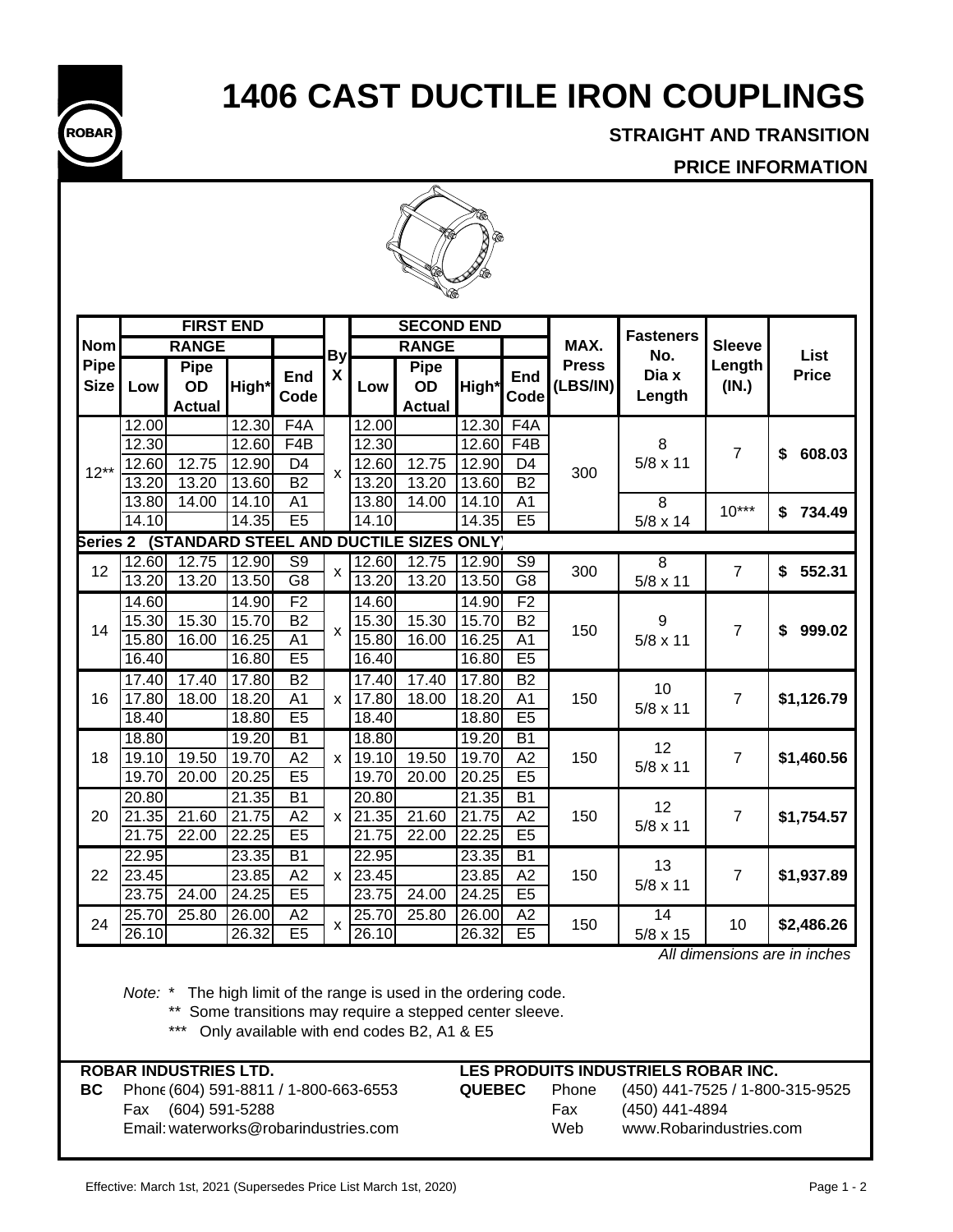

**STRAIGHT & TRANSITION PRICE INFORMATION**

|                    |                |                                 |                           |                                   |                           |                |                                                                                                                                                                     | ⋘              |                                  |                |                                     |                         |                                           |
|--------------------|----------------|---------------------------------|---------------------------|-----------------------------------|---------------------------|----------------|---------------------------------------------------------------------------------------------------------------------------------------------------------------------|----------------|----------------------------------|----------------|-------------------------------------|-------------------------|-------------------------------------------|
|                    |                | <b>First End</b>                |                           |                                   |                           |                | <b>Second End</b>                                                                                                                                                   |                |                                  |                |                                     |                         |                                           |
| <b>Nom</b><br>Pipe |                | Range                           |                           |                                   | By                        |                | Range                                                                                                                                                               |                |                                  | MAX.<br>Press. | <b>Fasteners</b><br>No.             | <b>Sleeve</b><br>Length | List                                      |
| <b>Size</b>        | Low            | Pipe OD<br><b>Actual</b>        | High*                     | End<br>Code                       | X                         | Low            | Pipe OD<br><b>Actual</b>                                                                                                                                            | High*          | End<br>Code                      | (LBS/IN)       | Dia. X Length                       | (IN.)                   | <b>Price</b>                              |
| $\overline{2}$     | 2.35           | 2.38                            | 2.63                      | D <sub>3</sub>                    | X                         | 2.35           | 2.38                                                                                                                                                                | 2.63           | D <sub>3</sub>                   | 300            | $\overline{2}$<br>$5/8 \times 8$    | 5                       | \$78.93                                   |
| 2.5                | 2.69           | 2.88                            | 2.90                      | D <sub>3</sub>                    | $\pmb{\mathsf{x}}$        | 2.69           | 2.88                                                                                                                                                                | 2.90           | D <sub>3</sub>                   | 300            | $\overline{2}$<br>$5/8 \times 8$    | 5                       | \$87.81                                   |
|                    | 3.45           | 3.50                            | 3.60                      | 4T                                |                           | 3.45           | 3.50                                                                                                                                                                | 3.60           | 4T                               |                | $\overline{4}$                      | 5                       | \$128.70                                  |
|                    | 3.75           |                                 | 4.05                      | F <sub>3</sub> A                  |                           | 3.75           |                                                                                                                                                                     | 4.05           | F3A                              |                | $5/8 \times 8$                      |                         |                                           |
| 4                  | 4.05           |                                 | 4.35                      | F3B                               | $\boldsymbol{\mathsf{x}}$ | 4.05           |                                                                                                                                                                     | 4.35           | F <sub>3</sub> B                 | 300            | 4                                   | $\overline{7}$          | \$154.18                                  |
|                    | 4.40           | 4.50                            | 4.60                      | D <sub>3</sub>                    |                           | 4.40           | 4.50                                                                                                                                                                | 4.60           | D <sub>3</sub>                   |                | $5/8 \times 11$                     |                         |                                           |
|                    | 4.74<br>5.10   | 4.80                            | 5.10<br>$\overline{5.30}$ | A1<br>E5                          |                           | 4.74           | 4.80                                                                                                                                                                | 5.10<br>5.30   | A <sub>1</sub><br>E <sub>5</sub> |                | $\overline{4}$                      | 10                      | \$200.47                                  |
|                    | 5.65           |                                 | 5.95                      | 6T                                |                           | 5.10<br>5.65   |                                                                                                                                                                     | 5.95           | 6T                               |                | 5/8 x 14                            |                         |                                           |
|                    | 5.85           |                                 | 6.15                      | F <sub>3</sub> A                  |                           | 5.85           |                                                                                                                                                                     | 6.15           | F <sub>3</sub> A                 |                | 5                                   | 5                       | \$185.37                                  |
|                    | 6.15           |                                 | 6.45                      | F <sub>3</sub> B                  |                           | 6.15           |                                                                                                                                                                     | 6.45           | F <sub>3</sub> B                 |                | $5/8 \times 8$                      |                         |                                           |
| 6                  | 6.50           | 6.63                            | 6.70                      | D <sub>3</sub>                    | X                         | 6.50           | 6.63                                                                                                                                                                | 6.70           | D <sub>3</sub>                   | 300            | 5                                   |                         |                                           |
|                    | 6.86           | 6.90                            | 7.10                      | A1                                |                           | 6.86           | 6.90                                                                                                                                                                | 7.10           | A <sub>1</sub>                   |                | $5/8 \times 11$                     | $\overline{7}$          | \$214.92                                  |
|                    | 7.15           |                                 | 7.35                      | E5                                |                           | 7.15           |                                                                                                                                                                     | 7.35           | E5                               |                | $5/8 \times 14$<br>$5 -$            | 10                      | \$257.00                                  |
|                    | 7.90           |                                 | 8.25                      | F <sub>3</sub> A                  |                           | 7.90           |                                                                                                                                                                     | 8.25           | F <sub>3</sub> A                 |                | 6                                   |                         |                                           |
|                    | 8.25           |                                 | 8.55                      | F3B                               |                           | 8.25           |                                                                                                                                                                     | 8.55           | F3B                              |                | $5/8 \times 8$                      | 5                       | \$236.83                                  |
| 8                  | 8.55           | 8.63                            | 8.75                      | $\overline{D3}$                   | X                         | 8.55           | 8.63                                                                                                                                                                | 8.75           | D <sub>3</sub>                   | 300            | $\overline{6}$                      |                         |                                           |
|                    | 8.99           | 9.05                            | 9.30                      | A <sub>1</sub>                    |                           | 8.99           | 9.05                                                                                                                                                                | 9.30           | A <sub>1</sub>                   |                | $5/8 \times 11$                     | $\overline{7}$          | \$275.29                                  |
|                    | 9.30           |                                 | 9.50                      | E5                                |                           | 9.30           |                                                                                                                                                                     | 9.50           | E5                               |                | $5/8 \times 14$<br>$6 -$            | 10                      | \$337.00                                  |
|                    | 9.85           |                                 | 10.20                     | F4A                               |                           | 9.85           |                                                                                                                                                                     | 10.20          | F <sub>4</sub> A                 |                |                                     |                         |                                           |
|                    | 10.20          |                                 | 10.50                     | F4B                               |                           | 10.20          |                                                                                                                                                                     | 10.50          | F4B                              |                | 7                                   | $\overline{7}$          | \$435.06                                  |
| $10**$             | 10.60          | 10.75                           | 10.90                     | D <sub>4</sub>                    |                           | 10.60          | 10.75                                                                                                                                                               | 10.90          | D <sub>4</sub>                   | 300            | $5/8 \times 11$                     |                         |                                           |
|                    | 11.10          | 11.10                           | 11.40                     | <b>B2</b>                         | $\pmb{\times}$            | 11.10          | 11.10                                                                                                                                                               | 11.40          | <b>B2</b>                        |                |                                     |                         |                                           |
|                    | 11.55          |                                 | 11.75                     | A1                                |                           | 11.55          |                                                                                                                                                                     | 11.75          | A1                               |                | $\overline{7}$                      | $10***$                 | \$558.67                                  |
|                    | 11.90          |                                 | 12.10                     | E5                                |                           | 11.90          |                                                                                                                                                                     | 12.10          | E <sub>5</sub>                   |                | $5/8 \times 14$                     |                         |                                           |
|                    |                |                                 |                           |                                   |                           |                | Series 2 (STANDARD STEEL AND DUCTILE SIZES ONLY)                                                                                                                    |                |                                  |                |                                     |                         |                                           |
| 10                 | 10.60<br>11.10 | 10.75<br>11.10                  | 10.90<br>11.40            | S <sub>9</sub><br>$\overline{G8}$ | x                         | 10.60<br>11.10 | 10.75<br>11.10                                                                                                                                                      | 10.90<br>11.40 | S <sub>9</sub><br>G <sub>8</sub> | 300            | $\overline{7}$<br>$5/8 \times 11$   | $\overline{7}$          | \$361.85                                  |
|                    | Note:          | ×<br>$***$                      |                           |                                   |                           |                | The high limit of the range is used in the ordering code.<br>** Some transitions may required a stepped center sleeve.<br>Only available with end codes B2, A1 & E5 |                |                                  |                |                                     |                         | All dimensions are in inches<br>Continued |
|                    |                | <b>ROBAR INDUSTRIES LTD.</b>    |                           |                                   |                           |                |                                                                                                                                                                     |                |                                  |                | LES PRODUITS INDUSTRIELS ROBAR INC. |                         |                                           |
| <b>BC</b>          | Phone          | (604) 591-8811 / 1-800-663-6553 |                           |                                   |                           |                |                                                                                                                                                                     | <b>QUEBEC</b>  |                                  | Phone          | (450) 441-7525 / 1-800-315-9525     |                         |                                           |
|                    | Fax            | (604) 591-5288                  |                           |                                   |                           |                |                                                                                                                                                                     |                |                                  | Fax            | (450) 441-4894                      |                         |                                           |
|                    | Email:         | waterworks@robarindustries.com  |                           |                                   |                           |                |                                                                                                                                                                     |                |                                  | Web            | www.Robarindustries.com             |                         |                                           |

Effective: March 1st, 2021 (Supersedes Price List March 1st, 2020) Page 1 - 3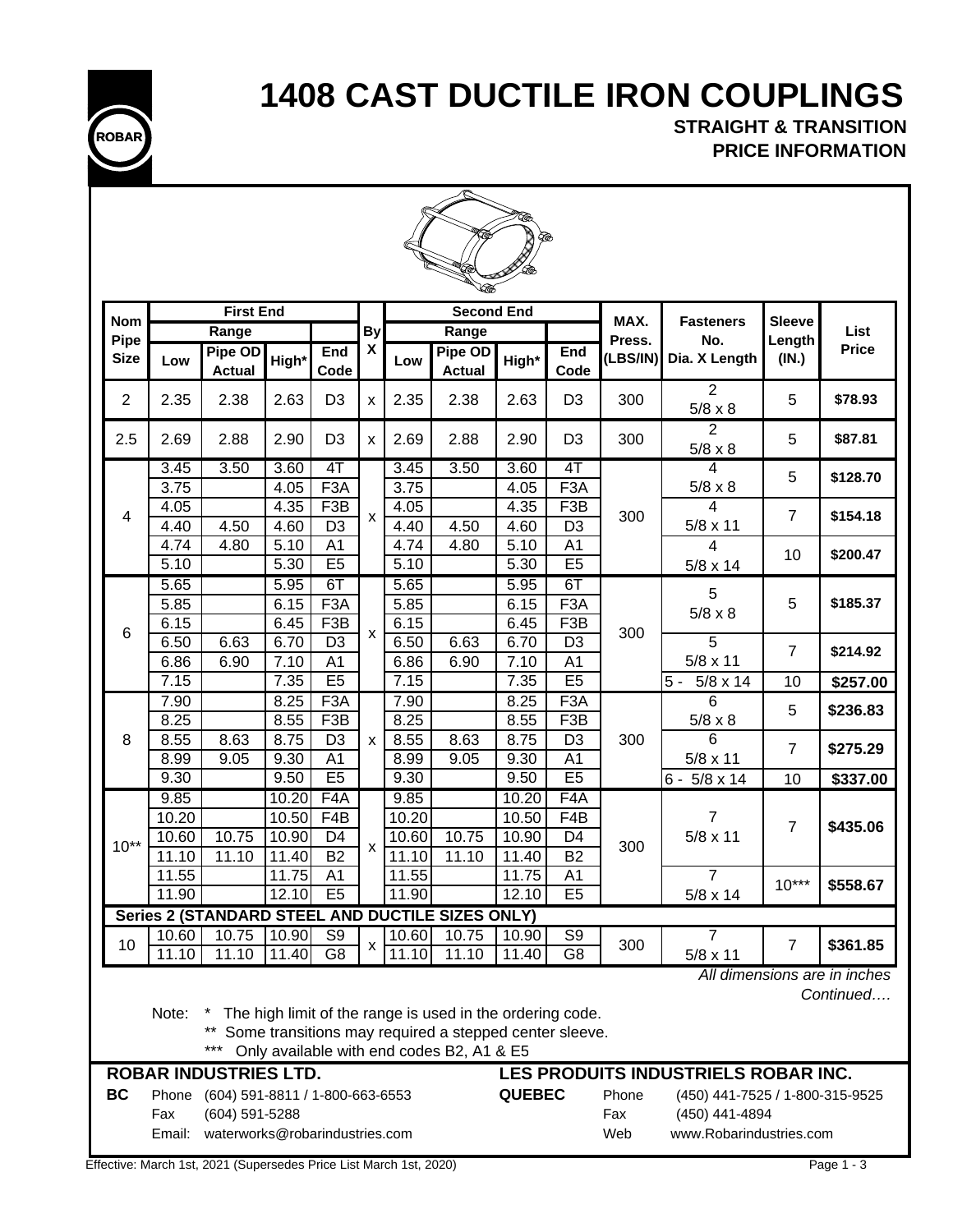

**STRAIGHT & TRANSITION**

## **PRICE INFORMATION**



|                           |                    | <b>First End</b>         |       |                          |                |       | <b>Second End</b>                                |                    |                 | MAX.     | <b>Fasteners</b> | <b>Sleeve</b>  |                              |
|---------------------------|--------------------|--------------------------|-------|--------------------------|----------------|-------|--------------------------------------------------|--------------------|-----------------|----------|------------------|----------------|------------------------------|
| <b>Nom</b><br><b>Pipe</b> |                    | Range                    |       |                          | By             |       | Range                                            |                    |                 | Press.   | No.              | Length         | List                         |
| <b>Size</b>               | Low                | Pipe OD<br><b>Actual</b> | High* | End<br>Code              | X              | Low   | Pipe OD<br><b>Actual</b>                         | High*              | End<br>Code     | (LBS/IN) | Dia x Length     | (IN.)          | <b>Price</b>                 |
|                           | 12.00              |                          | 12.30 | F <sub>4</sub> A         |                | 12.00 |                                                  | 12.30              | F4A             |          |                  |                |                              |
|                           | 12.30              |                          | 12.60 | F <sub>4</sub> B         |                | 12.30 |                                                  | 12.60              | F4B             |          | 8                | 7              | \$<br>495.42                 |
| $12**$                    | 12.60              | 12.75                    | 12.90 | D <sub>4</sub>           | X              | 12.60 | $\overline{12.75}$                               | 12.90              | D <sub>4</sub>  | 300      | $5/8 \times 11$  |                |                              |
|                           | 13.20              | 13.20                    | 13.60 | $\overline{B2}$          |                | 13.20 | 13.20                                            | 13.60              | $\overline{B2}$ |          |                  |                |                              |
|                           | 13.80              | 14.00                    | 14.10 | A <sub>1</sub>           |                | 13.80 | 14.00                                            | 14.10              | A <sub>1</sub>  |          | 8                | $10***$        | 652.47<br>\$                 |
|                           | 14.10              |                          | 14.35 | E5                       |                | 14.10 |                                                  | 14.35              | E <sub>5</sub>  |          | $5/8 \times 14$  |                |                              |
|                           |                    |                          |       |                          |                |       | Series 2 (STANDARD STEEL AND DUCTILE SIZES ONLY) |                    |                 |          |                  |                |                              |
| 12                        | 12.60              | 12.75                    | 12.90 | $\overline{\mathsf{S9}}$ |                | 12.60 | 12.75                                            | 12.90              | $\overline{S9}$ | 300      | 8                | $\overline{7}$ | \$<br>430.43                 |
|                           | 13.20              | 13.20                    | 13.50 | $\overline{G8}$          | x              | 13.20 | 13.20                                            | 13.50              | $\overline{G8}$ |          | $5/8 \times 11$  |                |                              |
|                           | 14.60              |                          | 14.90 | F2                       |                | 14.60 |                                                  | 14.90              | F2              |          |                  |                |                              |
| 14                        | 15.30              | 15.30                    | 15.70 | <b>B2</b>                |                | 15.30 | 15.30                                            | 15.70              | <b>B2</b>       | 150      | 9                | 7              | 866.13<br>\$                 |
|                           | 15.80              | 16.00                    | 16.25 | A <sub>1</sub>           | X              | 15.80 | 16.00                                            | 16.25              | A <sub>1</sub>  |          | $5/8 \times 11$  |                |                              |
|                           | 16.40              |                          | 16.80 | E5                       |                | 16.40 |                                                  | 16.80              | E <sub>5</sub>  |          |                  |                |                              |
|                           | 17.40              | 17.40                    | 17.80 | B2                       |                | 17.40 | 17.40                                            | 17.80              | B2              |          | 10               |                |                              |
| 16                        | 17.80              | 18.00                    | 18.20 | A <sub>1</sub>           | X              | 17.80 | 18.00                                            | $\overline{18.20}$ | A <sub>1</sub>  | 150      | $5/8 \times 11$  | 7              | 979.46<br>\$                 |
|                           | 18.40              |                          | 18.80 | E <sub>5</sub>           |                | 18.40 |                                                  | 18.80              | E5              |          |                  |                |                              |
|                           | 18.80              |                          | 19.20 | <b>B1</b>                |                | 18.80 |                                                  | 19.20              | <b>B1</b>       |          | 12               |                |                              |
| 18                        | 19.10              | 19.50                    | 19.70 | A2                       | <b>X</b>       | 19.10 | 19.50                                            | 19.70              | A2              | 150      | $5/8 \times 11$  | 7              | \$1,285.77                   |
|                           | 19.70              | 20.00                    | 20.25 | E5                       |                | 19.70 | 20.00                                            | 20.25              | E5              |          |                  |                |                              |
|                           | 20.80              |                          | 21.35 | $\overline{B1}$          |                | 20.80 |                                                  | 21.35              | $\overline{B1}$ |          | 12               |                |                              |
| 20                        | 21.35              | 21.60                    | 21.75 | $\overline{A2}$          | $\times$       | 21.35 | 21.60                                            | $\overline{21.75}$ | A2              | 150      | $5/8 \times 11$  | 7              | \$1,585.20                   |
|                           | 21.75              | 22.00                    | 22.25 | E5                       |                | 21.75 | 22.00                                            | 22.25              | E5              |          |                  |                |                              |
|                           | 22.95              |                          | 23.35 | <b>B1</b>                |                | 22.95 |                                                  | 23.35              | <b>B1</b>       |          |                  |                |                              |
| 22                        | 23.45              |                          | 23.85 | A2                       | x <sub>1</sub> | 23.45 |                                                  | 23.85              | A2              | 150      | 13               | 7              | \$1,755.10                   |
|                           | 23.75              | 24.00                    | 24.25 | E5                       |                | 23.75 | 24.00                                            | 24.25              | E <sub>5</sub>  |          | $5/8 \times 11$  |                |                              |
|                           | $25.\overline{70}$ | 25.80                    | 26.00 | $\overline{A2}$          |                | 25.70 | 25.80                                            | 26.00              | $\overline{A2}$ |          | 14               |                |                              |
| 24                        | 26.10              |                          | 26.32 | E5                       | x              | 26.10 |                                                  | 26.32              | E5              | 150      | $5/8 \times 15$  | 10             | \$1,945.56                   |
|                           |                    |                          |       |                          |                |       |                                                  |                    |                 |          |                  |                | All dimensions are in inches |

Note: \* The high limit of the range is used in the ordering code.

\*\* Some transitions may required a stepped center sleeve.

\*\*\* Only available with end codes B2, A1 & E5

|       | <b>ROBAR INDUSTRIES LTD.</b>          |               |       | LES PRODUITS INDUSTRIELS ROBAR INC. |
|-------|---------------------------------------|---------------|-------|-------------------------------------|
| BC    | Phone (604) 591-8811 / 1-800-663-6553 | <b>QUEBEC</b> | Phone | (450) 441-7525 / 1-800-315-9525     |
| Fax   | (604) 591-5288                        |               | Fax   | (450) 441-4894                      |
| Email | waterworks@robarindustries.com        |               | Web   | www.Robarindustries.com             |
|       |                                       |               |       |                                     |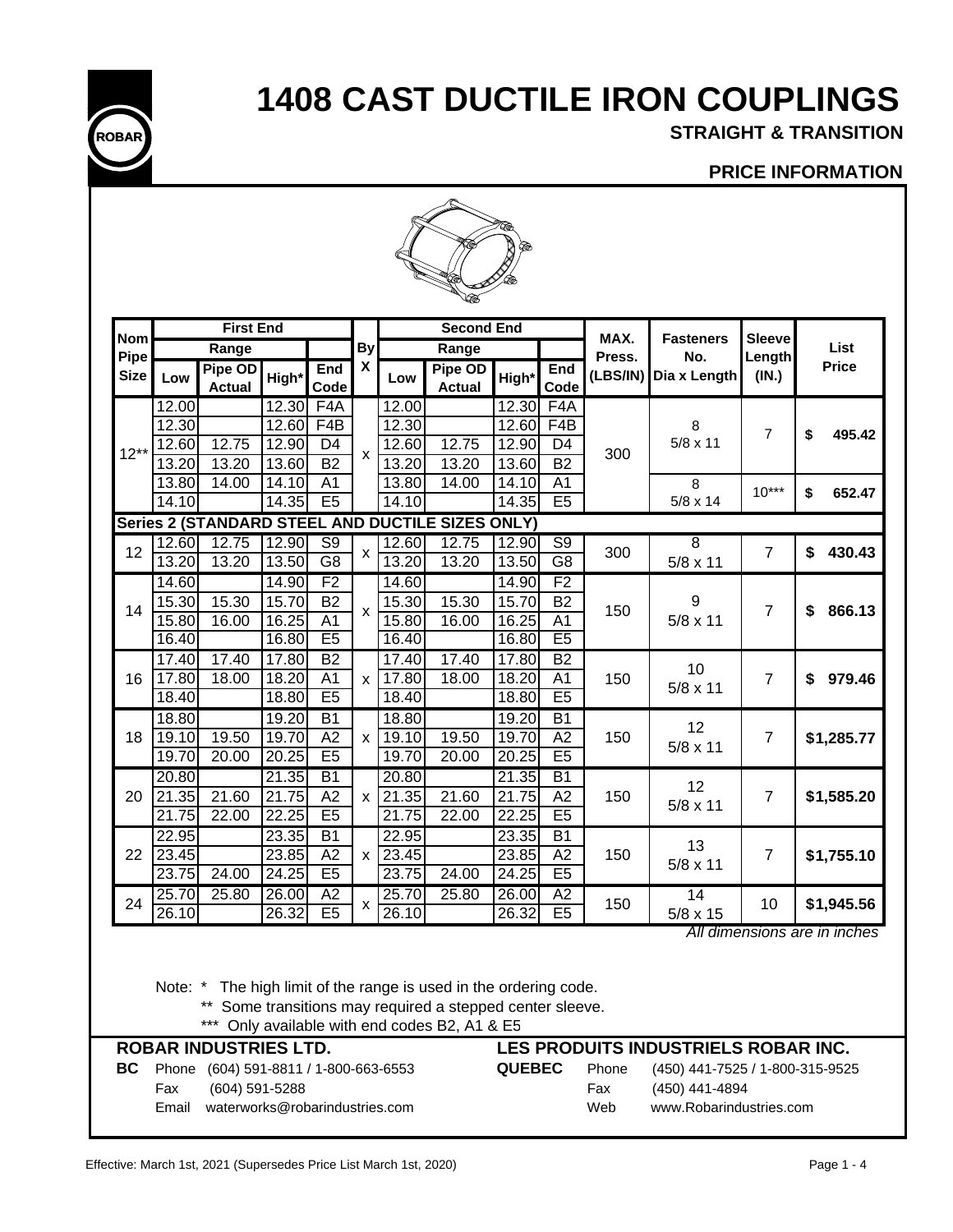

**STRAIGHT & TRANSITION**

**PRICE INFORMATION**

|                     | <b>Second End</b>       |                                                                                                  |                              |                                            |                           |                         |                                                                                                                                                                         |                         |                                                      |                     |                                                                              |                 |                                           |  |
|---------------------|-------------------------|--------------------------------------------------------------------------------------------------|------------------------------|--------------------------------------------|---------------------------|-------------------------|-------------------------------------------------------------------------------------------------------------------------------------------------------------------------|-------------------------|------------------------------------------------------|---------------------|------------------------------------------------------------------------------|-----------------|-------------------------------------------|--|
|                     |                         | <b>First End</b>                                                                                 |                              |                                            |                           |                         |                                                                                                                                                                         |                         |                                                      |                     |                                                                              |                 |                                           |  |
| Nom                 |                         | Range                                                                                            |                              |                                            | By                        |                         | Range                                                                                                                                                                   |                         |                                                      | MAX.<br>Press.      | <b>Fasteners</b><br>No.                                                      | <b>Sleeve</b>   | List                                      |  |
| Pipe<br><b>Size</b> | Low                     | Pipe OD<br><b>Actual</b>                                                                         | High*                        | End<br>Code                                | $\boldsymbol{\mathsf{x}}$ | Low                     | Pipe OD<br><b>Actual</b>                                                                                                                                                | High*                   | End<br>Code                                          | (LBS/IN)            | Dia x Length                                                                 | Length<br>(IN.) | <b>Price</b>                              |  |
| $\overline{2}$      | 2.35                    | 2.38                                                                                             | 2.63                         | D <sub>3</sub>                             | X                         | 2.35                    | 2.38                                                                                                                                                                    | 2.63                    | D <sub>3</sub>                                       | 300                 | $\overline{2}$<br>$5/8 \times 8$                                             | 5               | \$120.02                                  |  |
| 2.5                 | 2.69                    | 2.88                                                                                             | 2.90                         | D <sub>3</sub>                             | X                         | 2.69                    | 2.88                                                                                                                                                                    | 2.90                    | D <sub>3</sub>                                       | 300                 | 2<br>$5/8 \times 8$                                                          | 5               | \$128.48                                  |  |
|                     | 3.45<br>3.75            | 3.50                                                                                             | 3.60<br>4.05                 | $4$ T<br>F <sub>3</sub> A                  |                           | 3.45<br>3.75            | 3.50                                                                                                                                                                    | 3.60<br>4.05            | 4T<br>F <sub>3</sub> A                               |                     | 4<br>$5/8 \times 8$                                                          | 5               | \$229.98                                  |  |
| 4                   | 4.05<br>4.40            | 4.50                                                                                             | 4.35<br>4.60                 | F <sub>3</sub> B<br>D <sub>3</sub>         | X                         | 4.05<br>4.40            | 4.50                                                                                                                                                                    | 4.35<br>4.60            | F <sub>3</sub> B<br>D <sub>3</sub>                   | 300                 | 4<br>$5/8 \times 11$                                                         | $\overline{7}$  | \$272.00                                  |  |
|                     | 4.74<br>5.10            | 4.80                                                                                             | 5.10<br>5.30                 | A <sub>1</sub><br>E5                       |                           | 4.74<br>5.10            | 4.80                                                                                                                                                                    | 5.10<br>5.30            | A <sub>1</sub><br>E5                                 |                     | 4<br>5/8 x 14                                                                | 10              | \$312.68                                  |  |
|                     | 5.65<br>5.85<br>6.15    |                                                                                                  | 5.95<br>6.15<br>6.45         | 6T<br>F <sub>3</sub> A<br>F <sub>3</sub> B |                           | 5.65<br>5.85<br>6.15    |                                                                                                                                                                         | 5.95<br>6.15<br>6.45    | 6T<br>F <sub>3</sub> A<br>F <sub>3</sub> B           |                     | 5<br>$5/8 \times 8$                                                          | 5               | \$326.30                                  |  |
| 6                   | 6.50<br>6.86            | 6.63<br>6.90                                                                                     | 6.70<br>7.10                 | D <sub>3</sub><br>A1                       | $\pmb{\chi}$              | 6.50<br>6.86            | 6.63<br>6.90                                                                                                                                                            | 6.70<br>7.10            | D <sub>3</sub><br>A <sub>1</sub>                     | 300                 | 5<br>$5/8 \times 11$                                                         | $\overline{7}$  | \$375.06                                  |  |
|                     | 7.15<br>7.90            |                                                                                                  | 7.35<br>8.25                 | E5<br>F3A                                  |                           | 7.15<br>7.90            |                                                                                                                                                                         | 7.35<br>8.25            | E5<br>F3A                                            |                     | $5 - 5/8 \times 14$<br>6                                                     | 10<br>5         | \$417.14<br>\$409.48                      |  |
| 8                   | 8.25<br>8.55<br>8.99    | 8.63<br>9.05                                                                                     | 8.55<br>8.75<br>9.30         | F <sub>3</sub> B<br>D <sub>3</sub><br>A1   | X                         | 8.25<br>8.55<br>8.99    | 8.63<br>9.05                                                                                                                                                            | 8.55<br>8.75<br>9.30    | F <sub>3</sub> B<br>D <sub>3</sub><br>A <sub>1</sub> | 300                 | $5/8 \times 8$<br>6<br>$5/8 \times 11$                                       | $\overline{7}$  | \$472.74                                  |  |
|                     | 9.30<br>9.85            |                                                                                                  | 9.50<br>10.20                | E <sub>5</sub><br>F4A                      |                           | 9.30<br>9.85            |                                                                                                                                                                         | 9.50<br>10.20           | E <sub>5</sub><br>F <sub>4</sub> A                   |                     | $6 - 5/8 \times 14$                                                          | 10              | \$556.88                                  |  |
| $10**$              | 10.20<br>10.60<br>11.10 | 10.75<br>11.10                                                                                   | 10.50<br>10.90<br>11.40      | F4B<br>D <sub>4</sub><br><b>B2</b>         | $\boldsymbol{\mathsf{x}}$ | 10.20<br>10.60<br>11.10 | 10.75<br>11.10                                                                                                                                                          | 10.50<br>10.90<br>11.40 | F4B<br>D4<br>$\overline{B2}$                         | 300                 | $\overline{7}$<br>$5/8 \times 11$                                            | $\overline{7}$  | \$662.00                                  |  |
|                     | 11.55<br>11.90          |                                                                                                  | $\overline{1}$ 1.75<br>12.10 | A <sub>1</sub><br>E5                       |                           | 11.55<br>11.90          |                                                                                                                                                                         | 11.75<br>12.10          | A <sub>1</sub><br>E5                                 |                     | $\overline{7}$<br>5/8 x 14                                                   | $10***$         | \$746.15                                  |  |
|                     |                         |                                                                                                  |                              |                                            |                           |                         | Series 2 (STANDARD STEEL AND DUCTILE SIZES ONLY)                                                                                                                        |                         |                                                      |                     |                                                                              |                 |                                           |  |
| 10                  | 10.60<br>11.10          | 10.75<br>11.10                                                                                   | 10.90<br>11.40               | S <sub>9</sub><br>G8                       | $\pmb{\mathsf{X}}$        | 10.60<br>11.10          | 10.75<br>11.10                                                                                                                                                          | 10.90<br>11.40          | $\overline{S9}$<br>G8                                | 300                 | $5/8 \times 11$                                                              | $\overline{7}$  | \$578.56                                  |  |
|                     | Note:                   | <b>ROBAR INDUSTRIES LTD.</b>                                                                     |                              |                                            |                           |                         | The high limit of the range is used in the ordering code.<br>** Some transitions may required a stepped center sleeve.<br>*** Only available with end codes B2, A1 & E5 |                         |                                                      |                     | LES PRODUITS INDUSTRIELS ROBAR INC.                                          |                 | All dimensions are in inches<br>Continued |  |
| BC                  | Fax                     | Phone (604) 591-8811 / 1-800-663-6553<br>(604) 591-5288<br>Email: waterworks@robarindustries.com |                              |                                            |                           |                         |                                                                                                                                                                         | <b>QUEBEC</b>           |                                                      | Phone<br>Fax<br>Web | (450) 441-7525 / 1-800-315-9525<br>(450) 441-4894<br>www.Robarindustries.com |                 |                                           |  |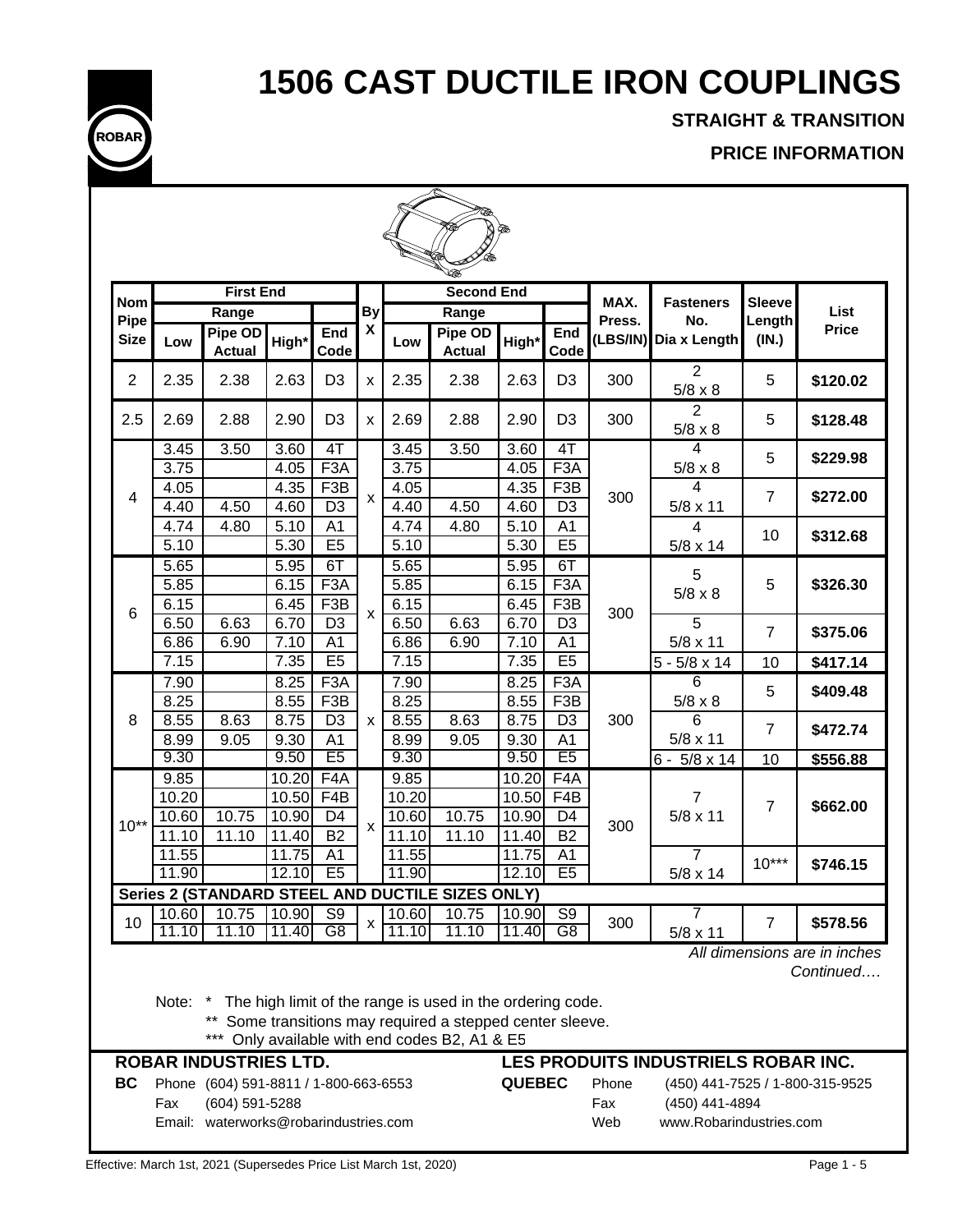

**STRAIGHT & TRANSITION**

## **PRICE INFORMATION**

| <b>Nom</b>                                       |       | <b>First End</b>         |                    |                 |                           |       | <b>Second End</b>        |       |                  | MAX.     | <b>Fasteners</b> | <b>Sleeve</b>  |              |  |
|--------------------------------------------------|-------|--------------------------|--------------------|-----------------|---------------------------|-------|--------------------------|-------|------------------|----------|------------------|----------------|--------------|--|
| Pipe                                             |       | Range                    |                    |                 | <b>By</b>                 |       | Range                    |       |                  | Press.   | No.              | Length         | List         |  |
| <b>Size</b>                                      | Low   | Pipe OD<br><b>Actual</b> | High*              | End<br>Code     | $\pmb{\mathsf{X}}$        | Low   | Pipe OD<br><b>Actual</b> | High* | End<br>Code      | (LBS/IN) | Dia x Length     | (IN.)          | <b>Price</b> |  |
|                                                  | 12.00 |                          | 12.30              | F4A             |                           | 12.00 |                          | 12.30 | F <sub>4</sub> A |          |                  |                |              |  |
|                                                  | 12.30 |                          | $\overline{12.60}$ | F4B             |                           | 12.30 |                          | 12.60 | F <sub>4</sub> B |          | 8                | $\overline{7}$ | \$<br>747.97 |  |
| $12**$                                           | 12.60 | 12.75                    | 12.90              | D <sub>4</sub>  |                           | 12.60 | 12.75                    | 12.90 | D <sub>4</sub>   | 300      | $5/8 \times 11$  |                |              |  |
|                                                  | 13.20 | 13.20                    | 13.60              | <b>B2</b>       | $\boldsymbol{\mathsf{x}}$ | 13.20 | 13.20                    | 13.60 | <b>B2</b>        |          |                  |                |              |  |
|                                                  | 13.80 | 14.00                    | 14.10              | A <sub>1</sub>  |                           | 13.80 | 14.00                    | 14.10 | A <sub>1</sub>   |          | 8                | $10***$        | \$<br>867.15 |  |
|                                                  | 14.10 |                          | 14.35              | E5              |                           | 14.10 |                          | 14.35 | E5               |          | 5/8 x 14         |                |              |  |
| Series 2 (STANDARD STEEL AND DUCTILE SIZES ONLY) |       |                          |                    |                 |                           |       |                          |       |                  |          |                  |                |              |  |
| 12                                               | 12.60 | 12.75                    | 12.90              | $\overline{S9}$ | $\pmb{\times}$            | 12.60 | 12.75                    | 12.90 | S <sub>9</sub>   | 300      | 8                | $\overline{7}$ | 684.59<br>\$ |  |
|                                                  | 13.20 | 13.20                    | 13.50              | $\overline{G8}$ |                           | 13.20 | 13.20                    | 13.50 | $\overline{G8}$  |          | $5/8 \times 11$  |                |              |  |
|                                                  | 14.60 |                          | 14.90              | F <sub>2</sub>  |                           | 14.60 |                          | 14.90 | F <sub>2</sub>   |          |                  |                |              |  |
| 14                                               | 15.30 | 15.30                    | 15.70              | B2              | $\boldsymbol{\mathsf{x}}$ | 15.30 | 15.30                    | 15.70 | $\overline{B2}$  | 150      | 9                | $\overline{7}$ | \$1,309.31   |  |
|                                                  | 15.80 | 16.00                    | 16.25              | $\overline{A1}$ |                           | 15.80 | 16.00                    | 16.25 | $\overline{A1}$  |          | $5/8 \times 11$  |                |              |  |
|                                                  | 16.40 |                          | 16.80              | E5              |                           | 16.40 |                          | 16.80 | E5               |          |                  |                |              |  |
|                                                  | 17.40 | 17.40                    | 17.80              | B2              |                           | 17.40 | 17.40                    | 17.80 | B2               |          | 10               |                |              |  |
| 16                                               | 17.80 | 18.00                    | 18.20              | A <sub>1</sub>  | X                         | 17.80 | 18.00                    | 18.20 | A <sub>1</sub>   | 150      | $5/8 \times 11$  | $\overline{7}$ | \$1,448.51   |  |
|                                                  | 18.40 |                          | 18.80              | E <sub>5</sub>  |                           | 18.40 |                          | 18.80 | E <sub>5</sub>   |          |                  |                |              |  |
|                                                  | 18.80 |                          | 19.20              | B1              |                           | 18.80 |                          | 19.20 | B1               |          | 12               |                |              |  |
| 18                                               | 19.10 | 19.50                    | 19.70              | A2              | X                         | 19.10 | 19.50                    | 19.70 | A2               | 150      | $5/8 \times 11$  | $\overline{7}$ | \$1,753.20   |  |
|                                                  | 19.70 | 20.00                    | 20.25              | E5              |                           | 19.70 | 20.00                    | 20.25 | E5               |          |                  |                |              |  |
|                                                  | 20.80 |                          | 21.35              | $\overline{B1}$ |                           | 20.80 |                          | 21.35 | B1               |          | 12               |                |              |  |
| 20                                               | 21.35 | 21.60                    | 21.75              | A2              | $\pmb{\mathsf{x}}$        | 21.35 | 21.60                    | 21.75 | A2               | 150      | $5/8 \times 11$  | $\overline{7}$ | \$2,007.03   |  |
|                                                  | 21.75 | 22.00                    | 22.25              | E <sub>5</sub>  |                           | 21.75 | 22.00                    | 22.25 | E <sub>5</sub>   |          |                  |                |              |  |
|                                                  | 22.95 |                          | 23.35              | B <sub>1</sub>  |                           | 22.95 |                          | 23.35 | <b>B1</b>        |          | 13               |                |              |  |
| 22                                               | 23.45 |                          | 23.85              | A2              | x                         | 23.45 |                          | 23.85 | A <sub>2</sub>   | 150      | 5/8 x 11         | $\overline{7}$ | \$2,221.29   |  |
|                                                  | 23.75 | 24.00                    | 24.25              | E <sub>5</sub>  |                           | 23.75 | 24.00                    | 24.25 | E5               |          |                  |                |              |  |
| 24                                               | 25.70 | 25.80                    | 26.00              | A2              |                           | 25.70 | 25.80                    | 26.00 | A2               | 150      | 14               | 10             | \$2,791.89   |  |
|                                                  | 26.10 |                          | 26.32              | E5              | х                         | 26.10 |                          | 26.32 | E <sub>5</sub>   |          | 5/8 x 15         |                |              |  |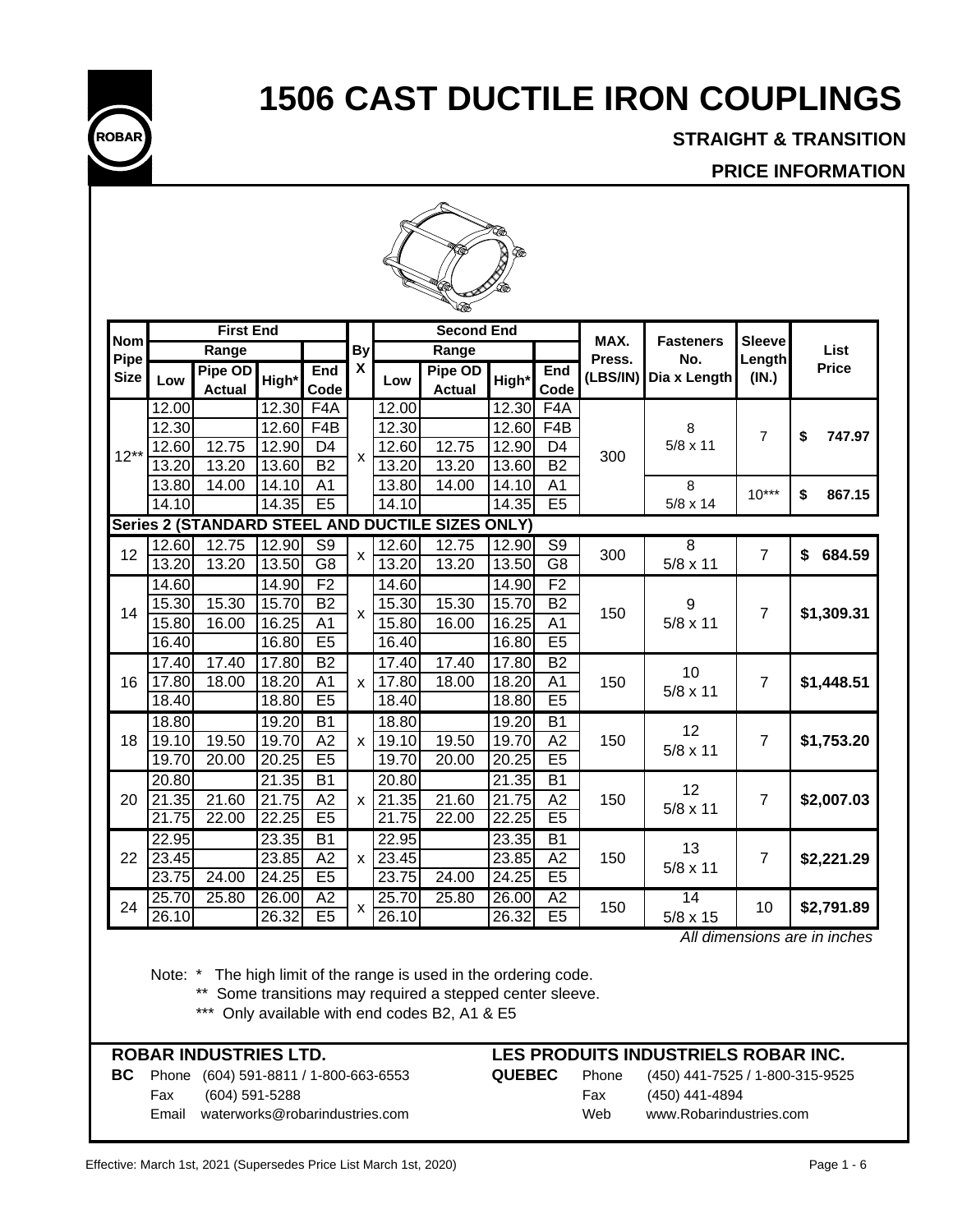

**STRAIGHT & TRANSITION PRICE INFORMATION**

| <b>Nom</b>     |                        | <b>First End</b>                                                                    |              |                         |                           |              | <b>Second End</b>                                                                                                   |               |                       | MAX.                | <b>Fasteners</b>                                                             | <b>Sleeve</b>  |                                           |
|----------------|------------------------|-------------------------------------------------------------------------------------|--------------|-------------------------|---------------------------|--------------|---------------------------------------------------------------------------------------------------------------------|---------------|-----------------------|---------------------|------------------------------------------------------------------------------|----------------|-------------------------------------------|
| Pipe           |                        | Range                                                                               |              |                         | <b>By</b>                 |              | Range                                                                                                               |               |                       | Press.              | No.                                                                          | Length         | List                                      |
| <b>Size</b>    | Low                    | Pipe OD<br><b>Actual</b>                                                            | High*        | End<br>Code             | $\boldsymbol{\mathsf{X}}$ | Low          | Pipe OD<br><b>Actual</b>                                                                                            | High*         | End<br>Code           | (LBS/IN)            | Dia x Length                                                                 | (IN.)          | <b>Price</b>                              |
| $\overline{2}$ | 2.35                   | 2.38                                                                                | 2.63         | D <sub>3</sub>          | $\boldsymbol{\mathsf{x}}$ | 2.35         | 2.38                                                                                                                | 2.63          | D <sub>3</sub>        | 300                 | $\overline{2}$<br>$5/8 \times 8$                                             | 5              | \$137.76                                  |
| 2.5            | 2.69                   | 2.88                                                                                | 2.90         | D <sub>3</sub>          | $\pmb{\chi}$              | 2.69         | 2.88                                                                                                                | 2.90          | D <sub>3</sub>        | 300                 | $\overline{2}$<br>$5/8 \times 8$                                             | 5              | \$165.84                                  |
|                | 3.45                   | 3.50                                                                                | 3.60         | 4T                      |                           | 3.45         | 3.50                                                                                                                | 3.60          | $\overline{4}$        |                     |                                                                              |                |                                           |
|                | 3.75                   |                                                                                     | 4.05         | F <sub>3</sub> A        |                           | 3.75         |                                                                                                                     | 4.05          | F <sub>3</sub> A      |                     | 4<br>$5/8 \times 8$                                                          | 5              | \$261.01                                  |
| 4              | 4.05                   |                                                                                     | 4.35         | F <sub>3</sub> B        | $\mathsf{x}$              | 4.05         |                                                                                                                     | 4.35          | F <sub>3</sub> B      | 300                 |                                                                              |                |                                           |
|                | 4.40                   | 4.50                                                                                | 4.60         | D <sub>3</sub>          |                           | 4.40         | 4.50                                                                                                                | 4.60          | D <sub>3</sub>        |                     | 4                                                                            |                |                                           |
|                | 4.74                   | 4.80                                                                                | 5.10         | A <sub>1</sub>          |                           | 4.74         | 4.80                                                                                                                | 5.10          | A <sub>1</sub>        |                     | $5/8 \times 11$                                                              | $\overline{7}$ | \$301.08                                  |
|                | 5.10                   |                                                                                     | 5.30         | E5                      |                           | 5.10         |                                                                                                                     | 5.30          | E5                    |                     |                                                                              |                |                                           |
|                | 5.85                   |                                                                                     | 6.15         | F <sub>3</sub> A        |                           | 5.85         |                                                                                                                     | 6.15          | F <sub>3</sub> A      |                     | 5                                                                            |                |                                           |
|                | 6.15                   |                                                                                     | 6.45         | F <sub>3</sub> B        |                           | 6.15         |                                                                                                                     | 6.45          | F <sub>3</sub> B      |                     | $5/8 \times 8$                                                               | 5              | \$365.06                                  |
| 6              | 6.50                   | 6.63                                                                                | 6.70         | D <sub>3</sub>          | X                         | 6.50         | 6.63                                                                                                                | 6.70          | D <sub>3</sub>        | 300                 |                                                                              |                |                                           |
|                | 6.86                   | 6.90                                                                                | 7.10         | A <sub>1</sub><br>E5    |                           | 6.86         | 6.90                                                                                                                | 7.10          | A <sub>1</sub><br>E5  |                     | $\overline{5}$                                                               | $\overline{7}$ | \$411.41                                  |
|                | 7.15                   |                                                                                     | 7.35         |                         |                           | 7.15         |                                                                                                                     | 7.35          |                       |                     | $5/8 \times 11$                                                              |                |                                           |
|                | 7.90<br>8.25           |                                                                                     | 8.25         | F3A<br>F <sub>3</sub> B |                           | 7.90<br>8.25 |                                                                                                                     | 8.25          | F3A                   |                     | 6                                                                            | 5              | \$455.99                                  |
| 8              | 8.55                   | 8.63                                                                                | 8.55<br>8.75 | $\overline{D3}$         | $\mathsf{x}$              | 8.55         | 8.63                                                                                                                | 8.55<br>8.75  | F3B<br>D <sub>3</sub> | 300                 | $5/8 \times 8$                                                               |                |                                           |
|                | 8.99                   | 9.05                                                                                | 9.30         | A <sub>1</sub>          |                           | 8.99         | 9.05                                                                                                                | 9.30          | A <sub>1</sub>        |                     | $6\phantom{1}$                                                               |                |                                           |
|                | 9.30                   |                                                                                     | 9.50         | E5                      |                           | 9.30         |                                                                                                                     | 9.50          | E5                    |                     | $5/8 \times 11$                                                              | $\overline{7}$ | \$516.29                                  |
|                | 9.85                   |                                                                                     | 10.20        | F <sub>4</sub> A        |                           | 9.85         |                                                                                                                     | 10.20         | F <sub>4</sub> A      |                     |                                                                              |                |                                           |
|                | 10.20                  |                                                                                     | 10.50        | F4B                     |                           | 10.20        |                                                                                                                     | 10.50         | F4B                   |                     |                                                                              |                |                                           |
|                | 10.60                  | 10.75                                                                               | 10.90        | D <sub>4</sub>          |                           | 10.60        | 10.75                                                                                                               | 10.90         | D <sub>4</sub>        |                     | $\overline{7}$                                                               |                |                                           |
| $10**$         | 11.10                  | 11.10                                                                               | 11.40        | <b>B2</b>               | X                         | 11.10        | 11.10                                                                                                               | 11.40         | <b>B2</b>             | 300                 | $5/8 \times 11$                                                              | $\overline{7}$ | \$712.82                                  |
|                | $\overline{11.55}$     |                                                                                     | 11.75        | A <sub>1</sub>          |                           | 11.55        |                                                                                                                     | 11.75         | A1                    |                     |                                                                              |                |                                           |
|                | 11.90                  |                                                                                     | 12.10        | E <sub>5</sub>          |                           | 11.90        |                                                                                                                     | 12.10         | E5                    |                     |                                                                              |                |                                           |
|                |                        |                                                                                     |              |                         |                           |              | Series 2 (STANDARD STEEL AND DUCTILE SIZES ONLY)                                                                    |               |                       |                     |                                                                              |                |                                           |
| 10             | 10.60                  | 10.75                                                                               | 10.90        | S <sub>9</sub>          | х                         | 10.60        | 10.75                                                                                                               | 10.90         | S <sub>9</sub>        | 300                 | 7                                                                            | $\overline{7}$ | \$629.39                                  |
|                | 11.10                  | 11.10                                                                               | 11.40        | G <sub>8</sub>          |                           | 11.10        | 11.10                                                                                                               | 11.40         | G <sub>8</sub>        |                     | $5/8 \times 11$                                                              |                |                                           |
|                | Note:                  | $***$                                                                               |              |                         |                           |              | The high limit of the range is used in the ordering code.<br>Some transitions may required a stepped center sleeve. |               |                       |                     |                                                                              |                | All dimensions are in inches<br>Continued |
|                |                        | <b>ROBAR INDUSTRIES LTD.</b>                                                        |              |                         |                           |              |                                                                                                                     |               |                       |                     | LES PRODUITS INDUSTRIELS ROBAR INC.                                          |                |                                           |
| BC             | Phone<br>Fax<br>Email: | (604) 591-8811 / 1-800-663-6553<br>(604) 591-5288<br>waterworks@robarindustries.com |              |                         |                           |              |                                                                                                                     | <b>QUEBEC</b> |                       | Phone<br>Fax<br>Web | (450) 441-7525 / 1-800-315-9525<br>(450) 441-4894<br>www.Robarindustries.com |                |                                           |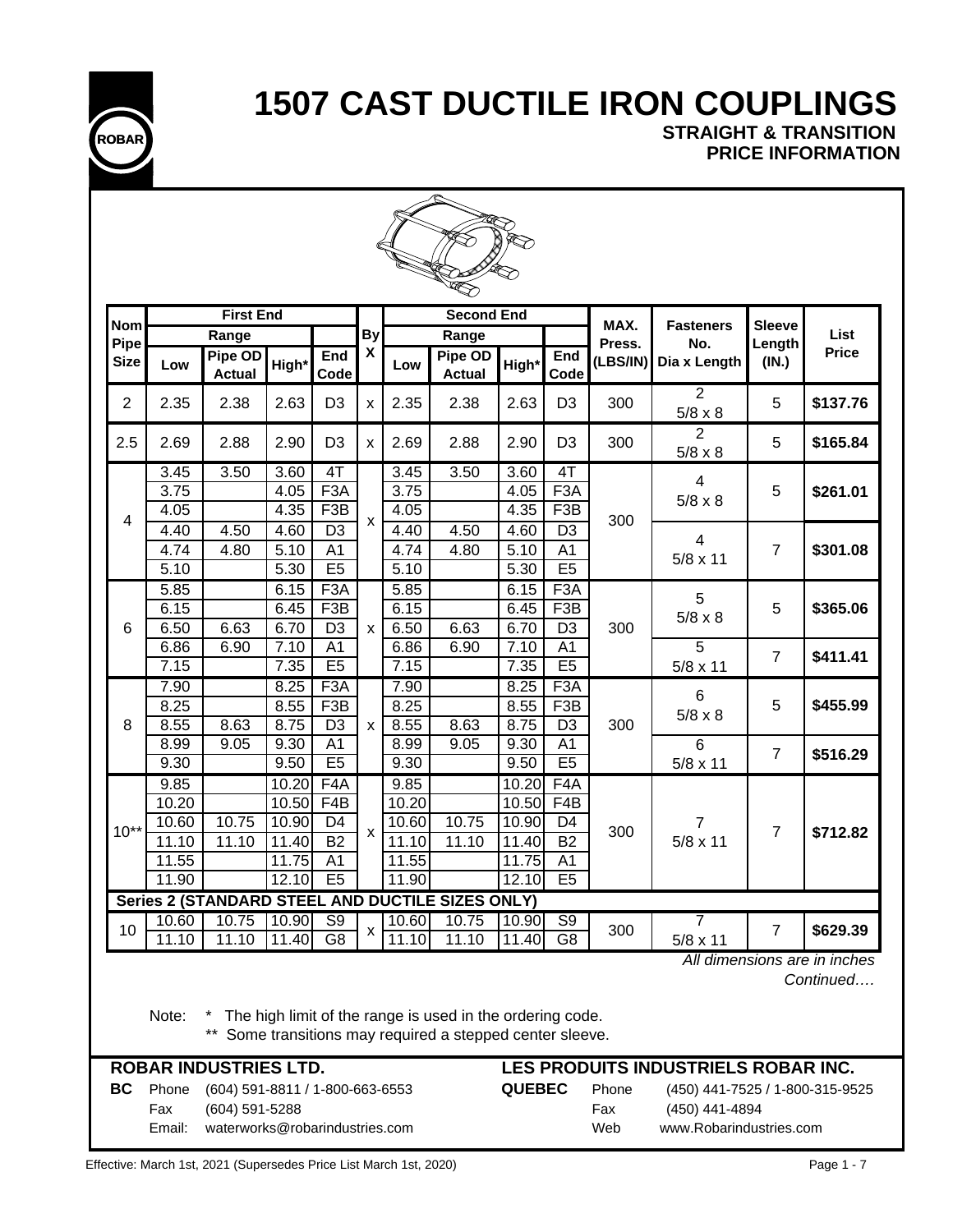

## **STRAIGHT & TRANSITION PRICE INFORMATION**

| Nom         |                | <b>First End</b>         |                |                             |                    |                    | <b>Second End</b>                                |                |                             | MAX.     | <b>Fasteners</b>     | <b>Sleeve</b>  |              |
|-------------|----------------|--------------------------|----------------|-----------------------------|--------------------|--------------------|--------------------------------------------------|----------------|-----------------------------|----------|----------------------|----------------|--------------|
| Pipe        |                | Range                    |                |                             | <b>By</b>          |                    | Range                                            |                |                             | Press.   | No.                  | Length         | List         |
| <b>Size</b> | Low            | Pipe OD<br><b>Actual</b> | High*          | <b>End</b><br>Code          | X                  | Low                | Pipe OD<br><b>Actual</b>                         | High*          | End<br>Code                 | (LBS/IN) | Dia x Length         | (IN.)          | <b>Price</b> |
|             | 12.00          |                          | 12.30          | F4A                         |                    | 12.00              |                                                  | 12.30          | F <sub>4</sub> A            |          |                      |                |              |
|             | 12.30          |                          | 12.60          | F4B                         |                    | 12.30              |                                                  | 12.60          | F4B                         |          |                      |                |              |
| $12**$      | 12.60          | 12.75                    | 12.90          | D <sub>4</sub>              | $\pmb{\mathsf{x}}$ | 12.60              | 12.75                                            | 12.90          | D <sub>4</sub>              | 300      | 8                    | $\overline{7}$ | \$<br>806.11 |
|             | 13.20          | 13.20                    | 13.60          | B2                          |                    | 13.20              | 13.20                                            | 13.60          | $\overline{B2}$             |          | $5/8 \times 11$      |                |              |
|             | 13.80          | 14.00                    | 14.10          | A <sub>1</sub>              |                    | 13.80              | 14.00                                            | 14.10          | A <sub>1</sub>              |          |                      |                |              |
|             | 14.10          |                          | 14.35          | E5                          |                    | 14.10              |                                                  | 14.35          | E5                          |          |                      |                |              |
|             |                |                          |                |                             |                    |                    | Series 2 (STANDARD STEEL AND DUCTILE SIZES ONLY) |                |                             |          |                      |                |              |
| 12          | 12.60          | 12.75                    | 12.90          | $\overline{\mathsf{S9}}$    | x                  | 12.60              | 12.75                                            | 12.90          | $\overline{S9}$             | 300      | $\overline{8}$       | $\overline{7}$ | 746.58<br>\$ |
|             | 13.20          | 13.20                    | 13.50          | $\overline{G8}$             |                    | 13.20              | 13.20                                            | 13.50          | $\overline{G8}$             |          | $5/8 \times 11$      |                |              |
|             | 14.60          |                          | 14.90          | F <sub>2</sub>              |                    | 14.60              |                                                  | 14.90          | F <sub>2</sub>              |          |                      |                |              |
| 14          | 15.30<br>15.80 | 15.30                    | 15.70<br>16.25 | <b>B2</b><br>A <sub>1</sub> | $\pmb{\times}$     | 15.30<br>15.80     | 15.30<br>16.00                                   | 15.70<br>16.25 | <b>B2</b><br>A <sub>1</sub> | 150      | 9<br>$5/8 \times 11$ | $\overline{7}$ | \$1,379.71   |
|             | 16.40          | 16.00                    | 16.80          | E5                          |                    | 16.40              |                                                  | 16.80          | E5                          |          |                      |                |              |
|             | 17.40          | 17.40                    | 17.80          | $\overline{B2}$             |                    | 17.40              | 17.40                                            | 17.80          | <b>B2</b>                   |          |                      |                |              |
| 16          | 17.80          | 18.00                    | 18.20          | A <sub>1</sub>              | X.                 | 17.80              | 18.00                                            | 18.20          | A <sub>1</sub>              | 150      | 10                   | $\overline{7}$ | \$1,527.52   |
|             | 18.40          |                          | 18.80          | E <sub>5</sub>              |                    | 18.40              |                                                  | 18.80          | E5                          |          | 5/8 x 11             |                |              |
|             | 18.80          |                          | 19.20          | $\overline{B1}$             |                    | 18.80              |                                                  | 19.20          | B1                          |          |                      |                |              |
| 18          | 19.10          | 19.50                    | 19.70          | A2                          | $\times$           | 19.10              | 19.50                                            | 19.70          | $\overline{A2}$             | 150      | 12                   | $\overline{7}$ | \$1,847.91   |
|             | 19.70          | 20.00                    | 20.25          | E5                          |                    | 19.70              | 20.00                                            | 20.25          | E5                          |          | 5/8 x 11             |                |              |
|             | 20.80          |                          | 21.35          | $\overline{B1}$             |                    | 20.80              |                                                  | 21.35          | $\overline{B1}$             |          | 12                   |                |              |
| 20          | 21.35          | 21.60                    | 21.75          | A2                          | $\times$           | 21.35              | 21.60                                            | 21.75          | A2                          | 150      | 5/8 x 11             | $\overline{7}$ | \$2,101.77   |
|             | 21.75          | 22.00                    | 22.25          | E <sub>5</sub>              |                    | 21.75              | 22.00                                            | 22.25          | E <sub>5</sub>              |          |                      |                |              |
|             | 22.95          |                          | 23.35          | $\overline{B1}$             |                    | 22.95              |                                                  | 23.35          | $\overline{B1}$             |          | 13                   |                |              |
| 22          | 23.45          |                          | 23.85          | A2                          | $\times$           | $\overline{2}3.45$ |                                                  | 23.85          | A2                          | 150      | 5/8 x 11             | $\overline{7}$ | \$2,323.90   |
|             | 23.75          | 24.00                    | 24.25          | E <sub>5</sub>              |                    | 23.75              | $\overline{2}4.00$                               | 24.25          | E5                          |          |                      |                |              |
| 24          | 25.70          | 25.80                    | 26.00          | A2                          | X                  | 25.70              | 25.80                                            | 26.00          | A2                          | 150      | 14                   | 10             | \$2,584.51   |
|             | 26.10          |                          | 26.32          | E <sub>5</sub>              |                    | 26.10              |                                                  | 26.32          | E5                          |          | 5/8 x 15             |                |              |

 *All dimensions are in inches*

Note: \* The high limit of the range is used in the ordering code.

\*\* Some transitions may required a stepped center sleeve.

## **BC** Phone (604) 591-8811 / 1-800-663-6553 **QUEBEC** Phone (450) 441-7525 / 1-800-315-9525

## Fax (604) 591-5288 Fax (450) 441-4894 Email: waterworks@robarindustries.com Web www.Robarindustries.com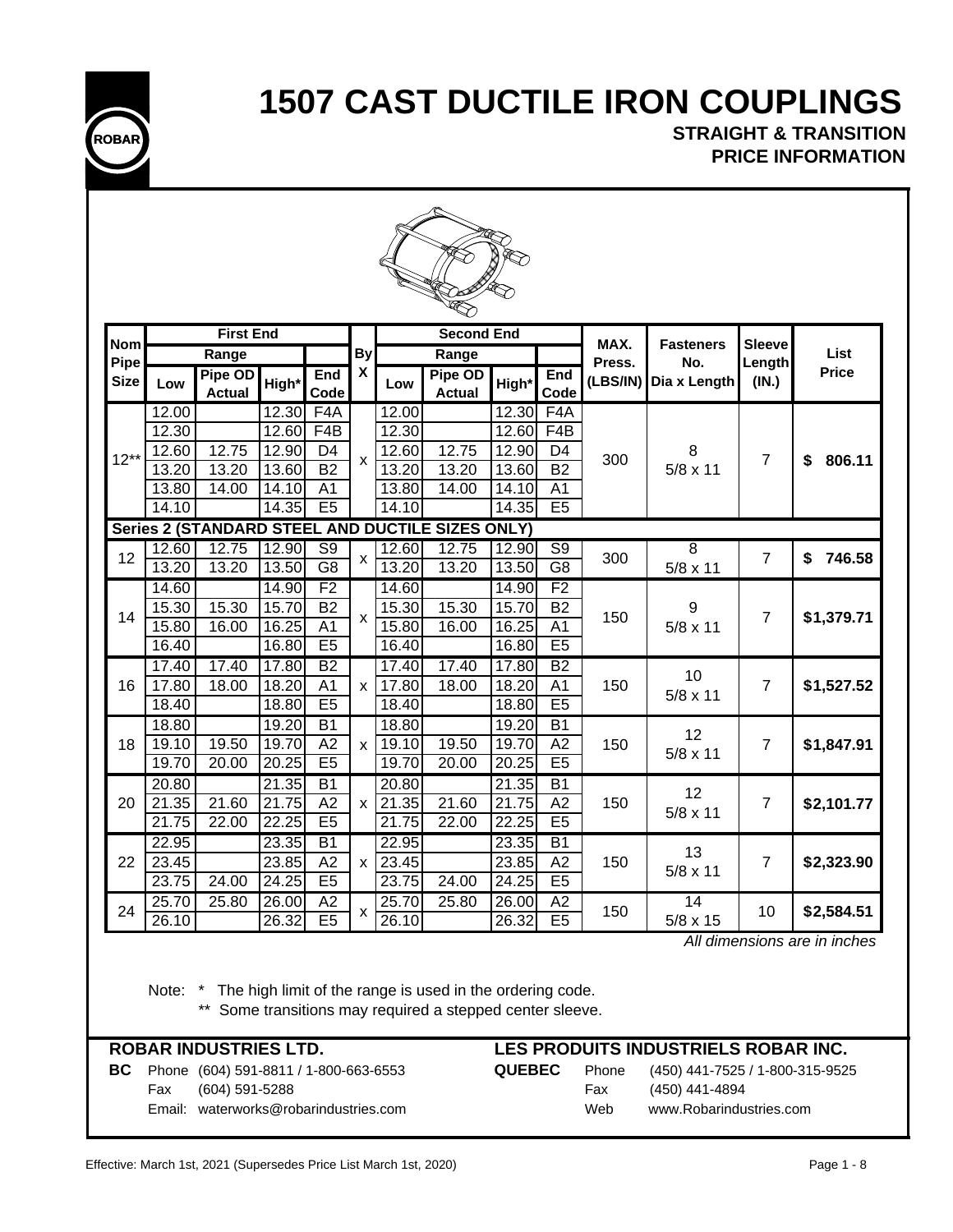

**STRAIGHT & TRANSITION PRICE INFORMATION**

|                     |                | <b>First End</b>                                                                           |                |                                      |                           |                | <b>Second End</b>                                                                                                                                                |                |                                      |                     |                                                                              |                 |              |
|---------------------|----------------|--------------------------------------------------------------------------------------------|----------------|--------------------------------------|---------------------------|----------------|------------------------------------------------------------------------------------------------------------------------------------------------------------------|----------------|--------------------------------------|---------------------|------------------------------------------------------------------------------|-----------------|--------------|
| <b>Nom</b>          |                | Range                                                                                      |                |                                      | By                        |                | Range                                                                                                                                                            |                |                                      | MAX.                | <b>Fasteners</b>                                                             | <b>Sleeve</b>   | List         |
| Pipe<br><b>Size</b> | Low            | Pipe OD<br><b>Actual</b>                                                                   | High*          | End<br>Code                          | $\pmb{\chi}$              | Low            | Pipe OD<br><b>Actual</b>                                                                                                                                         | High*          | End<br>Code                          | Press.<br>(LBS/IN)  | No.<br>Dia x Length                                                          | Length<br>(IN.) | <b>Price</b> |
| $\overline{2}$      | 2.35           | 2.38                                                                                       | 2.63           | D <sub>3</sub>                       | x                         | 2.35           | 2.38                                                                                                                                                             | 2.63           | D <sub>3</sub>                       | 300                 | $\overline{2}$<br>$5/8 \times 8$                                             | 5               | \$105.45     |
| 2.5                 | 2.69           | 2.88                                                                                       | 2.90           | D <sub>3</sub>                       | x                         | 2.69           | 2.88                                                                                                                                                             | 2.90           | D <sub>3</sub>                       | 300                 | $\overline{2}$<br>$5/8 \times 8$                                             | 5               | \$114.10     |
|                     | 3.45           | 3.50                                                                                       | 3.60           | 4T                                   |                           | 3.45           | 3.50                                                                                                                                                             | 3.60           | 4T                                   |                     | 4                                                                            | 5               | \$174.68     |
|                     | 3.75           |                                                                                            | 4.05           | F <sub>3</sub> A                     |                           | 3.75           |                                                                                                                                                                  | 4.05           | F <sub>3</sub> A                     |                     | $5/8 \times 8$                                                               |                 |              |
| 4                   | 4.05           |                                                                                            | 4.35           | F3B                                  | X                         | 4.05           |                                                                                                                                                                  | 4.35           | F3B                                  | 300                 | 4                                                                            | $\overline{7}$  | \$205.88     |
|                     | 4.40           | 4.50                                                                                       | 4.60           | $\overline{D3}$                      |                           | 4.40           | 4.50                                                                                                                                                             | 4.60           | D <sub>3</sub>                       |                     | $5/8 \times 11$                                                              |                 |              |
|                     | 4.74           | 4.80                                                                                       | 5.10           | A <sub>1</sub>                       |                           | 4.74           | 4.80                                                                                                                                                             | 5.10           | A <sub>1</sub>                       |                     | 4                                                                            | 10              | \$253.55     |
|                     | 5.10           |                                                                                            | 5.30           | E5                                   |                           | 5.10           |                                                                                                                                                                  | 5.30           | E <sub>5</sub>                       |                     | 5/8 x 14                                                                     |                 |              |
|                     | 5.85<br>6.15   |                                                                                            | 6.15<br>6.45   | F <sub>3</sub> A<br>F <sub>3</sub> B |                           | 5.85<br>6.15   |                                                                                                                                                                  | 6.15<br>6.45   | F <sub>3</sub> A<br>F <sub>3</sub> B |                     | 5                                                                            | 5               | \$243.32     |
| 6                   | 6.50           | 6.63                                                                                       | 6.70           | D <sub>3</sub>                       | X                         | 6.50           | 6.63                                                                                                                                                             | 6.70           | D <sub>3</sub>                       | 300                 | $5/8 \times 8$<br>5                                                          |                 |              |
|                     | 6.86           | 6.90                                                                                       | 7.10           | $\overline{A1}$                      |                           | 6.86           | 6.90                                                                                                                                                             | 7.10           | $\overline{A1}$                      |                     | $5/8 \times 11$                                                              | $\overline{7}$  | \$280.75     |
|                     | 7.15           |                                                                                            | 7.35           | E5                                   |                           | 7.15           |                                                                                                                                                                  | 7.35           | E5                                   |                     | $5 -$<br>$5/8 \times 14$                                                     | 10              | \$323.61     |
|                     | 7.90           |                                                                                            | 8.25           | F <sub>3</sub> A                     |                           | 7.90           |                                                                                                                                                                  | 8.25           | F3A                                  |                     | 6                                                                            |                 |              |
|                     | 8.25           |                                                                                            | 8.55           | F <sub>3</sub> B                     |                           | 8.25           |                                                                                                                                                                  | 8.55           | F <sub>3</sub> B                     |                     | $5/8 \times 8$                                                               | 5               | \$307.26     |
| 8                   | 8.55           | 8.63                                                                                       | 8.75           | D <sub>3</sub>                       | X                         | 8.55           | 8.63                                                                                                                                                             | 8.75           | D <sub>3</sub>                       | 300                 | 6                                                                            |                 |              |
|                     | 8.99           | 9.05                                                                                       | 9.30           | A <sub>1</sub>                       |                           | 8.99           | 9.05                                                                                                                                                             | 9.30           | A <sub>1</sub>                       |                     | 5/8 x 11                                                                     | $\overline{7}$  | \$357.18     |
|                     | 9.30           |                                                                                            | 9.50           | E5                                   |                           | 9.30           |                                                                                                                                                                  | 9.50           | E <sub>5</sub>                       |                     | $6 - 5/8 \times 14$                                                          | 10              | \$425.97     |
|                     | 9.85           |                                                                                            | 10.20          | F4A                                  |                           | 9.85           |                                                                                                                                                                  | 10.20          | F4A                                  |                     |                                                                              |                 |              |
|                     | 10.20          |                                                                                            | 10.50          | F4B                                  |                           | 10.20          |                                                                                                                                                                  | 10.50          | F <sub>4</sub> B                     |                     | 7                                                                            | $\overline{7}$  | \$511.59     |
| $10**$              | 10.60          | 10.75                                                                                      | 10.90          | D <sub>4</sub>                       | $\boldsymbol{\mathsf{x}}$ | 10.60          | 10.75                                                                                                                                                            | 10.90          | D4                                   | 300                 | $5/8 \times 11$                                                              |                 |              |
|                     | 11.10          | 11.10                                                                                      | 11.40          | <b>B2</b>                            |                           | 11.10          | 11.10                                                                                                                                                            | 11.40          | <b>B2</b>                            |                     |                                                                              |                 |              |
|                     | 11.55          |                                                                                            | 11.75          | A <sub>1</sub>                       |                           | 11.55          |                                                                                                                                                                  | 11.75          | A <sub>1</sub>                       |                     | 7                                                                            | $10***$         | \$608.48     |
|                     | 11.90          |                                                                                            | 12.10          | E5                                   |                           | 11.90          |                                                                                                                                                                  | 12.10          | E5                                   |                     | $5/8 \times 14$                                                              |                 |              |
|                     |                |                                                                                            |                |                                      |                           |                | Series 2 (STANDARD STEEL AND DUCTILE SIZES ONLY)                                                                                                                 |                |                                      |                     |                                                                              |                 |              |
| 10                  | 10.60<br>11.10 | 10.75<br>11.10                                                                             | 10.90<br>11.40 | S <sub>9</sub><br>G <sub>8</sub>     | х                         | 10.60<br>11.10 | 10.75<br>11.10                                                                                                                                                   | 10.90<br>11.40 | S <sub>9</sub><br>G <sub>8</sub>     | 300                 | 7                                                                            | 7               | \$447.66     |
|                     |                |                                                                                            |                |                                      |                           |                |                                                                                                                                                                  |                |                                      |                     | $5/8 \times 11$<br>All dimensions are in inches                              |                 |              |
|                     | Note:          | $***$<br><b>ROBAR INDUSTRIES LTD.</b>                                                      |                |                                      |                           |                | The high limit of the range is used in the ordering code.<br>Some transitions may required a stepped center sleeve.<br>Only available with end codes B2, A1 & E5 |                |                                      |                     | LES PRODUITS INDUSTRIELS ROBAR INC.                                          |                 | Continued    |
| BC                  | Phone<br>Fax   | (604) 591-8811 / 1-800-663-6553<br>(604) 591-5288<br>Email: waterworks@robarindustries.com |                |                                      |                           |                |                                                                                                                                                                  | <b>QUEBEC</b>  |                                      | Phone<br>Fax<br>Web | (450) 441-7525 / 1-800-315-9525<br>(450) 441-4894<br>www.Robarindustries.com |                 |              |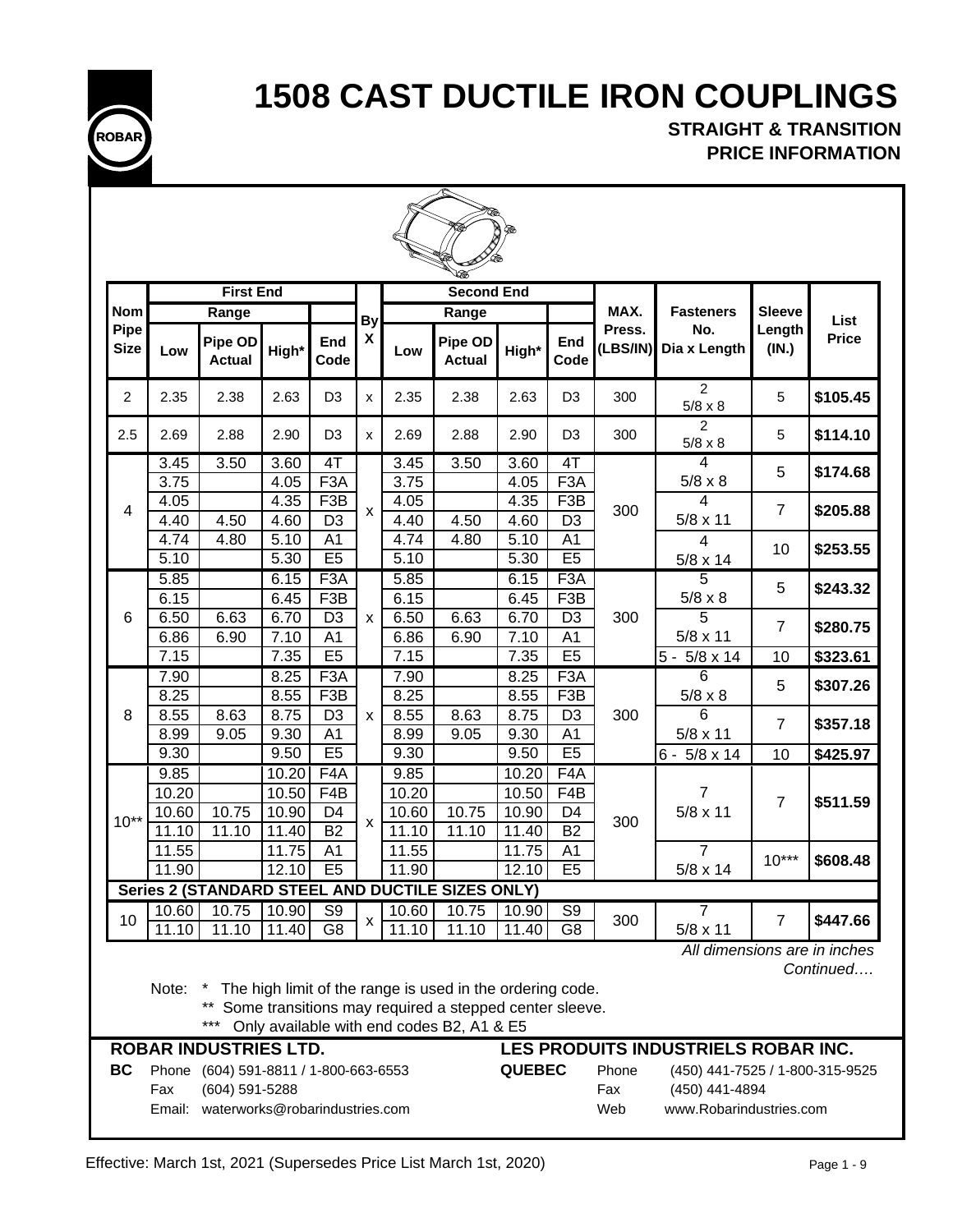

**STRAIGHT & TRANSITION PRICE INFORMATION**



| <b>Nom</b><br>Pipe<br><b>Size</b><br>12.00 | Low   | <b>First End</b><br>Range<br>Pipe OD |       |                          |                           |       | <b>Second End</b>                                |       |                 |          |                  |                |              |
|--------------------------------------------|-------|--------------------------------------|-------|--------------------------|---------------------------|-------|--------------------------------------------------|-------|-----------------|----------|------------------|----------------|--------------|
|                                            |       |                                      |       |                          |                           |       |                                                  |       |                 | MAX.     | <b>Fasteners</b> | <b>Sleeve</b>  |              |
|                                            |       |                                      |       |                          | <b>By</b>                 |       | Range                                            |       |                 | Press.   | No.              | Length         | List         |
|                                            |       | <b>Actual</b>                        | High* | End<br>Code              | $\boldsymbol{\mathsf{x}}$ | Low   | Pipe OD<br><b>Actual</b>                         | High* | End<br>Code     | (LBS/IN) | Dia x Length     | (IN.)          | <b>Price</b> |
|                                            |       |                                      | 12.30 | F4A                      |                           | 12.00 |                                                  | 12.30 | F4A             |          |                  |                |              |
|                                            | 12.30 |                                      | 12.60 | F4B                      |                           | 12.30 |                                                  | 12.60 | F4B             |          | 8                | $\overline{7}$ | \$<br>606.73 |
| $12**$                                     | 12.60 | 12.75                                | 12.90 | D <sub>4</sub>           | $\mathsf{x}$              | 12.60 | 12.75                                            | 12.90 | D <sub>4</sub>  | 300      | $5/8 \times 11$  |                |              |
|                                            | 13.20 | 13.20                                | 13.60 | <b>B2</b>                |                           | 13.20 | 13.20                                            | 13.60 | <b>B2</b>       |          |                  |                |              |
|                                            | 13.80 | 14.00                                | 14.10 | A <sub>1</sub>           |                           | 13.80 | 14.00                                            | 14.10 | A <sub>1</sub>  |          | 8                | $10***$        | \$<br>722.10 |
|                                            | 14.10 |                                      | 14.35 | E5                       |                           | 14.10 |                                                  | 14.35 | E5              |          | $5/8 \times 14$  |                |              |
|                                            |       |                                      |       |                          |                           |       | Series 2 (STANDARD STEEL AND DUCTILE SIZES ONLY) |       |                 |          |                  |                |              |
| 12                                         | 12.60 | 12.75                                | 12.90 | $\overline{\mathsf{S9}}$ |                           | 12.60 | 12.75                                            | 12.90 | $\overline{S9}$ | 300      | $\overline{8}$   | $\overline{7}$ | \$<br>556.85 |
|                                            | 13.20 | 13.20                                | 13.50 | G8                       | X                         | 13.20 | 13.20                                            | 13.50 | $\overline{G8}$ |          | $5/8 \times 11$  |                |              |
|                                            | 14.60 |                                      | 14.90 | F <sub>2</sub>           |                           | 14.60 |                                                  | 14.90 | F <sub>2</sub>  |          |                  |                |              |
| 14                                         | 15.30 | 15.30                                | 15.70 | <b>B2</b>                | $\mathsf{x}$              | 15.30 | 15.30                                            | 15.70 | <b>B2</b>       | 150      | 9                | $\overline{7}$ |              |
|                                            | 15.80 | 16.00                                | 16.25 | A <sub>1</sub>           |                           | 15.80 | 16.00                                            | 16.25 | A <sub>1</sub>  |          | $5/8 \times 11$  |                | \$1,034.10   |
|                                            | 16.40 |                                      | 16.80 | E5                       |                           | 16.40 |                                                  | 16.80 | E5              |          |                  |                |              |
|                                            | 17.40 | 17.40                                | 17.80 | B2                       |                           | 17.40 | 17.40                                            | 17.80 | B2              |          | 10               |                |              |
| 16                                         | 17.80 | 18.00                                | 18.20 | A <sub>1</sub>           | $\mathsf{x}$              | 17.80 | 18.00                                            | 18.20 | A <sub>1</sub>  | 150      |                  | $\overline{7}$ | \$1,249.34   |
|                                            | 18.40 |                                      | 18.80 | E5                       |                           | 18.40 |                                                  | 18.80 | E5              |          | $5/8 \times 11$  |                |              |
|                                            | 18.80 |                                      | 19.20 | $\overline{B1}$          |                           | 18.80 |                                                  | 19.20 | $\overline{B1}$ |          |                  |                |              |
| 18                                         | 19.10 | 19.50                                | 19.70 | A2                       | $\mathsf{x}$              | 19.10 | 19.50                                            | 19.70 | A2              | 150      | 12               | $\overline{7}$ | \$1,477.06   |
|                                            | 19.70 | 20.00                                | 20.25 | E <sub>5</sub>           |                           | 19.70 | 20.00                                            | 20.25 | E <sub>5</sub>  |          | 5/8 x 11         |                |              |
|                                            | 20.80 |                                      | 21.35 | $\overline{B1}$          |                           | 20.80 |                                                  | 21.35 | $\overline{B1}$ |          |                  |                |              |
| 20                                         | 21.35 | 21.60                                | 21.75 | A2                       | X                         | 21.35 | $\overline{2}1.60$                               | 21.75 | A2              | 150      | 12               | $\overline{7}$ | \$1,665.79   |
|                                            | 21.75 | 22.00                                | 22.25 | E5                       |                           | 21.75 | 22.00                                            | 22.25 | E5              |          | $5/8 \times 11$  |                |              |
|                                            | 22.95 |                                      | 23.35 | <b>B1</b>                |                           | 22.95 |                                                  | 23.35 | $\overline{B1}$ |          |                  |                |              |
| 23.45<br>22                                |       |                                      | 23.85 | A2                       | X                         | 23.45 |                                                  | 23.85 | A2              | 150      | 13               | $\overline{7}$ | \$1,840.48   |
|                                            | 23.75 | 24.00                                | 24.25 | E5                       |                           | 23.75 | 24.00                                            | 24.25 | E5              |          | 5/8 x 11         |                |              |
|                                            | 25.70 | 25.80                                | 26.00 | A2                       |                           | 25.70 | 25.80                                            | 26.00 | A2              |          | 14               |                |              |
| 24                                         | 26.10 |                                      | 26.32 | E5                       | X                         | 26.10 |                                                  | 26.32 | E5              | 150      | 5/8 x 15         | 10             | \$2,205.46   |

 *All dimensions are in inches*

Note: \* The high limit of the range is used in the ordering code.

\*\* Some transitions may required a stepped center sleeve.

\*\*\* Only available with end codes B2, A1 & E5

|    |        | <b>ROBAR INDUSTRIES LTD.</b>          |               |       | LES PRODUITS INDUSTRIELS ROBAR INC. |
|----|--------|---------------------------------------|---------------|-------|-------------------------------------|
| BC |        | Phone (604) 591-8811 / 1-800-663-6553 | <b>QUEBEC</b> | Phone | (450) 441-7525 / 1-800-315-9525     |
|    | Fax    | (604) 591-5288                        |               | Fax   | (450) 441-4894                      |
|    | Email: | waterworks@robarindustries.com        |               | Web   | www.Robarindustries.com             |
|    |        |                                       |               |       |                                     |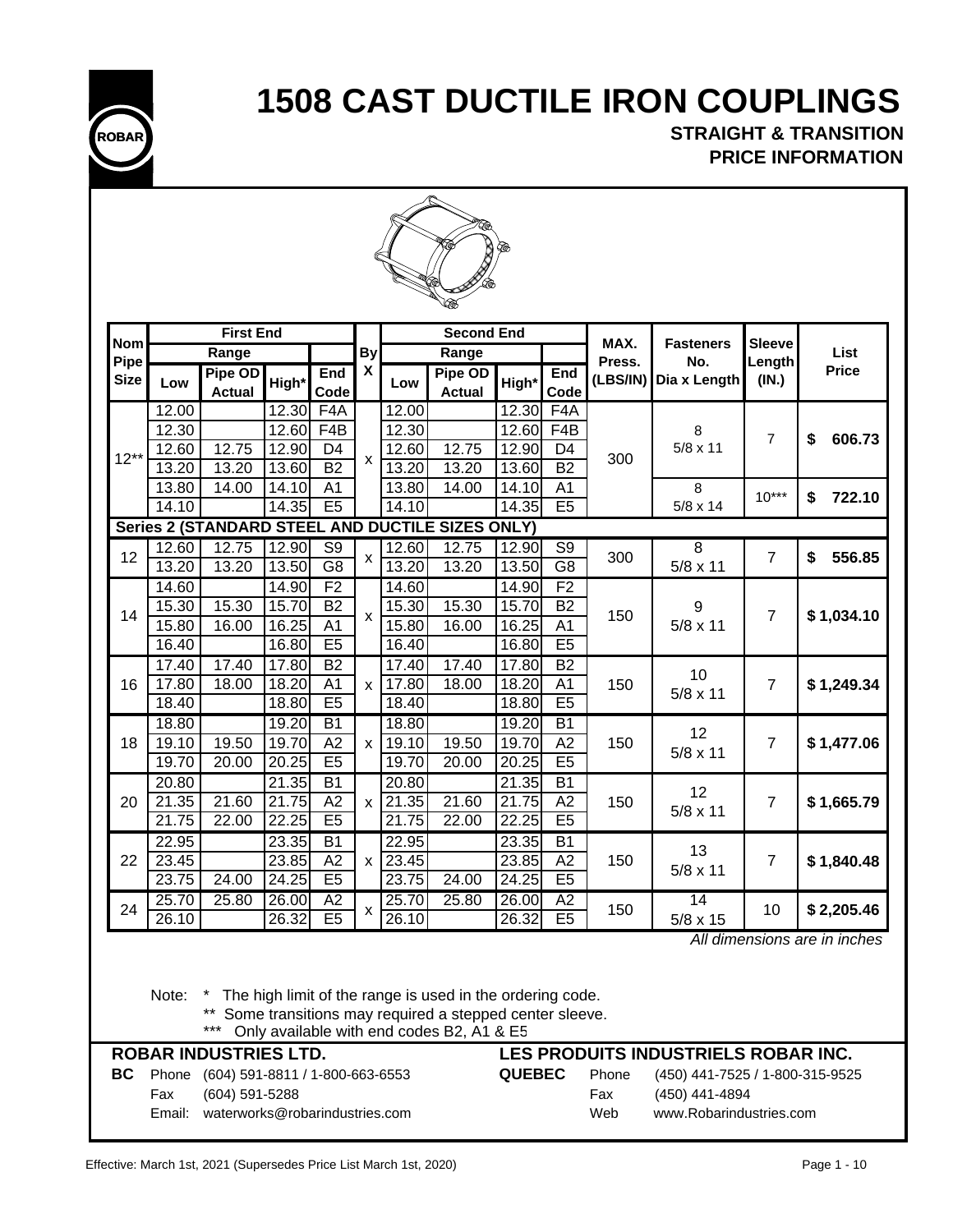

## **STRAIGHT & TRANSITION PRICE INFORMATION**

|                     |               | <b>First End</b>                                 |                |                      |                    |                   | <b>Second End</b>        |                |                      |                    |                                  |                 |              |
|---------------------|---------------|--------------------------------------------------|----------------|----------------------|--------------------|-------------------|--------------------------|----------------|----------------------|--------------------|----------------------------------|-----------------|--------------|
| <b>Nom</b>          |               | Range                                            |                |                      | <b>By</b>          |                   | Range                    |                |                      | MAX.               | <b>Fasteners</b>                 | <b>Sleeve</b>   | List         |
| Pipe<br><b>Size</b> | Low           | Pipe OD<br><b>Actual</b>                         | High*          | End<br>Code          | $\pmb{\mathsf{X}}$ | Low               | Pipe OD<br><b>Actual</b> | High*          | End<br>Code          | Press.<br>(LBS/IN) | No.<br>Dia x Length              | Length<br>(IN.) | <b>Price</b> |
| $\overline{c}$      | 2.35          | 2.38                                             | 2.63           | D <sub>3</sub>       | x                  | 2.35              | 2.38                     | 2.63           | D <sub>3</sub>       | 300                | 2<br>$5/8 \times 8$              | 5               | \$116.29     |
| 2.5                 | 2.69          | 2.88                                             | 2.90           | D <sub>3</sub>       | x                  | 2.69              | 2.88                     | 2.90           | D <sub>3</sub>       | 300                | $\overline{2}$<br>$5/8 \times 8$ | 5               | \$125.50     |
|                     | 3.45          | 3.50                                             | 3.60           | 4T                   |                    | 3.45              | 3.50                     | 3.60           | 4T                   |                    | $\overline{4}$                   |                 |              |
|                     | 3.75          |                                                  | 4.05           | F <sub>3</sub> A     |                    | $\overline{3.75}$ |                          | 4.05           | F <sub>3</sub> A     |                    | $5/8 \times 8$                   | 5               | \$200.40     |
| 4                   | 4.05          |                                                  | 4.35           | F <sub>3</sub> B     | X                  | 4.05              |                          | 4.35           | F <sub>3</sub> B     | 300                |                                  |                 |              |
|                     | 4.40          | 4.50                                             | 4.60           | D <sub>3</sub>       |                    | 4.40              | 4.50                     | 4.60           | D <sub>3</sub>       |                    | 4                                |                 |              |
|                     | 4.74          | 4.80                                             | 5.10           | A <sub>1</sub>       |                    | 4.74              | 4.80                     | 5.10           | A <sub>1</sub>       |                    | $5/8 \times 11$                  | $\overline{7}$  | \$240.54     |
|                     | 5.10          |                                                  | 5.30           | E5                   |                    | 5.10              |                          | 5.30           | E5                   |                    |                                  |                 |              |
|                     | 5.85          |                                                  | 6.15           | F <sub>3</sub> A     |                    | 5.85              |                          | 6.15           | F <sub>3</sub> A     |                    | 5                                |                 |              |
|                     | 6.15          |                                                  | 6.45           | F <sub>3</sub> B     |                    | 6.15              |                          | 6.45           | F <sub>3</sub> B     |                    | $5/8 \times 8$                   | 5               | \$287.78     |
| 6                   | 6.50          | 6.63                                             | 6.70           | D <sub>3</sub>       | $\mathsf{x}$       | 6.50              | 6.63                     | 6.70           | D <sub>3</sub>       | 300                |                                  |                 |              |
|                     | 6.86          | 6.90                                             | 7.10           | A <sub>1</sub>       |                    | 6.86              | 6.90                     | 7.10           | A <sub>1</sub>       |                    | 5                                | $\overline{7}$  | \$334.26     |
|                     | 7.15          |                                                  | 7.35           | E5                   |                    | 7.15              |                          | 7.35           | E5                   |                    | $5/8 \times 11$                  |                 |              |
|                     | 7.90          |                                                  | 8.25           | F3A                  |                    | 7.90              |                          | 8.25           | F3A                  |                    | 6                                |                 |              |
|                     | 8.25          |                                                  | 8.55           | F3B                  |                    | 8.25              |                          | 8.55           | F3B                  |                    | $5/8 \times 8$                   | 5               | \$369.43     |
| 8                   | 8.55          | 8.63                                             | 8.75           | $\overline{D3}$      | X                  | 8.55              | 8.63                     | 8.75           | D <sub>3</sub>       | 300                |                                  |                 |              |
|                     | 8.99<br>9.30  | 9.05                                             | 9.30<br>9.50   | A <sub>1</sub><br>E5 |                    | 8.99<br>9.30      | 9.05                     | 9.30<br>9.50   | A <sub>1</sub><br>E5 |                    | 6                                | $\overline{7}$  | \$422.38     |
|                     |               |                                                  |                | F <sub>4</sub> A     |                    |                   |                          |                | F <sub>4</sub> A     |                    | $5/8 \times 11$                  |                 |              |
|                     | 9.85<br>10.20 |                                                  | 10.20<br>10.50 | $\overline{F4B}$     |                    | 9.85<br>10.20     |                          | 10.20<br>10.50 | F4B                  |                    |                                  |                 |              |
|                     | 10.60         | 10.75                                            | 10.90          | D <sub>4</sub>       |                    | 10.60             | 10.75                    | 10.90          | D <sub>4</sub>       |                    | $\overline{7}$                   |                 |              |
| $10^{**}$           | 11.10         | 11.10                                            | 11.40          | <b>B2</b>            | X                  | 11.10             | 11.10                    | 11.40          | <b>B2</b>            | 300                | $5/8 \times 11$                  | 7               | \$602.27     |
|                     | 11.55         |                                                  | 11.75          | A <sub>1</sub>       |                    | 11.55             |                          | 11.75          | A <sub>1</sub>       |                    |                                  |                 |              |
|                     | 11.90         |                                                  | 12.10          | E5                   |                    | 11.90             |                          | 12.10          | E5                   |                    |                                  |                 |              |
|                     |               | Series 2 (STANDARD STEEL AND DUCTILE SIZES ONLY) |                |                      |                    |                   |                          |                |                      |                    |                                  |                 |              |
|                     | 10.60         | 10.75                                            | 10.90          | $\overline{S9}$      |                    | 10.60             | 10.75                    | 10.90          | S <sub>9</sub>       |                    | $\overline{7}$                   |                 |              |
| 10                  | 11.10         | 11.10                                            | 11.40          | $\overline{G8}$      | х                  | 11.10             | 11.10                    | 11.40          | $\overline{G8}$      | 300                | $5/8 \times 11$                  | $\overline{7}$  | \$518.82     |
|                     |               |                                                  |                |                      |                    |                   |                          |                |                      |                    | $\overline{AB}$                  |                 |              |

 *All dimensions are in inches*

 *Continued….*

Note: \* The high limit of the range is used in the ordering code.

\*\* Some transitions may required a stepped center sleeve.

**BC** Phone (604) 591-8811 / 1-800-663-6553 **QUEBEC** Phone (450) 441-7525 / 1-800-315-9525 Fax (604) 591-5288 Fax (450) 441-4894 Email: waterworks@robarindustries.com Web www.Robarindustries.com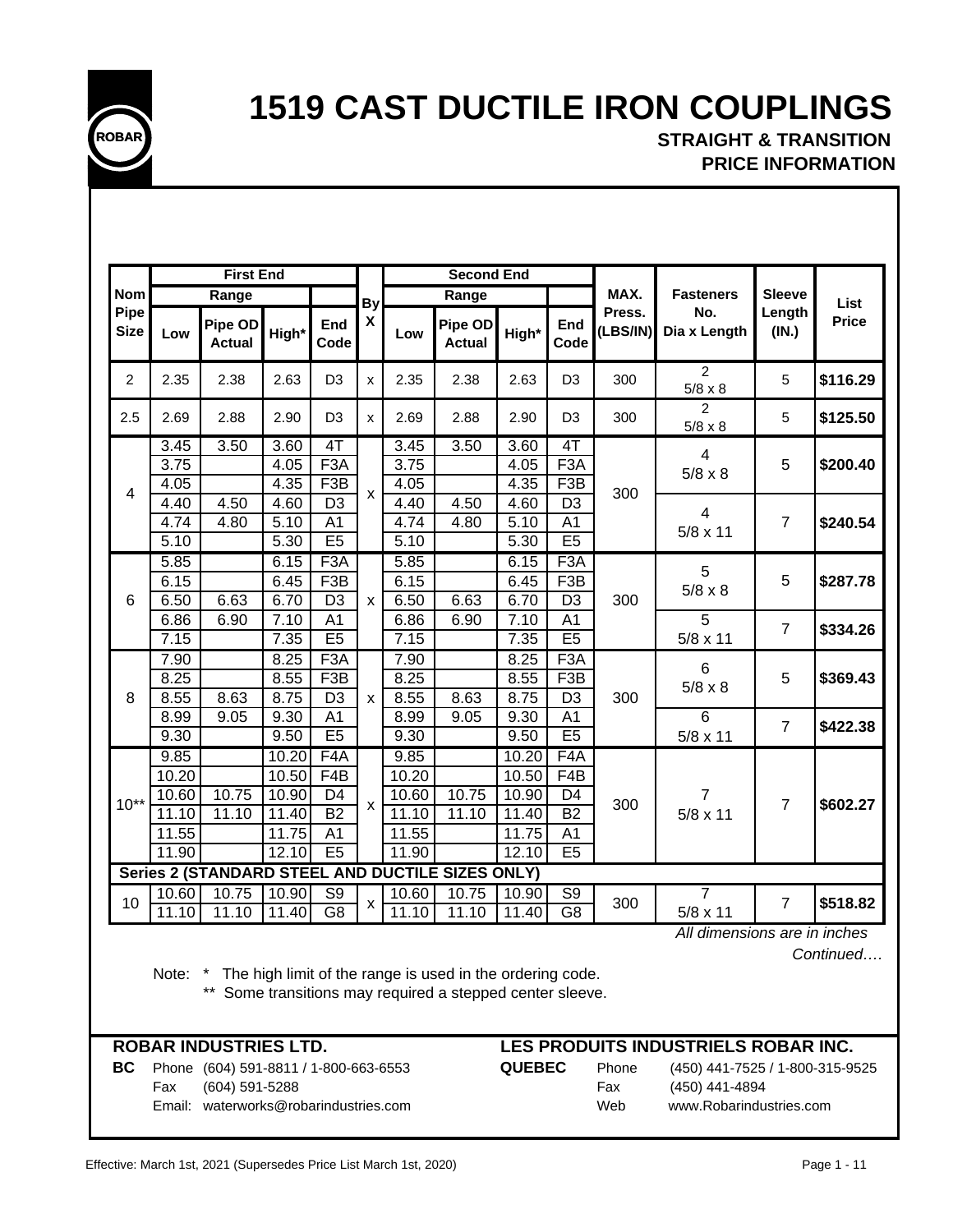**STRAIGHT & TRANSITION PRICE INFORMATION**

|                    |       | <b>First End</b>         |       |                  |              |                    | <b>Second End</b>                                |       |                 | MAX.     |                         | <b>Sleeve</b>  |              |
|--------------------|-------|--------------------------|-------|------------------|--------------|--------------------|--------------------------------------------------|-------|-----------------|----------|-------------------------|----------------|--------------|
| <b>Nom</b><br>Pipe |       | Range                    |       |                  | <b>By</b>    |                    | Range                                            |       |                 | Press.   | <b>Fasteners</b><br>No. | Length         | <b>List</b>  |
| <b>Size</b>        | Low   | Pipe OD<br><b>Actual</b> | High* | End<br>Code      | X            | Low                | Pipe OD<br><b>Actual</b>                         | High* | End<br>Code     | (LBS/IN) | Dia x Length            | (IN.)          | <b>Price</b> |
|                    | 12.00 |                          | 12.30 | F4A              |              | 12.00              |                                                  | 12.30 | F4A             |          |                         |                |              |
|                    | 12.30 |                          | 12.60 | F <sub>4</sub> B |              | 12.30              |                                                  | 12.60 | F4B             |          |                         |                |              |
| $12**$             | 12.60 | 12.75                    | 12.90 | D <sub>4</sub>   | $\mathsf{x}$ | 12.60              | 12.75                                            | 12.90 | D <sub>4</sub>  | 300      | 8                       | $\overline{7}$ | \$<br>678.79 |
|                    | 13.20 | 13.20                    | 13.60 | $\overline{B2}$  |              | 13.20              | 13.20                                            | 13.60 | <b>B2</b>       |          | $5/8 \times 11$         |                |              |
|                    | 13.80 | 14.00                    | 14.10 | A <sub>1</sub>   |              | 13.80              | 14.00                                            | 14.10 | A <sub>1</sub>  |          |                         |                |              |
|                    | 14.10 |                          | 14.35 | E5               |              | 14.10              |                                                  | 14.35 | E5              |          |                         |                |              |
|                    |       |                          |       |                  |              |                    | Series 2 (STANDARD STEEL AND DUCTILE SIZES ONLY) |       |                 |          |                         |                |              |
| 12                 | 12.60 | 12.75                    | 12.90 | $\overline{S9}$  | X            | 12.60              | 12.75                                            | 12.90 | $\overline{S9}$ | 300      | $\overline{8}$          | $\overline{7}$ | 610.82<br>\$ |
|                    | 13.20 | 13.20                    | 13.50 | $\overline{G8}$  |              | 13.20              | 13.20                                            | 13.50 | $\overline{G8}$ |          | $5/8 \times 11$         |                |              |
|                    | 14.60 |                          | 14.90 | F <sub>2</sub>   |              | 14.60              |                                                  | 14.90 | F <sub>2</sub>  |          |                         |                |              |
| 14                 | 15.30 | 15.30                    | 15.70 | <b>B2</b>        | $\mathsf{x}$ | 15.30              | 15.30                                            | 15.70 | <b>B2</b>       | 150      | 9                       | $\overline{7}$ | \$1,223.99   |
|                    | 15.80 | 16.00                    | 16.25 | A <sub>1</sub>   |              | 15.80              | 16.00                                            | 16.25 | A <sub>1</sub>  |          | $5/8 \times 11$         |                |              |
|                    | 16.40 |                          | 16.80 | E5               |              | 16.40              |                                                  | 16.80 | E5              |          |                         |                |              |
|                    | 17.40 | 17.40                    | 17.80 | $\overline{B2}$  |              | 17.40              | 17.40                                            | 17.80 | B2              |          | 10                      |                |              |
| 16                 | 17.80 | 18.00                    | 18.20 | $\overline{A1}$  | X            | 17.80              | 18.00                                            | 18.20 | A <sub>1</sub>  | 150      | $5/8 \times 11$         | $\overline{7}$ | \$1,352.99   |
|                    | 18.40 |                          | 18.80 | E5               |              | 18.40              |                                                  | 18.80 | E5              |          |                         |                |              |
|                    | 18.80 |                          | 19.20 | $\overline{B1}$  |              | 18.80              |                                                  | 19.20 | $\overline{B1}$ |          | 12                      |                |              |
| 18                 | 19.10 | 19.50                    | 19.70 | A2               | $\mathsf{x}$ | 19.10              | 19.50                                            | 19.70 | A2              | 150      | $5/8 \times 11$         | $\overline{7}$ | \$1,637.10   |
|                    | 19.70 | 20.00                    | 20.25 | E <sub>5</sub>   |              | 19.70              | 20.00                                            | 20.25 | E <sub>5</sub>  |          |                         |                |              |
|                    | 20.80 |                          | 21.35 | $\overline{B1}$  |              | 20.80              |                                                  | 21.35 | $\overline{B1}$ |          | 12                      |                |              |
| 20                 | 21.35 | 21.60                    | 21.75 | A2               | $\mathsf{x}$ | 21.35              | 21.60                                            | 21.75 | A2              | 150      | $5/8 \times 11$         | $\overline{7}$ | \$1,890.93   |
|                    | 21.75 | 22.00                    | 22.25 | E5               |              | 21.75              | 22.00                                            | 22.25 | E5              |          |                         |                |              |
|                    | 22.95 |                          | 23.35 | $\overline{B1}$  |              | 22.95              |                                                  | 23.35 | $\overline{B1}$ |          | 13                      |                |              |
| 22                 | 23.45 |                          | 23.85 | A2               | $\mathsf{x}$ | 23.45              |                                                  | 23.85 | A2              | 150      | $5/8 \times 11$         | $\overline{7}$ | \$2,094.89   |
|                    | 23.75 | 24.00                    | 24.25 | E5               |              | 23.75              | 24.00                                            | 24.25 | E5              |          |                         |                |              |
| 24                 | 25.70 | 25.80                    | 26.00 | A2               | χ            | 25.70              | 25.80                                            | 26.00 | A2              | 150      | 14                      | 10             | \$2,337.39   |
|                    | 26.10 |                          | 26.32 | E5               |              | $\overline{26.10}$ |                                                  | 26.32 | E5              |          | 5/8 x 15                |                |              |

 *All dimensions are in inches*

Note: \* The high limit of the range is used in the ordering code.

\*\* Some transitions may required a stepped center sleeve.

## **ROBAR INDUSTRIES LTD.**

**BC** Phone (604) 591-8811 / 1-800-663-6553 **QUEBEC** Phone (450) 441-7525 / 1-800-315-9525 Fax (604) 591-5288 Fax (450) 441-4894 Email: waterworks@robarindustries.com Web www.Robarindustries.com

## **LES PRODUITS INDUSTRIELS ROBAR INC.**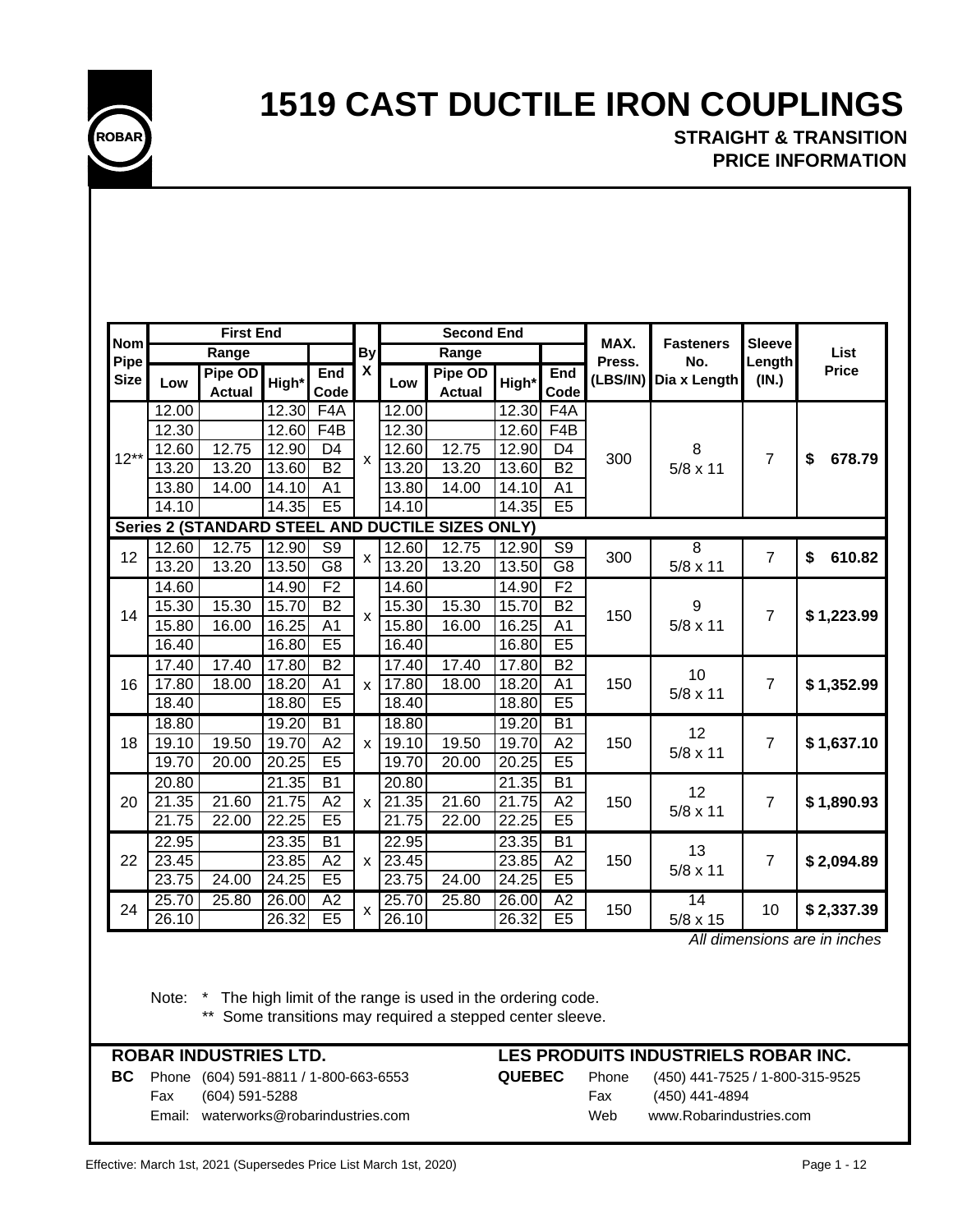

**CAST DUCTILE IRON PRICE INFORMATION**

|                     |                | <b>First End</b>         |                |                                  |                    |                | <b>Second End</b>        |                |                                   |                    |                      |                 |                                           |
|---------------------|----------------|--------------------------|----------------|----------------------------------|--------------------|----------------|--------------------------|----------------|-----------------------------------|--------------------|----------------------|-----------------|-------------------------------------------|
| <b>Nom</b>          |                | Range                    |                |                                  | By                 |                | Range                    |                |                                   | MAX.               | <b>Fasteners</b>     | <b>Sleeve</b>   | List                                      |
| Pipe<br><b>Size</b> | Low            | Pipe OD<br><b>Actual</b> | High*          | End<br>Code                      | X                  | Low            | Pipe OD<br><b>Actual</b> | High*          | End<br>Code                       | Press.<br>(LBS/IN) | No.<br>Dia x Length  | length<br>(IN.) | <b>Price</b>                              |
|                     | 5.85           |                          | 6.15           | F <sub>3</sub> A                 |                    | 3.45           | 3.50                     | 3.60           | 4T                                |                    |                      |                 |                                           |
| 6                   | 6.15           |                          | 6.45           | F <sub>3</sub> B                 |                    | 3.75           |                          | 4.05           | F <sub>3</sub> A                  |                    |                      |                 |                                           |
| X                   | 6.50           | 6.63                     | 6.70           | D <sub>3</sub>                   | $\pmb{\mathsf{x}}$ | 4.05           |                          | 4.35           | F <sub>3</sub> B                  | 300                | 5                    | 5               | \$327.97                                  |
| 4                   | 6.86<br>7.15   | 6.90                     | 7.10<br>7.35   | $\overline{A1}$<br>E5            |                    | 4.40<br>4.74   | 4.50<br>4.80             | 4.60<br>5.10   | D <sub>3</sub><br>$\overline{A1}$ |                    | $5/8 \times 8$       |                 |                                           |
|                     |                |                          |                |                                  |                    | 5.10           |                          | 5.30           | E5                                |                    |                      |                 |                                           |
|                     | 7.90           |                          | 8.25           | F <sub>3</sub> A                 |                    | 5.85           |                          | 6.15           | F <sub>3</sub> A                  |                    |                      |                 |                                           |
| 8                   | 8.25           |                          | 8.55           | F3B                              |                    | 6.15           |                          | 6.45           | F3B                               |                    |                      |                 |                                           |
| X                   | 8.55           | 8.63                     | 8.75           | D <sub>3</sub>                   | X                  | 6.50           | 6.63                     | 6.70           | D <sub>3</sub>                    | 300                | 6                    | 5               | \$416.99                                  |
| 6                   | 8.99           | 9.05                     | 9.30           | A <sub>1</sub>                   |                    | 6.86           | 6.90                     | 7.10           | A <sub>1</sub>                    |                    | $5/8 \times 8$       |                 |                                           |
|                     | 9.30           |                          | 9.50           | E5                               |                    | 7.15           |                          | 7.35           | E5                                |                    |                      |                 |                                           |
|                     | 9.85           |                          | 10.20          | F <sub>4</sub> A                 |                    | 7.90           |                          | 8.25           | F <sub>3</sub> A                  |                    |                      |                 |                                           |
| 10                  | 10.20          |                          | 10.50          | F4B                              |                    | 8.25           |                          | 8.55           | F3B                               |                    |                      |                 |                                           |
| X                   | 10.60          | 10.75                    | 10.90          | D <sub>4</sub>                   | X                  | 8.55           | 8.63                     | 8.75           | D <sub>3</sub>                    | 300                | 7                    | $\overline{7}$  | \$646.18                                  |
| 8                   | 11.10          | 11.10                    | 11.40          | $\overline{B2}$                  |                    | 8.99           | 9.05                     | 9.30           | A <sub>1</sub>                    |                    | $5/8 \times 11$      |                 |                                           |
|                     | 11.55          |                          | 11.75          | $\overline{A1}$                  |                    | 9.30           |                          | 9.50           | E5                                |                    |                      |                 |                                           |
|                     | 11.90          |                          | 12.10          | E5                               |                    |                |                          |                |                                   |                    |                      |                 |                                           |
|                     | 12.00          |                          | 12.30          | F <sub>4</sub> A                 |                    | 9.85           |                          | 10.20          | F <sub>4</sub> A                  |                    |                      |                 |                                           |
| 12                  | 12.30          |                          | 12.60          | F4B                              |                    | 10.20          |                          | 10.50          | F4B                               |                    |                      |                 |                                           |
| X                   | 12.60<br>13.20 | 12.75<br>13.20           | 12.90<br>13.60 | D <sub>4</sub><br>B <sub>2</sub> | X                  | 10.60<br>11.10 | 10.75<br>11.10           | 10.90<br>11.40 | D4<br>$\overline{B2}$             | 300                | 8<br>$5/8 \times 11$ | $\overline{7}$  | \$739.22                                  |
| 10                  | 13.80          | 14.00                    | 14.10          | A <sub>1</sub>                   |                    | 11.55          |                          | 11.75          | A <sub>1</sub>                    |                    |                      |                 |                                           |
|                     | 14.10          |                          | 14.35          | E5                               |                    | 11.90          |                          | 12.10          | E5                                |                    |                      |                 |                                           |
|                     | 14.60          |                          | 14.90          | F <sub>2</sub>                   |                    | 12.00          |                          | 12.30          | F <sub>4</sub> A                  |                    |                      |                 |                                           |
|                     | 15.30          | 15.30                    | 15.70          | B <sub>2</sub>                   |                    | 12.30          |                          | 12.60          | F4B                               |                    |                      |                 |                                           |
| 14                  | 15.80          | 16.00                    | 16.25          | A <sub>1</sub>                   |                    | 12.60          | 12.75                    | 12.90          | D4                                |                    | 9                    |                 |                                           |
| X<br>12             | 16.40          |                          | 16.80          | E5                               | X                  | 13.20          | 13.20                    | 13.60          | $\overline{B2}$                   | 150                | $5/8 \times 11$      | $\overline{7}$  | \$1,110.45                                |
|                     |                |                          |                |                                  |                    | 13.80          | 14.00                    | 14.10          | A1                                |                    |                      |                 |                                           |
|                     |                |                          |                |                                  |                    | 14.10          |                          | 14.35          | E5                                |                    |                      |                 |                                           |
|                     |                |                          |                |                                  |                    |                |                          |                |                                   |                    |                      |                 | All dimensions are in inches<br>Continued |

Note: \* The high limit of the range is used in the ordering code.

**BC** Phone (604) 591-8811 / 1-800-663-6553 **QUEBEC** Phone (450) 441-7525 / 1-800-315-9525 Fax (604) 591-5288 Fax (450) 441-4894 Email: waterworks@robarindustries.com Web www.Robarindustries.com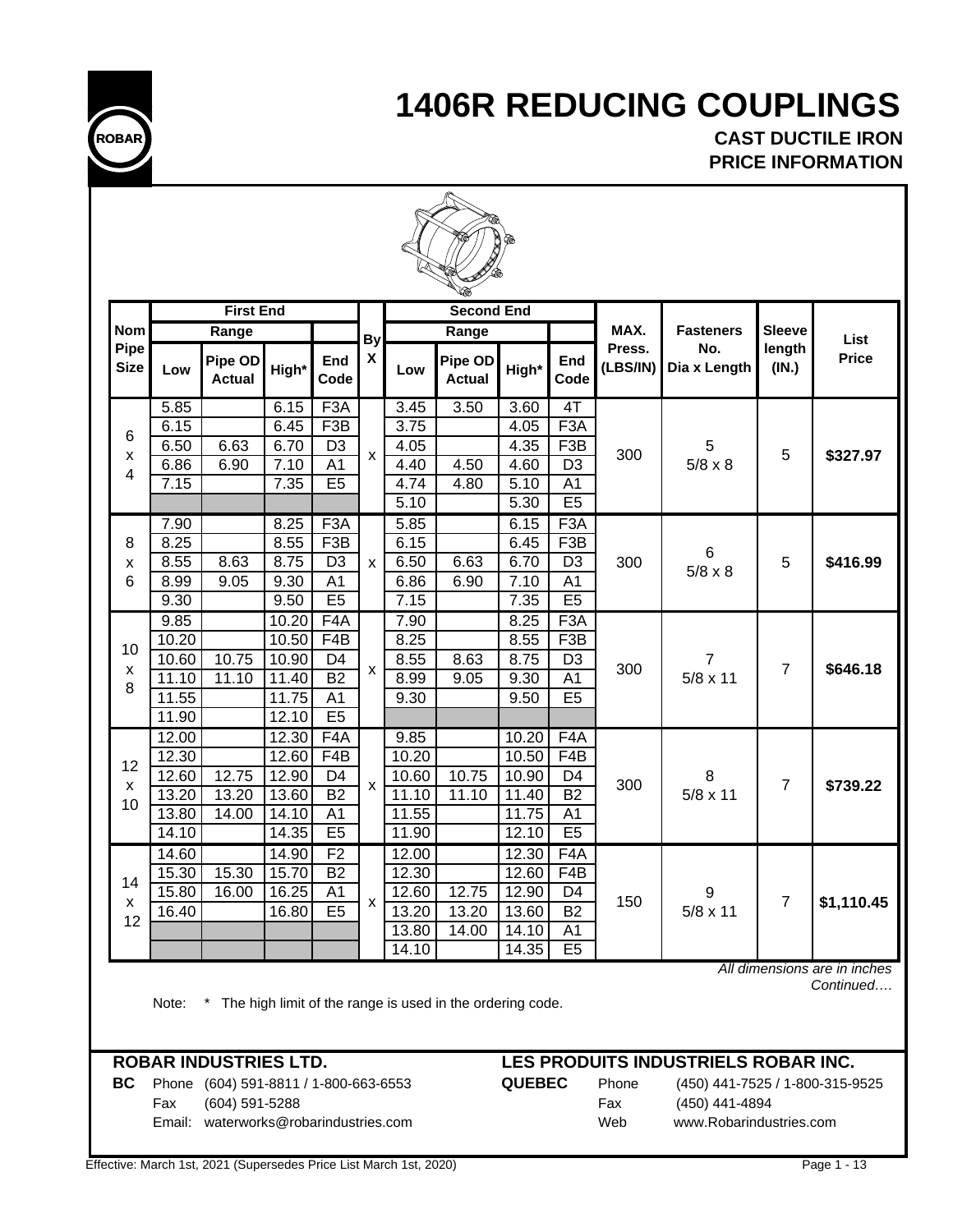

**CAST DUCTILE IRON PRICE INFORMATION**



|                            |       |                          |       |                 |              |                    |                          | <b>SALAR</b> |                 |                    |                     |                 |              |
|----------------------------|-------|--------------------------|-------|-----------------|--------------|--------------------|--------------------------|--------------|-----------------|--------------------|---------------------|-----------------|--------------|
|                            |       | <b>First End</b>         |       |                 |              |                    | <b>Second End</b>        |              |                 |                    |                     |                 |              |
| <b>Nom</b>                 |       | Range                    |       |                 | <b>By</b>    |                    | Range                    |              |                 | MAX.               | <b>Fasteners</b>    | <b>Sleeve</b>   | List         |
| <b>Pipe</b><br><b>Size</b> | Low   | Pipe OD<br><b>Actual</b> | High* | End<br>Code     | X            | Low                | Pipe OD<br><b>Actual</b> | High*        | End<br>Code     | Press.<br>(LBS/IN) | No.<br>Dia x Length | Length<br>(IN.) | <b>Price</b> |
| 16                         |       |                          |       |                 |              | 14.60              |                          | 14.90        | F2              |                    |                     |                 |              |
| X                          | 17.40 | 17.40                    | 17.80 | $\overline{B2}$ | $\mathsf{x}$ | 15.30              | 15.30                    | 15.70        | <b>B2</b>       | 150                | 10                  | $\overline{7}$  | \$1,353.79   |
| 14                         | 17.80 | 18.00                    | 18.20 | $\overline{A1}$ |              | 15.80              | 16.00                    | 16.25        | $\overline{A1}$ |                    | $5/8 \times 11$     |                 |              |
|                            | 18.40 |                          | 18.80 | E5              |              | 16.40              |                          | 16.80        | E5              |                    |                     |                 |              |
| 18                         | 18.80 |                          | 19.20 | $\overline{B1}$ |              | 17.40              | 17.40                    | 17.80        | $\overline{B2}$ |                    | 12                  |                 |              |
| $\mathsf{x}$               | 19.10 | 19.50                    | 19.70 | A2              | X            | 17.80              | 18.00                    | 18.20        | A <sub>1</sub>  | 150                | $5/8 \times 11$     | $\overline{7}$  | \$1,680.92   |
| 16                         | 19.70 | 20.00                    | 20.25 | E5              |              | 18.40              |                          | 18.80        | E <sub>5</sub>  |                    |                     |                 |              |
| 20                         | 20.80 |                          | 21.35 | $\overline{B1}$ | X            | 17.40              | 17.40                    | 17.80        | $\overline{B2}$ |                    | 12                  |                 |              |
| X                          | 21.35 | 21.60                    | 21.75 | A2              |              | 17.80              | 18.00                    | 18.20        | A <sub>1</sub>  | 150                | $5/8 \times 11$     | $\overline{7}$  | \$1,940.48   |
| 16                         | 21.75 | 22.00                    | 22.25 | E5              |              | 18.40              |                          | 18.80        | E5              |                    |                     |                 |              |
| $\overline{20}$            | 20.80 |                          | 21.35 | $\overline{B1}$ |              | 18.80              |                          | 19.20        | $\overline{B1}$ |                    | 12                  |                 |              |
| $\mathsf{x}$               | 21.35 | 21.60                    | 21.75 | $\overline{A2}$ | X            | 19.10              | 19.50                    | 19.70        | $\overline{A2}$ | 150                | $5/8 \times 11$     | $\overline{7}$  | \$1,886.59   |
| 18                         | 21.75 | 22.00                    | 22.25 | E5              |              | 19.70              | 20.00                    | 20.25        | E5              |                    |                     |                 |              |
| 22                         | 22.95 |                          | 23.35 | $\overline{B1}$ |              | $17.\overline{40}$ | 17.40                    | 17.80        | $\overline{B2}$ |                    | 13                  |                 |              |
| X                          | 23.45 |                          | 23.85 | A2              | X            | 17.80              | 18.00                    | 18.20        | A <sub>1</sub>  | 150                | $5/8 \times 11$     | $\overline{7}$  | \$2,173.85   |
| 16                         | 23.75 | 24.00                    | 24.25 | E5              |              | 18.40              |                          | 18.80        | E5              |                    |                     |                 |              |
| 22                         | 22.95 |                          | 23.35 | $\overline{B1}$ |              | 18.80              |                          | 19.20        | $\overline{B1}$ |                    | 13                  |                 |              |
| X                          | 23.45 |                          | 23.85 | A2              | $\mathsf{x}$ | 19.10              | 19.50                    | 19.70        | A2              | 150                | $5/8 \times 11$     | $\overline{7}$  | \$2,169.14   |
| 18                         | 23.75 | 24.00                    | 24.25 | E5              |              | 19.70              | 20.00                    | 20.25        | E5              |                    |                     |                 |              |
| 22                         | 22.95 |                          | 23.35 | $\overline{B1}$ |              | 20.80              |                          | 21.35        | $\overline{B1}$ |                    | 13                  |                 |              |
| X                          | 23.45 |                          | 23.85 | A2              | $\mathsf{x}$ | .35<br>21          | 21.60                    | 21.75        | A2              | 150                | $5/8 \times 11$     | $\overline{7}$  | \$2,006.17   |
| 20                         | 23.75 | 24.00                    | 24.25 | E5              |              | 21.75              | 22.00                    | 22.25        | E5              |                    |                     |                 |              |
| 24                         | 25.70 | 25.80                    | 26.00 | $\overline{A2}$ |              | 22.95              |                          | 23.35        | <b>B1</b>       |                    | 14                  |                 |              |
| X                          | 26.10 |                          | 26.32 | E <sub>5</sub>  | X            | 23.45              |                          | 23.85        | A2              | 150                | $5/8 \times 15$     | 10              | \$2,703.58   |
| 22                         |       |                          |       |                 |              | 23.75              | 24.00                    | 24.25        | E <sub>5</sub>  |                    |                     |                 |              |

 *All dimensions are in inches*

Note: \* The high limit of the range is used in the ordering code.

Fax (604) 591-5288 Fax (450) 441-4894

## **ROBAR INDUSTRIES LTD. LES PRODUITS INDUSTRIELS ROBAR INC.**

**BC** Phone (604) 591-8811 / 1-800-663-6553 **QUEBEC** Phone (450) 441-7525 / 1-800-315-9525 Email: waterworks@robarindustries.com Web www.Robarindustries.com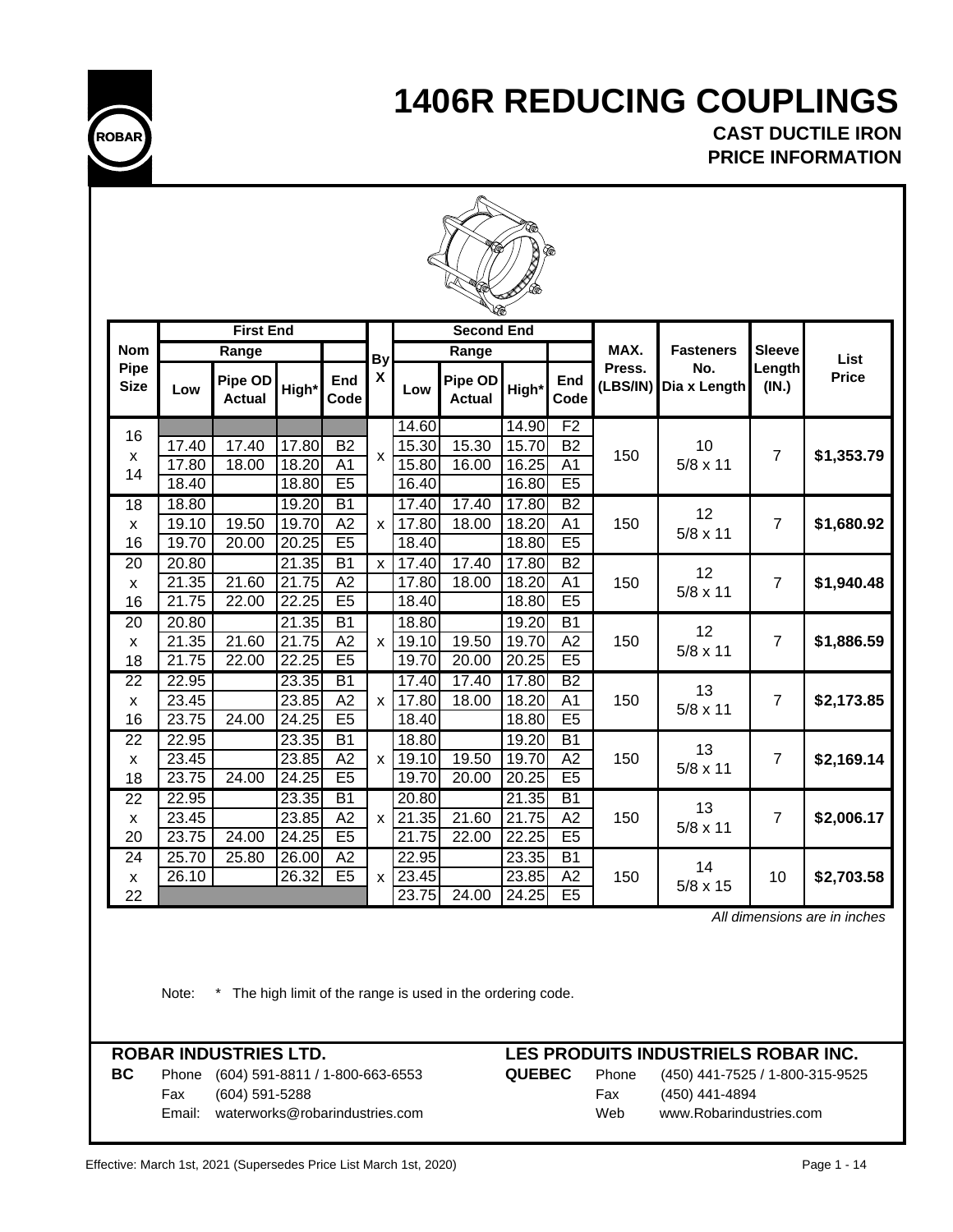

**CAST DUCTILE IRON PRICE INFORMATION**

|                     |       | <b>First End</b>         |       |                  |             |       | $\mathscr{C}$<br><b>Second End</b> |       |                  |                    |                     |                 |              |
|---------------------|-------|--------------------------|-------|------------------|-------------|-------|------------------------------------|-------|------------------|--------------------|---------------------|-----------------|--------------|
| <b>Nom</b>          |       | Range                    |       |                  | By          |       | Range                              |       |                  | MAX.               | <b>Fasteners</b>    | <b>Sleeve</b>   | <b>List</b>  |
| Pipe<br><b>Size</b> | Low   | Pipe OD<br><b>Actual</b> | High* | End<br>Code      | X           | Low   | Pipe OD<br><b>Actual</b>           | High* | End<br>Code      | Press.<br>(LBS/IN) | No.<br>Dia x Length | Length<br>(IN.) | <b>Price</b> |
|                     | 5.85  |                          | 6.15  | F <sub>3</sub> A |             | 3.45  | 3.50                               | 3.60  | 4 <sub>1</sub>   |                    |                     |                 |              |
| 6                   | 6.15  |                          | 6.45  | F3B              |             | 3.75  |                                    | 4.05  | F3A              |                    |                     |                 |              |
| x                   | 6.50  | 6.63                     | 6.70  | D <sub>3</sub>   | X           | 4.05  |                                    | 4.35  | F <sub>3</sub> B | 300                | 5                   | 5               | \$260.34     |
| 4                   | 6.86  | 6.90                     | 7.10  | A <sub>1</sub>   |             | 4.40  | 4.50                               | 4.60  | D <sub>3</sub>   |                    | $5/8 \times 8$      |                 |              |
|                     | 7.15  |                          | 7.35  | E <sub>5</sub>   |             | 4.74  | 4.80                               | 5.10  | A1               |                    |                     |                 |              |
|                     |       |                          |       |                  |             | 5.10  |                                    | 5.30  | E5               |                    |                     |                 |              |
|                     | 7.90  |                          | 8.25  | F <sub>3</sub> A |             | 5.85  |                                    | 6.15  | F <sub>3</sub> A |                    |                     |                 |              |
| 8                   | 8.25  |                          | 8.55  | F <sub>3</sub> B |             | 6.15  |                                    | 6.45  | F <sub>3</sub> B |                    | 6                   |                 |              |
| x                   | 8.55  | 8.63                     | 8.75  | D <sub>3</sub>   | X           | 6.50  | 6.63                               | 6.70  | D <sub>3</sub>   | 300                | $5/8 \times 8$      | 5               | \$336.38     |
| 6                   | 8.99  | 9.05                     | 9.30  | A1               |             | 6.86  | 6.90                               | 7.10  | A1               |                    |                     |                 |              |
|                     | 9.30  |                          | 9.50  | E5               |             | 7.15  |                                    | 7.35  | E5               |                    |                     |                 |              |
|                     | 9.85  |                          | 10.20 | F4A              |             | 7.90  |                                    | 8.25  | F3A              |                    |                     |                 |              |
| 10                  | 10.20 |                          | 10.50 | F4B              |             | 8.25  |                                    | 8.55  | F <sub>3</sub> B |                    |                     |                 |              |
| X                   | 10.60 | 10.75                    | 10.90 | D <sub>4</sub>   | X           | 8.55  | 8.63                               | 8.75  | D <sub>3</sub>   | 300                | 7                   | $\overline{7}$  | \$549.78     |
| 8                   | 11.10 | 11.10                    | 11.40 | B <sub>2</sub>   |             | 8.99  | 9.05                               | 9.30  | A <sub>1</sub>   |                    | $5/8 \times 11$     |                 |              |
|                     | 11.55 |                          | 11.75 | A <sub>1</sub>   |             | 9.30  |                                    | 9.50  | E <sub>5</sub>   |                    |                     |                 |              |
|                     | 11.90 |                          | 12.10 | E5               |             |       |                                    |       |                  |                    |                     |                 |              |
|                     | 12.00 |                          | 12.30 | F <sub>4</sub> A |             | 9.85  |                                    | 10.20 | F4A              |                    |                     |                 |              |
| 12                  | 12.30 |                          | 12.60 | F4B              |             | 10.20 |                                    | 10.50 | F4B              |                    |                     |                 |              |
| X                   | 12.60 | 12.75                    | 12.90 | D <sub>4</sub>   | $\mathsf X$ | 10.60 | 10.75                              | 10.90 | D <sub>4</sub>   | 300                | 8                   | $\overline{7}$  | \$629.06     |
| 10                  | 13.20 | 13.20                    | 13.60 | B2               |             | 11.10 | 11.10                              | 11.40 | $\overline{B2}$  |                    | $5/8 \times 11$     |                 |              |
|                     | 13.80 | 14.00                    | 14.10 | A1               |             | 11.55 |                                    | 11.75 | A <sub>1</sub>   |                    |                     |                 |              |
|                     | 14.10 |                          | 14.35 | E <sub>5</sub>   |             | 11.90 |                                    | 12.10 | E5               |                    |                     |                 |              |
|                     | 14.60 |                          | 14.90 | F <sub>2</sub>   |             | 12.00 |                                    | 12.30 | F4A              |                    |                     |                 |              |
| 14                  | 15.30 | 15.30                    | 15.70 | <b>B2</b>        |             | 12.30 |                                    | 12.60 | F4B              |                    |                     |                 |              |
| x                   | 15.80 | 16.00                    | 16.25 | A1               | x           | 12.60 | 12.75                              | 12.90 | D4               | 150                | 9                   | $\overline{7}$  | \$991.68     |
| 12                  | 16.40 |                          | 16.80 | E <sub>5</sub>   |             | 13.20 | 13.20                              | 13.60 | B <sub>2</sub>   |                    | $5/8 \times 11$     |                 |              |
|                     |       |                          |       |                  |             | 13.80 | 14.00                              | 14.10 | A1               |                    |                     |                 |              |
|                     |       |                          |       |                  |             | 14.10 |                                    | 14.35 | E <sub>5</sub>   |                    |                     |                 |              |

**BC** Phone (604) 591-8811 / 1-800-663-6553 **QUEBEC** Phone (450) 441-7525 / 1-800-315-9525 Fax (604) 591-5288 Fax (450) 441-4894 Email: waterworks@robarindustries.com Web www.Robarindustries.com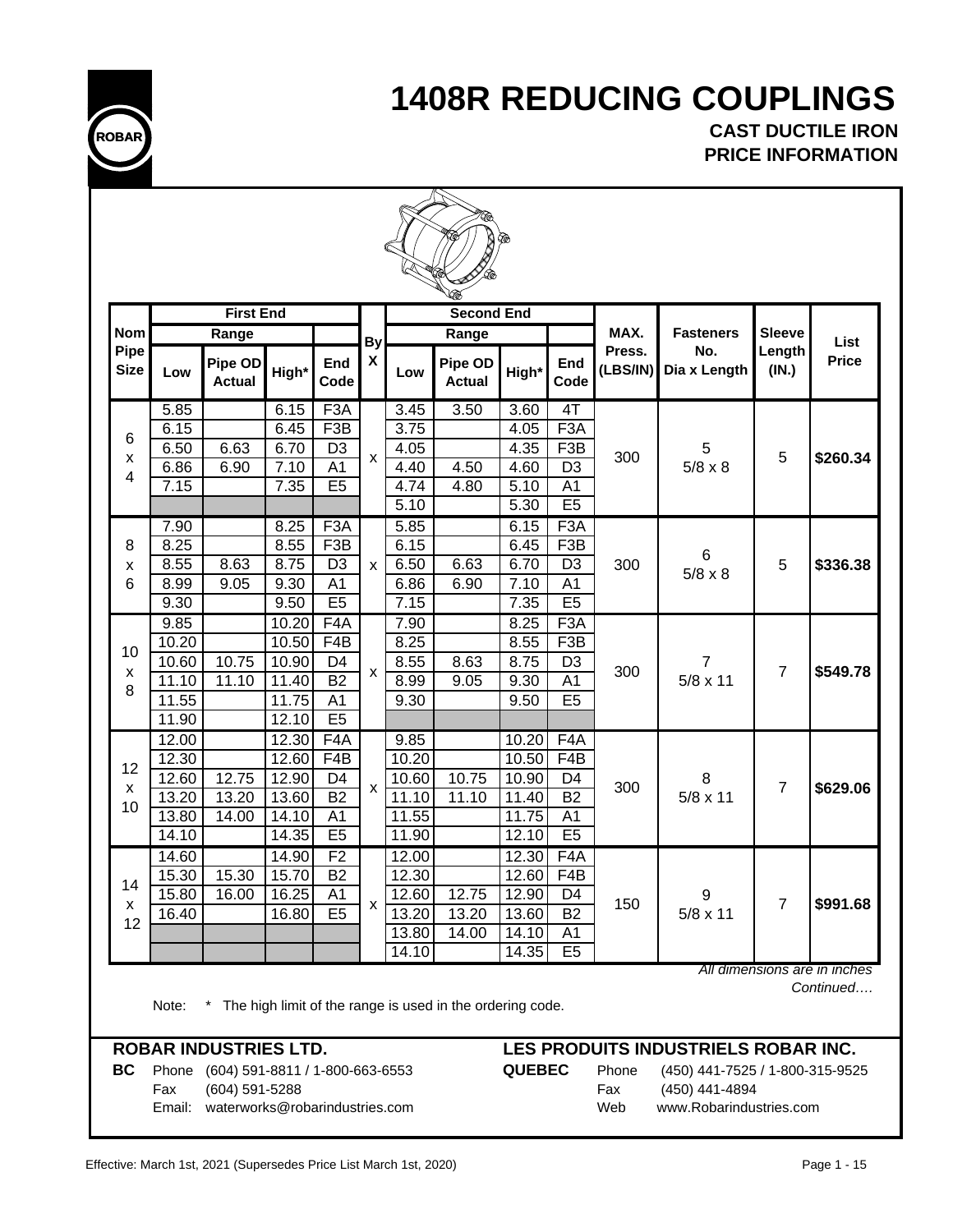

**CAST DUCTILE IRON PRICE INFORMATION**

|                           | ⋘              |                          |                |                                    |                |                             |                          |                |                                   |          |                       |                |              |  |
|---------------------------|----------------|--------------------------|----------------|------------------------------------|----------------|-----------------------------|--------------------------|----------------|-----------------------------------|----------|-----------------------|----------------|--------------|--|
| <b>Nom</b>                |                | <b>First End</b>         |                |                                    |                |                             | <b>Second End</b>        |                |                                   | MAX.     | <b>Fasteners</b>      | <b>Sleeve</b>  |              |  |
| Pipe                      |                | Range                    |                |                                    | <b>By</b>      |                             | Range                    |                |                                   | Press.   | No.                   | Length         | List         |  |
| <b>Size</b>               | Low            | Pipe OD<br><b>Actual</b> | High*          | End<br>Code                        | X              | Low                         | Pipe OD<br><b>Actual</b> | High*          | End<br>Code                       | (LBS/IN) | Dia x Length          | (IN.)          | <b>Price</b> |  |
| 16                        |                |                          |                |                                    |                | 14.60                       |                          | 14.90          | F <sub>2</sub>                    |          |                       |                |              |  |
| $\pmb{\times}$            | 17.40          | 17.40                    | 17.80          | <b>B2</b>                          | $\pmb{\times}$ | 15.30                       | 15.30                    | 15.70          | <b>B2</b>                         | 150      | 10                    | $\overline{7}$ | \$1,210.66   |  |
| 14                        | 17.80<br>18.40 | 18.00                    | 18.20<br>18.80 | A <sub>1</sub><br>E5               |                | 15.80<br>16.40              | 16.00                    | 16.25<br>16.80 | $\overline{A1}$<br>E <sub>5</sub> |          | $5/8 \times 11$       |                |              |  |
| $\overline{18}$           | 18.80          |                          | 19.20          | $\overline{B1}$                    |                | 17.40                       | 17.40                    | 17.80          | $\overline{B2}$                   |          |                       |                |              |  |
| $\pmb{\times}$            | 19.10          | 19.50                    | 19.70          | A2                                 | $\pmb{\times}$ | 17.80                       | 18.00                    | 18.20          | A <sub>1</sub>                    | 150      | 12                    | $\overline{7}$ | \$1,510.18   |  |
| 16                        | 19.70          | 20.00                    | 20.25          | E <sub>5</sub>                     |                | 18.40                       |                          | 18.80          | E5                                |          | $5/8 \times 11$       |                |              |  |
| 20                        | 20.80          |                          | 21.35          | $\overline{B1}$                    |                | 17.40                       | 17.40                    | 17.80          | $\overline{B2}$                   |          |                       |                |              |  |
| X                         | 21.35          | 21.60                    | 21.75          | $\overline{A2}$                    | X              | 17.80                       | 18.00                    | 18.20          | A <sub>1</sub>                    | 150      | 12<br>$5/8 \times 11$ | $\overline{7}$ | \$1,774.55   |  |
| 16                        | 21.75          | 22.00                    | 22.25          | E5                                 |                | 18.40                       |                          | 18.80          | E5                                |          |                       |                |              |  |
| $\overline{20}$           | 20.80          |                          | 21.35          | $\overline{B1}$                    |                | 18.80                       |                          | 19.20          | $\overline{B1}$                   |          | 12                    |                |              |  |
| $\boldsymbol{\mathsf{x}}$ | 21.35          | 21.60                    | 21.75          | A2                                 | X              | 19.10                       | 19.50                    | 19.70          | $\overline{A2}$                   | 150      | $5/8 \times 11$       | $\overline{7}$ | \$1,719.63   |  |
| 18                        | 21.75          | 22.00                    | 22.25          | E <sub>5</sub>                     |                | 19.70                       | 20.00                    | 20.25          | E <sub>5</sub>                    |          |                       |                |              |  |
| $\overline{22}$           | 22.95<br>23.45 |                          | 23.35<br>23.85 | $\overline{B1}$<br>$\overline{A2}$ |                | 17.40<br>17.80              | 17.40<br>18.00           | 17.80<br>18.20 | B2<br>$\overline{A1}$             | 150      | 13                    | $\overline{7}$ | \$1,995.44   |  |
| $\pmb{\times}$<br>16      | 23.75          | 24.00                    | 24.25          | E5                                 | X              | 18.40                       |                          | 18.80          | E <sub>5</sub>                    |          | $5/8 \times 11$       |                |              |  |
| $\overline{22}$           | 22.95          |                          | 23.35          | $\overline{B1}$                    |                | 18.80                       |                          | 19.20          | $\overline{B1}$                   |          |                       |                |              |  |
| $\pmb{\mathsf{X}}$        | 23.45          |                          | 23.85          | A2                                 | X              | 19.10                       | 19.50                    | 19.70          | A2                                | 150      | 13                    | $\overline{7}$ | \$1,990.66   |  |
| 18                        | 23.75          | 24.00                    | 24.25          | E <sub>5</sub>                     |                | 19.70                       | 20.00                    | 20.25          | E <sub>5</sub>                    |          | $5/8 \times 11$       |                |              |  |
| $\overline{22}$           | 22.95          |                          | 23.35          | B1                                 |                | 20.80                       |                          | 21.35          | $\overline{B1}$                   |          | 13                    |                |              |  |
| X                         | 23.45          |                          | 23.85          | A2                                 | X              | $\overline{2}1.35$          | 21.60                    | 21.75          | A2                                | 150      | $5/8 \times 11$       | $\overline{7}$ | \$1,824.63   |  |
| 20                        | 23.75          | 24.00                    | 24.25          | E5                                 |                | 21.75                       | 22.00                    | 22.25          | E5                                |          |                       |                |              |  |
| $\overline{24}$           | 25.70          | 25.80                    | 26.00          | $\overline{A2}$                    |                | 22.95                       |                          | 23.35          | $\overline{B1}$                   |          | 14                    |                |              |  |
| $\pmb{\mathsf{X}}$<br>22  | 26.10          |                          | 26.32          | E <sub>5</sub>                     | X              | 23.45<br>$\overline{23.75}$ | 24.00                    | 23.85<br>24.25 | A2<br>E5                          | 150      | $5/8 \times 15$       | 10             | \$2,166.91   |  |
|                           |                |                          |                |                                    |                |                             |                          |                |                                   |          |                       |                |              |  |

 *All dimensions are in inches*

Note: \* The high limit of the range is used in the ordering code.

**BC** Phone (604) 591-8811 / 1-800-663-6553 **QUEBEC** Phone (450) 441-7525 / 1-800-315-9525 Fax (604) 591-5288 Fax (450) 441-4894 Email waterworks@robarindustries.com Web www.Robarindustries.com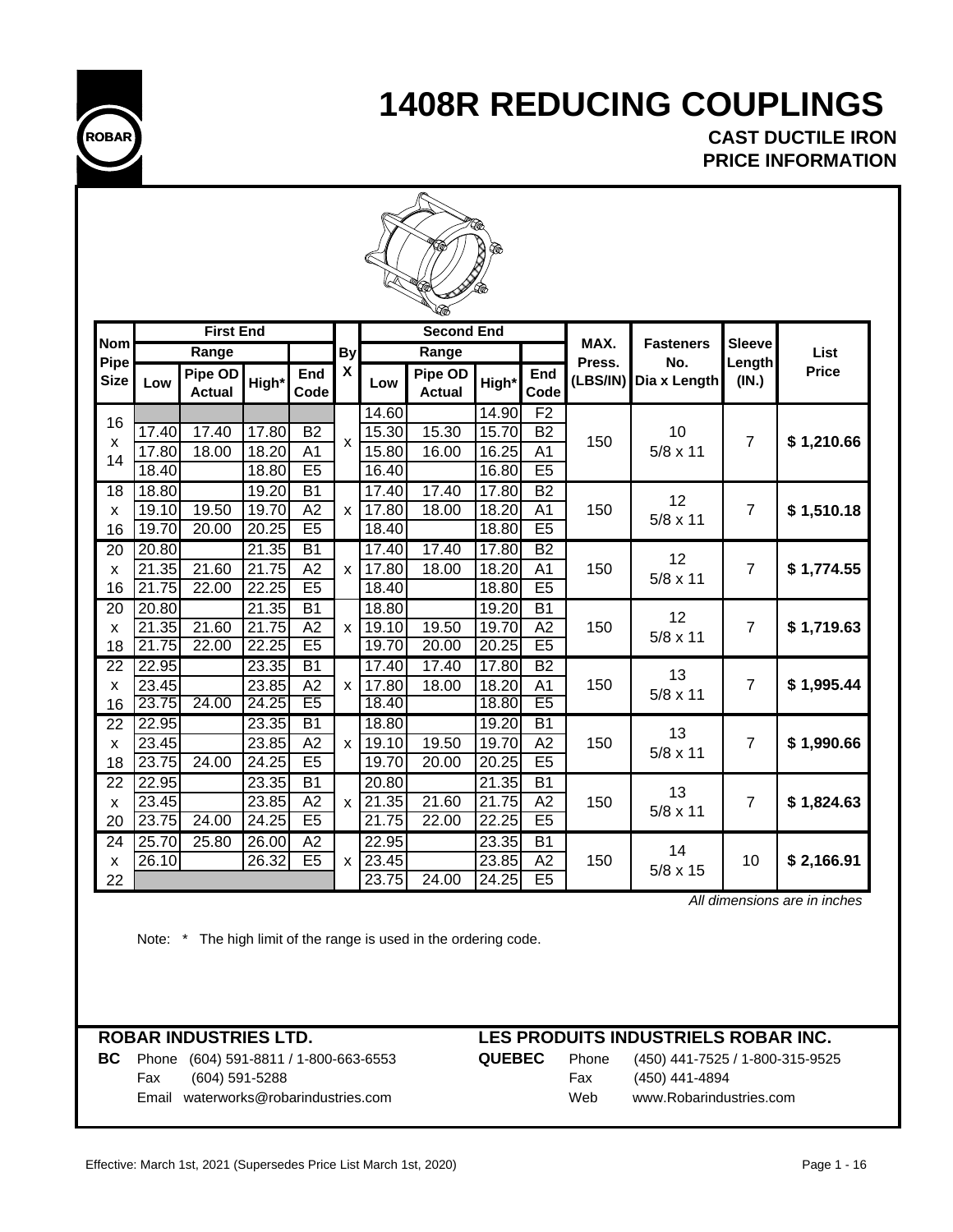

**CAST DUCTILE IRON PRICE INFORMATION**

|                     |                                                                                                    | <b>First End</b>             |                                 |                                   |                    |                | <b>Second End</b>        |                |                                   |                    |                                     |                 |              |
|---------------------|----------------------------------------------------------------------------------------------------|------------------------------|---------------------------------|-----------------------------------|--------------------|----------------|--------------------------|----------------|-----------------------------------|--------------------|-------------------------------------|-----------------|--------------|
| <b>Nom</b>          |                                                                                                    | Range                        |                                 |                                   | <b>By</b>          |                | Range                    |                |                                   | MAX.               | <b>Fasteners</b>                    | <b>Sleeve</b>   | List         |
| Pipe<br><b>Size</b> | Low                                                                                                | Pipe OD<br><b>Actual</b>     | High*                           | End<br>Code                       | X                  | Low            | Pipe OD<br><b>Actual</b> | High*          | End<br>Code                       | Press.<br>(LBS/IN) | No.<br>Dia x Length                 | Length<br>(IN.) | <b>Price</b> |
|                     | 5.85                                                                                               |                              | 6.15                            | F3A                               |                    | 3.45           | 3.50                     | 3.60           | 4T                                |                    |                                     |                 |              |
| 6                   | 6.15                                                                                               |                              | 6.45                            | F3B                               |                    | 3.75           |                          | 4.05           | F3A                               |                    |                                     |                 |              |
| x                   | 6.50                                                                                               | 6.63                         | 6.70                            | $\overline{D3}$                   | X                  | 4.05           |                          | 4.35           | F3B                               | 300                | 5                                   | 5               | \$445.41     |
| 4                   | 6.86                                                                                               | 6.90                         | 7.10                            | $\overline{A1}$                   |                    | 4.40           | 4.50                     | 4.60           | $\overline{D3}$                   |                    | $5/8 \times 8$                      |                 |              |
|                     | 7.15                                                                                               |                              | 7.35                            | E5                                |                    | 4.74<br>5.10   | 4.80                     | 5.10<br>5.30   | $\overline{A1}$<br>E5             |                    |                                     |                 |              |
|                     | 7.90                                                                                               |                              | 8.25                            | F3A                               |                    | 5.85           |                          | 6.15           | F <sub>3</sub> A                  |                    |                                     |                 |              |
| 8                   | 8.25                                                                                               |                              | 8.55                            | F <sub>3</sub> B                  |                    | 6.15           |                          | 6.45           | F3B                               |                    |                                     |                 |              |
| x                   | 8.55                                                                                               | 8.63                         | 8.75                            | D <sub>3</sub>                    | $\pmb{\times}$     | 6.50           | 6.63                     | 6.70           | D <sub>3</sub>                    | 300                | 6                                   | 5               | \$569.60     |
| 6                   | 8.99                                                                                               | 9.05                         | 9.30                            | A <sub>1</sub>                    |                    | 6.86           | 6.90                     | 7.10           | A <sub>1</sub>                    |                    | $5/8 \times 8$                      |                 |              |
|                     | 9.30                                                                                               |                              | 9.50                            | E <sub>5</sub>                    |                    | 7.15           |                          | 7.35           | E5                                |                    |                                     |                 |              |
|                     | 9.85                                                                                               |                              | 10.20                           | F <sub>4</sub> A                  |                    | 7.90           |                          | 8.25           | F3A                               |                    |                                     |                 |              |
|                     | 10.20                                                                                              |                              | 10.50                           | F4B                               |                    | 8.25           |                          | 8.55           | F <sub>3</sub> B                  |                    |                                     |                 |              |
| 10                  | 10.60                                                                                              | 10.75                        | 10.90                           | D <sub>4</sub>                    | X                  | 8.55           | 8.63                     | 8.75           | D <sub>3</sub>                    | 300                | 7                                   | $\overline{7}$  | \$897.67     |
| X<br>8              | 11.10                                                                                              | 11.10                        | 11.40                           | <b>B2</b>                         |                    | 8.99           | 9.05                     | 9.30           | A <sub>1</sub>                    |                    | $5/8 \times 11$                     |                 |              |
|                     | 11.55                                                                                              |                              | 11.75                           | A <sub>1</sub>                    |                    | 9.30           |                          | 9.50           | E <sub>5</sub>                    |                    |                                     |                 |              |
|                     | 11.90                                                                                              |                              | 12.10                           | E5                                |                    |                |                          |                |                                   |                    |                                     |                 |              |
|                     | 12.00                                                                                              |                              | 12.30                           | F4A                               |                    | 9.85           |                          | 10.20          | F4A                               |                    |                                     |                 |              |
| 12                  | 12.30                                                                                              |                              | 12.60                           | F4B                               |                    | 10.20          |                          | 10.50          | F <sub>4</sub> B                  |                    |                                     |                 |              |
| X                   | 12.60<br>13.20                                                                                     | 12.75<br>13.20               | 12.90<br>13.60                  | D <sub>4</sub><br>$\overline{B2}$ | $\pmb{\mathsf{X}}$ | 10.60<br>11.10 | 10.75<br>11.10           | 10.90<br>11.40 | D <sub>4</sub><br>$\overline{B2}$ | 300                | 8<br>$5/8 \times 11$                | $\overline{7}$  | \$1,020.01   |
| 10                  | 13.80                                                                                              | 14.00                        | 14.10                           | A <sub>1</sub>                    |                    | 11.55          |                          | 11.75          | A <sub>1</sub>                    |                    |                                     |                 |              |
|                     | 14.10                                                                                              |                              | 14.35                           | E5                                |                    | 11.90          |                          | 12.10          | E5                                |                    |                                     |                 |              |
|                     | 14.60                                                                                              |                              | 14.90                           | F <sub>2</sub>                    |                    | 12.00          |                          | 12.30          | F4A                               |                    |                                     |                 |              |
|                     | 15.30                                                                                              | 15.30                        | 15.70                           | <b>B2</b>                         |                    | 12.30          |                          | 12.60          | F4B                               |                    |                                     |                 |              |
| 14                  | 15.80                                                                                              | 16.00                        | 16.25                           | A1                                |                    | 12.60          | 12.75                    | 12.90          | D4                                |                    | 9                                   |                 |              |
| x                   | 16.40                                                                                              |                              | 16.80                           | E <sub>5</sub>                    | X                  | 13.20          | 13.20                    | 13.60          | B <sub>2</sub>                    | 150                | $5/8 \times 11$                     | $\overline{7}$  | \$1,575.57   |
| 12                  |                                                                                                    |                              |                                 |                                   |                    | 13.80          | 14.00                    | 14.10          | A <sub>1</sub>                    |                    |                                     |                 |              |
|                     |                                                                                                    |                              |                                 |                                   |                    | 14.10          |                          | 14.35          | E <sub>5</sub>                    |                    |                                     |                 |              |
|                     | All dimensions are in inches<br>The high limit of the range is used in the ordering code.<br>Note: |                              |                                 |                                   |                    |                |                          |                |                                   |                    |                                     |                 |              |
|                     |                                                                                                    | <b>ROBAR INDUSTRIES LTD.</b> |                                 |                                   |                    |                |                          |                |                                   |                    | LES PRODUITS INDUSTRIELS ROBAR INC. |                 |              |
| <b>BC</b>           | Phone                                                                                              |                              | (604) 591-8811 / 1-800-663-6553 |                                   |                    |                |                          | <b>QUEBEC</b>  |                                   | Phone              | (450) 441-7525 / 1-800-315-9525     |                 |              |

Fax (604) 591-5288 Fax (450) 441-4894

Email: waterworks@robarindustries.com Web www.Robarindustries.com

Effective: March 1st, 2021 (Supersedes Price List March 1st, 2020) Page 1 - 17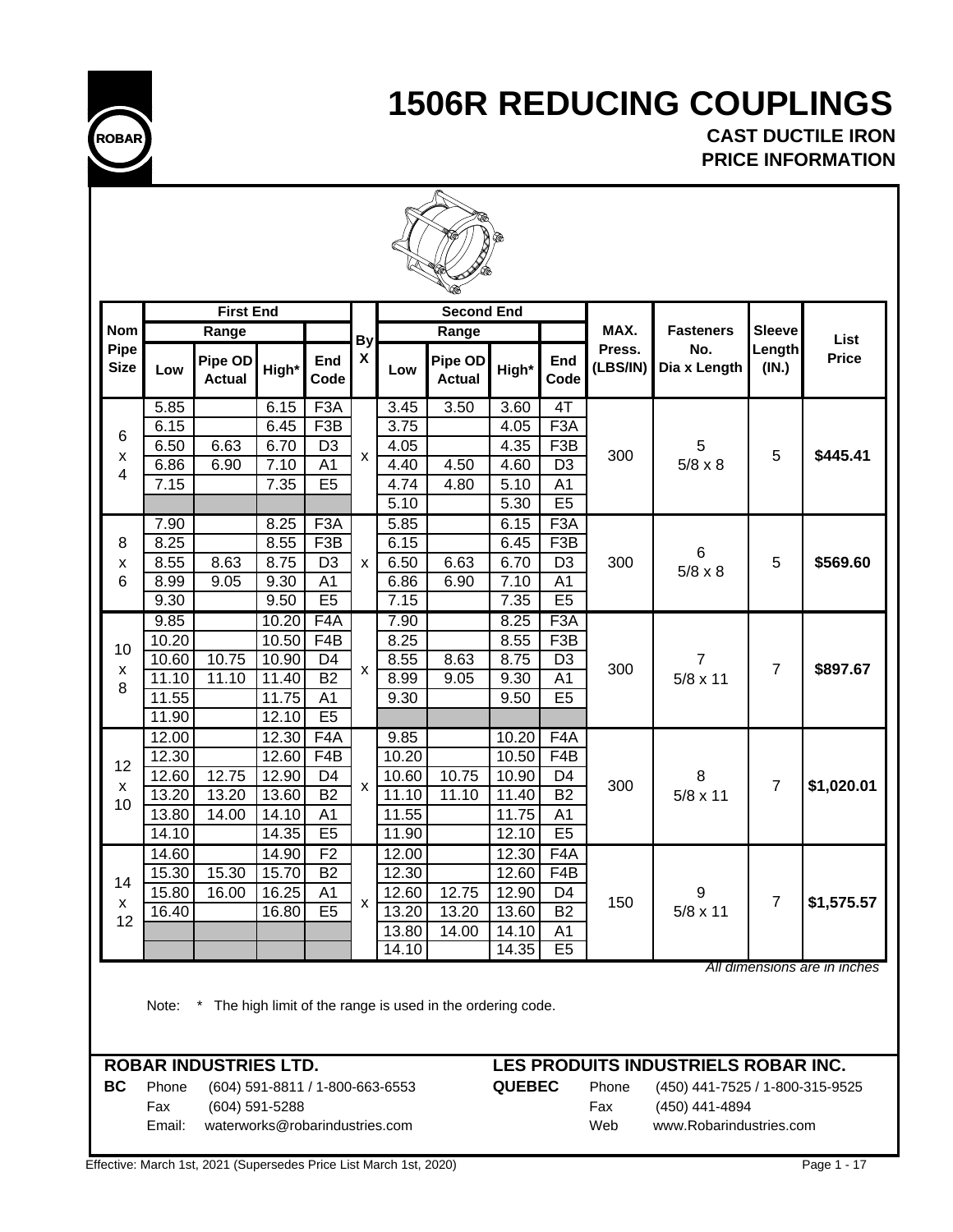

**CAST DUCTILE IRON PRICE INFORMATION**

|                                 | Q              |                          |                |                                       |                    |                |                          |                     |                                    |                 |                  |                |              |  |
|---------------------------------|----------------|--------------------------|----------------|---------------------------------------|--------------------|----------------|--------------------------|---------------------|------------------------------------|-----------------|------------------|----------------|--------------|--|
| <b>Nom</b>                      |                | <b>First End</b>         |                |                                       |                    |                | <b>Second End</b>        |                     |                                    | MAX.            | <b>Fasteners</b> | <b>Sleeve</b>  |              |  |
| Pipe                            |                | Range                    |                |                                       | <b>By</b>          |                | Range                    |                     |                                    | Press.          | No.              | Length         | List         |  |
| <b>Size</b>                     | Low            | Pipe OD<br><b>Actual</b> | High*          | <b>End</b><br>Code                    | $\pmb{\mathsf{X}}$ | Low            | Pipe OD<br><b>Actual</b> | High*               | End<br>Code                        | (LBS/IN)        | Dia x Length     | (IN.)          | <b>Price</b> |  |
| 16                              |                |                          |                |                                       |                    | 14.60          |                          | 14.90               | F <sub>2</sub>                     |                 |                  |                |              |  |
| X                               | 17.40          | 17.40                    | 17.80          | $\overline{B2}$                       | $\mathsf{x}$       | 15.30          | 15.30                    | 15.70               | $\overline{B2}$                    | 150             | 10               | $\overline{7}$ | \$1,897.00   |  |
| 14                              | 17.80          | 18.00                    | 18.20          | $\overline{A1}$                       |                    | 15.80          | 16.00                    | 16.25               | $\overline{A1}$                    |                 | $5/8 \times 11$  |                |              |  |
|                                 | 18.40          |                          | 18.80          | E <sub>5</sub>                        |                    | 16.40          |                          | 16.80               | E5                                 |                 |                  |                |              |  |
| $\overline{18}$                 | 18.80          |                          | 19.20          | $\overline{B1}$                       |                    | 17.40          | 17.40                    | 17.80               | B2                                 |                 | 12               |                |              |  |
| X                               | 19.10          | 19.50                    | 19.70          | $\overline{A2}$<br>$\mathsf{x}$<br>E5 | 17.80              | 18.00          | 18.20                    | A <sub>1</sub>      | 150                                | $5/8 \times 11$ | $\overline{7}$   | \$2,414.73     |              |  |
| 16                              | 19.70          | 20.00                    | 20.25          |                                       |                    | 18.40          |                          | 18.80               | E5                                 |                 |                  |                |              |  |
| 20                              | 20.80          |                          | 21.35          | $\overline{B1}$                       |                    | 17.40          | 17.40                    | 17.80               | B2                                 |                 | 12               |                |              |  |
| X                               | 21.35          | 21.60                    | .75<br>21      | $\overline{A2}$                       | $\mathsf{x}$       | 17.80          | 18.00                    | 18.20               | A <sub>1</sub>                     | 150             | 5/8 x 11         | $\overline{7}$ | \$2,698.10   |  |
| 16                              | 21.75          | 22.00                    | 22.25          | E5                                    |                    | 18.40          |                          | 18.80               | E5                                 |                 |                  |                |              |  |
| 20                              | 20.80          |                          | 21.35          | $\overline{B1}$                       |                    | 18.80          |                          | 19.20               | B1                                 |                 | 12               |                |              |  |
| X                               | 21.35          | 21.60                    | 21.75          | A2<br>E <sub>5</sub>                  | $\pmb{\mathsf{x}}$ | 19.10          | 19.50                    | 19.70               | A2<br>E <sub>5</sub>               | 150             | 5/8 x 11         | $\overline{7}$ | \$2,604.97   |  |
| 18                              | 21.75          | 22.00                    | 22.25          |                                       |                    | 19.70          | 20.00                    | 20.25               |                                    |                 |                  |                |              |  |
| $\overline{22}$                 | 22.95          |                          | 23.35          | $\overline{B1}$<br>A2                 |                    | 17.40          | 17.40                    | 17.80<br>18.20      | $\overline{B2}$<br>$\overline{A1}$ | 150             | 13               | $\overline{7}$ | \$3,050.74   |  |
| $\boldsymbol{\mathsf{x}}$<br>16 | 23.45<br>23.75 | 24.00                    | 23.85<br>24.25 | E5                                    | $\mathsf{x}$       | 17.80<br>18.40 | 18.00                    | 18.80               | E <sub>5</sub>                     |                 | $5/8 \times 11$  |                |              |  |
| $\overline{22}$                 | 22.95          |                          | 23.35          | $\overline{B1}$                       |                    | 18.80          |                          | 19.20               | $\overline{B1}$                    |                 |                  |                |              |  |
| X                               | 23.45          |                          | 23.85          | A2                                    | $\mathsf{x}$       | 19.10          | 19.50                    | 19.70               | A2                                 | 150             | 13               | $\overline{7}$ | \$3,036.45   |  |
| 18                              | 23.75          | 24.00                    | 24.25          | E5                                    |                    | 19.70          | 20.00                    | 20.25               | E5                                 |                 | $5/8 \times 11$  |                |              |  |
| $\overline{22}$                 | 22.95          |                          | 23.35          | B1                                    |                    | 20.80          |                          | 21.35               | $\overline{B1}$                    |                 |                  |                |              |  |
| X                               | 23.45          |                          | 23.85          | $\overline{A2}$                       | X                  | 21.35          | 21.60                    | 21.75               | $\overline{A2}$                    | 150             | 13               | $\overline{7}$ | \$2,791.75   |  |
| 20                              | 23.75          | 24.00                    | 24.25          | E5                                    |                    | 21.75          | 22.00                    | $\overline{2}$ 2.25 | E5                                 |                 | 5/8 x 11         |                |              |  |
| 24                              | 25.70          | 25.80                    | 26.00          | $\overline{A2}$                       |                    | 22.95          |                          | 23.35               | B1                                 |                 |                  |                |              |  |
| X                               | 26.10          |                          | 26.32          | E <sub>5</sub>                        | X                  | 23.45          |                          | 23.85               | A2                                 | 150             | 14               | 10             | \$3,614.21   |  |
| 22                              |                |                          |                |                                       |                    | 23.75          | 24.00                    | $\sqrt{24.25}$      | E5                                 |                 | 5/8 x 15         |                |              |  |

 *All dimensions are in inches*

Note: \* The high limit of the range is used in the ordering code.

**BC** Phone (604) 591-8811 / 1-800-663-6553 **QUEBEC** Phone (450) 441-7525 / 1-800-315-9525 Fax (604) 591-5288 Fax (450) 441-4894 Email: waterworks@robarindustries.com Web www.Robarindustries.com

| EBEC | Pł |
|------|----|
|      | Fε |
|      | w  |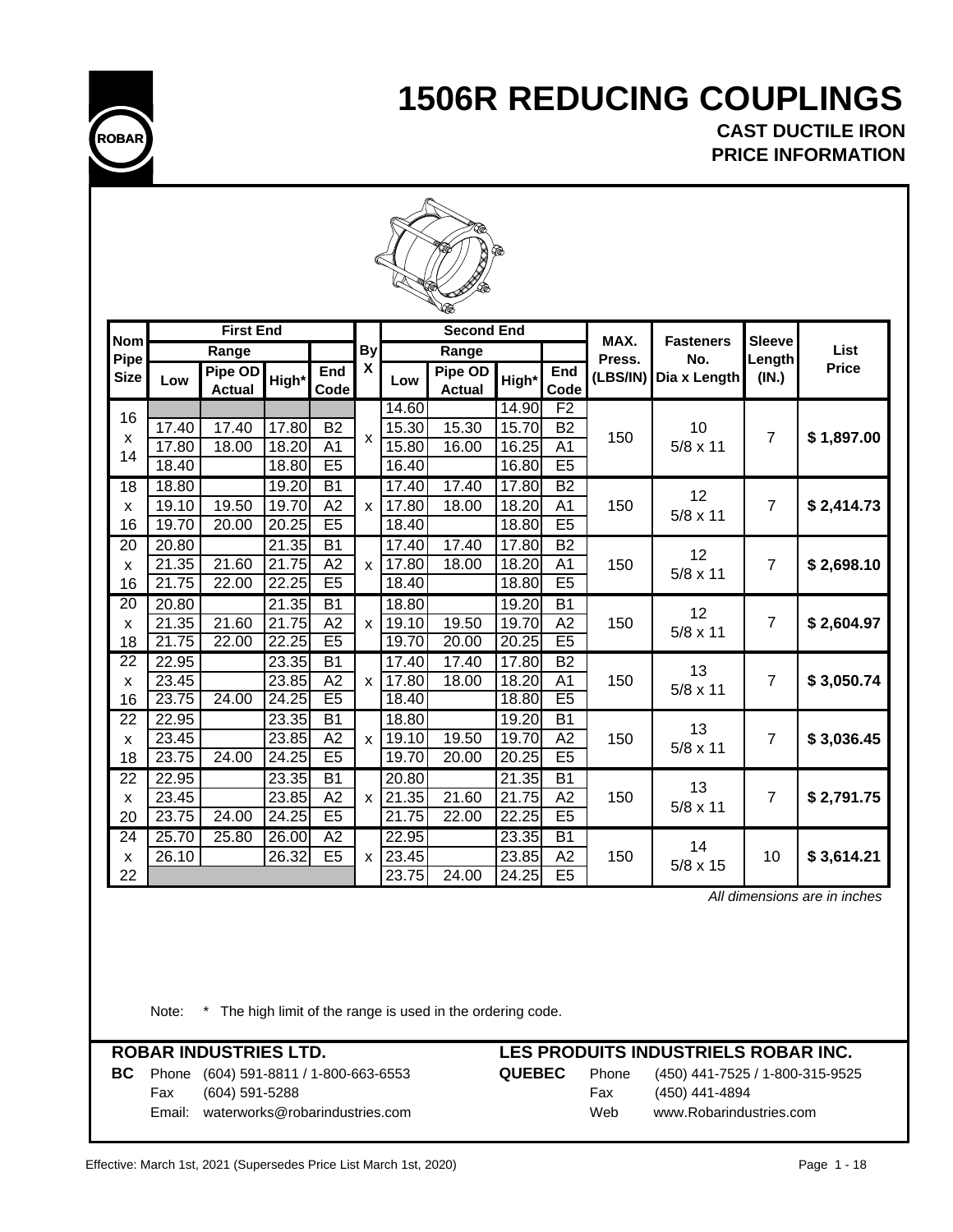

**CAST DUCTILE IRON**

**PRICE INFORMATION**

|                     |                | <b>First End</b>         |                |                         |                    |                | <b>Second End</b>        |                   |                         |                    |                     |                 |              |
|---------------------|----------------|--------------------------|----------------|-------------------------|--------------------|----------------|--------------------------|-------------------|-------------------------|--------------------|---------------------|-----------------|--------------|
| <b>Nom</b>          |                | Range                    |                |                         | <b>By</b>          |                | Range                    |                   |                         | MAX.               | <b>Fasteners</b>    | <b>Sleeve</b>   | List         |
| Pipe<br><b>Size</b> | Low            | Pipe OD<br><b>Actual</b> | High*          | End<br>Code             | X                  | Low            | Pipe OD<br><b>Actual</b> | High*             | End<br>Code             | Press.<br>(LBS/IN) | No.<br>Dia x Length | Length<br>(IN.) | <b>Price</b> |
|                     | 5.85           |                          | 6.15           | F <sub>3</sub> A        |                    | 3.45           | 3.50                     | $\overline{3.60}$ | 4T                      |                    |                     |                 |              |
| 6                   | 6.15           |                          | 6.45           | F3B                     |                    | 3.75           |                          | 4.05              | F <sub>3</sub> A        |                    |                     |                 |              |
| x                   | 6.50           | 6.63                     | 6.70           | $\overline{D3}$         | $\mathsf{x}$       | 4.05           |                          | 4.35              | F3B                     | 300                | 5                   | 5               | \$484.19     |
| 4                   | 6.86           | 6.90                     | 7.10           | $\overline{A1}$         |                    | 4.40           | 4.50                     | 4.60              | $\overline{D3}$         |                    | $5/8 \times 8$      |                 |              |
|                     | 7.15           |                          | 7.35           | E5                      |                    | 4.74           | 4.80                     | 5.10              | $\overline{A1}$         |                    |                     |                 |              |
|                     |                |                          |                |                         |                    | 5.10           |                          | 5.30              | E5                      |                    |                     |                 |              |
|                     | 7.90<br>8.25   |                          | 8.25<br>8.55   | F <sub>3</sub> A<br>F3B |                    | 5.85<br>6.15   |                          | 6.15<br>6.45      | F <sub>3</sub> A<br>F3B |                    |                     |                 |              |
| 8<br>X              | 8.55           | 8.63                     | 8.75           | D <sub>3</sub>          | X                  | 6.50           | 6.63                     | 6.70              | D <sub>3</sub>          | 300                | 6                   | 5               | \$616.15     |
| 6                   | 8.99           | 9.05                     | 9.30           | A <sub>1</sub>          |                    | 6.86           | 6.90                     | 7.10              | A1                      |                    | $5/8 \times 8$      |                 |              |
|                     | 9.30           |                          | 9.50           | E5                      |                    | 7.15           |                          | 7.35              | E <sub>5</sub>          |                    |                     |                 |              |
|                     | 9.85           |                          | 10.20          | F4A                     |                    | 7.90           |                          | 8.25              | F <sub>3</sub> A        |                    |                     |                 |              |
|                     | 10.20          |                          | 10.50          | F4B                     |                    | 8.25           |                          | 8.55              | F3B                     |                    |                     |                 |              |
| 10                  | 10.60          | 10.75                    | 10.90          | D <sub>4</sub>          |                    | 8.55           | 8.63                     | 8.75              | D <sub>3</sub>          |                    | 7                   |                 |              |
| X<br>8              | 11.10          | 11.10                    | 11.40          | <b>B2</b>               | $\mathsf{x}$       | 8.99           | 9.05                     | 9.30              | $\overline{A1}$         | 300                | 5/8 x 11            | $\overline{7}$  | \$948.99     |
|                     | 11.55          |                          | 11.75          | A <sub>1</sub>          |                    | 9.30           |                          | 9.50              | E5                      |                    |                     |                 |              |
|                     | 11.90          |                          | 12.10          | E5                      |                    |                |                          |                   |                         |                    |                     |                 |              |
|                     | 12.00          |                          | 12.30          | F4A                     |                    | 9.85           |                          | 10.20             | F4A                     |                    |                     |                 |              |
| 12                  | 12.30          |                          | 12.60          | F4B                     |                    | 10.20          |                          | 10.50             | F4B                     |                    |                     |                 |              |
| X                   | 12.60          | 12.75                    | 12.90          | D <sub>4</sub>          | $\pmb{\mathsf{x}}$ | 10.60          | 10.75                    | 10.90             | D4                      | 300                | 8                   | $\overline{7}$  | \$1,078.17   |
| 10                  | 13.20          | 13.20                    | 13.60          | B2                      |                    | 11.10          | 11.10                    | 11.40             | B2                      |                    | $5/8 \times 11$     |                 |              |
|                     | 13.80          | 14.00                    | 14.10<br>14.35 | A <sub>1</sub><br>E5    |                    | 11.55<br>11.90 |                          | 11.75<br>12.10    | A <sub>1</sub><br>E5    |                    |                     |                 |              |
|                     | 14.10          |                          |                | F <sub>2</sub>          |                    |                |                          |                   |                         |                    |                     |                 |              |
|                     | 14.60<br>15.30 | 15.30                    | 14.90<br>15.70 | $\overline{B2}$         |                    | 12.00<br>12.30 |                          | 12.30<br>12.60    | F4A<br>F4B              |                    |                     |                 |              |
| 14                  | 15.80          | 16.00                    | 16.25          | A <sub>1</sub>          |                    | 12.60          | 12.75                    | 12.90             | D4                      |                    | 9                   |                 |              |
| X                   | 16.40          |                          | 16.80          | E <sub>5</sub>          | X                  | 13.20          | 13.20                    | 13.60             | <b>B2</b>               | 150                | $5/8 \times 11$     | $\overline{7}$  | \$1,640.93   |
| 12                  |                |                          |                |                         |                    | 13.80          | 14.00                    | 14.10             | A1                      |                    |                     |                 |              |
|                     |                |                          |                |                         |                    | 14.10          |                          | 14.35             | E5                      |                    |                     |                 |              |

Note: \* The high limit of the range is used in the ordering code.

**BC** Phone (604) 591-8811 / 1-800-663-6553 **QUEBEC** Phone (450) 441-7525 / 1-800-315-9525 Fax (604) 591-5288 Fax (450) 441-4894 Email: waterworks@robarindustries.com Web www.Robarindustries.com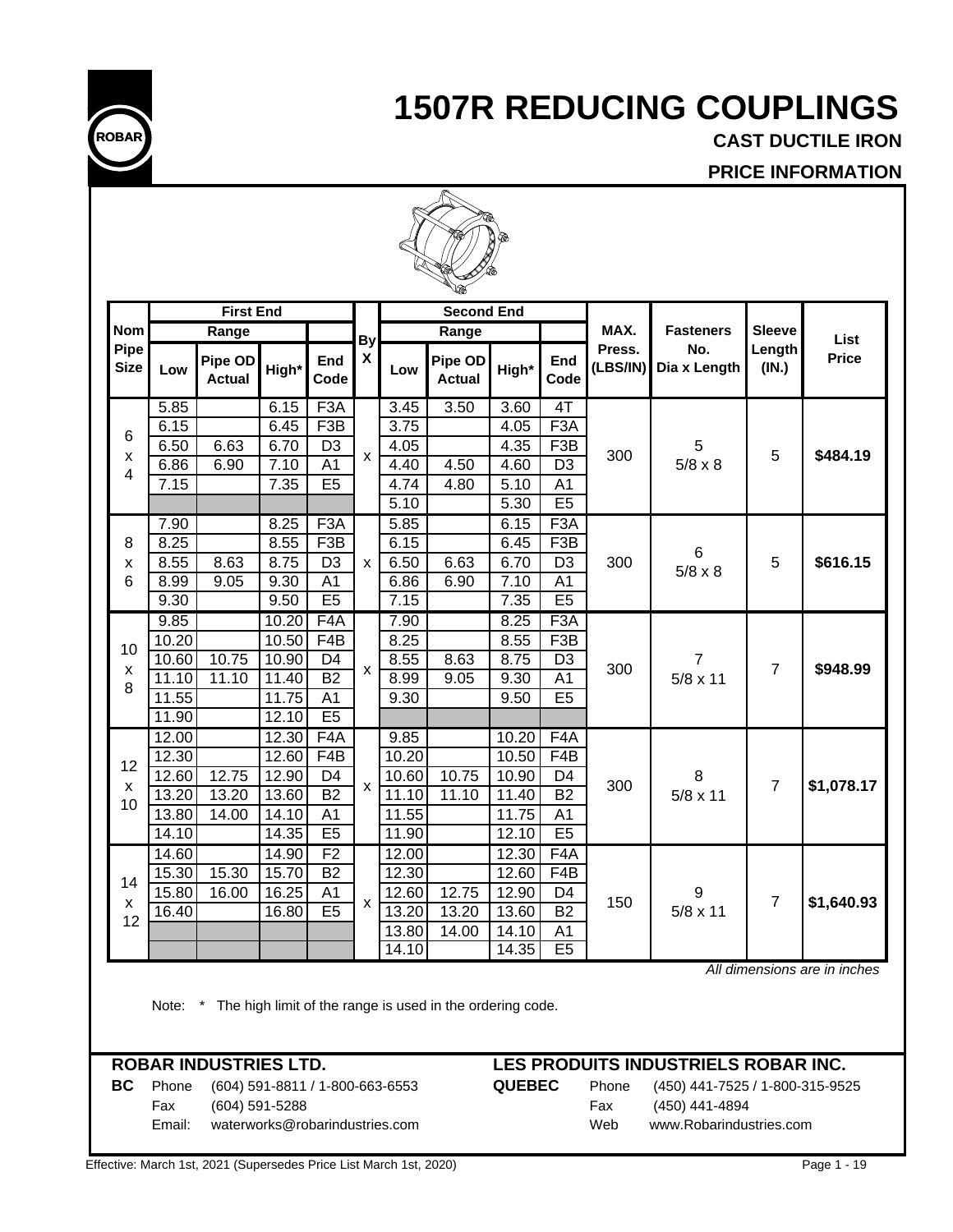

**PRICE INFORMATION CAST DUCTILE IRON**



|                                 |                | <b>FIRST END</b>         |                    |                       |              |                | w<br><b>SECOND END</b>   |                |                 |                        |                     |                 |              |
|---------------------------------|----------------|--------------------------|--------------------|-----------------------|--------------|----------------|--------------------------|----------------|-----------------|------------------------|---------------------|-----------------|--------------|
| <b>Nom</b>                      |                | <b>RANGE</b>             |                    |                       | <b>By</b>    |                | <b>RANGE</b>             |                |                 | MAX.                   | <b>Fasteners</b>    | <b>Sleeve</b>   | List         |
| Pipe<br><b>Size</b>             | Low            | Pipe OD<br><b>Actual</b> | High*              | End<br>Code           | X            | Low            | Pipe OD<br><b>Actual</b> | High*          | End<br>Code     | PRESS.<br>$(LBS/IN^2)$ | No.<br>Dia x Length | Length<br>(IN.) | <b>Price</b> |
|                                 |                |                          |                    |                       |              | 14.60          |                          | 14.90          | F <sub>2</sub>  |                        |                     |                 |              |
| 16                              | 17.40          | 17.40                    | 17.80              | <b>B2</b>             |              | 15.30          | 15.30                    | 15.70          | B <sub>2</sub>  |                        | 10                  |                 |              |
| X                               | 17.80          | 18.00                    | 18.20              | A <sub>1</sub>        | $\mathsf{x}$ | 15.80          | 16.00                    | 16.25          | A <sub>1</sub>  | 150                    | $5/8 \times 11$     | $\overline{7}$  | \$1,975.95   |
| 14                              | 18.40          |                          | 18.80              | E5                    |              | 16.40          |                          | 16.80          | E5              |                        |                     |                 |              |
| $\overline{18}$                 | 18.80          |                          | 19.20              | B1                    |              | 17.40          | 17.40                    | 17.80          | B2              |                        |                     |                 |              |
| X                               | 19.10          | 19.50                    | 19.70              | A2                    | $\mathsf{x}$ | 17.80          | 18.00                    | 18.20          | A1              | 150                    | 12                  | $\overline{7}$  | \$2,433.56   |
| 16                              | 19.70          | 20.00                    | $\overline{2}0.25$ | E5                    |              | 18.40          |                          | 18.80          | E5              |                        | $5/8 \times 11$     |                 |              |
| 20                              | 20.80          |                          | 21.35              | $\overline{B1}$       |              | 17.40          | 17.40                    | 17.80          | $\overline{B2}$ |                        | 12                  |                 |              |
| X                               | 21.35          | 21.60                    | 21.75              | A2                    | $\mathsf{x}$ | 17.80          | 18.00                    | 18.20          | A <sub>1</sub>  | 150                    | $5/8 \times 11$     | $\overline{7}$  | \$2,792.87   |
| 16                              | 21.75          | 22.00                    | 22.25              | E5                    |              | 18.40          |                          | 18.80          | E5              |                        |                     |                 |              |
| 20                              | 20.80          |                          | 21.35              | $\overline{B1}$       |              | 18.80          |                          | 19.20          | $\overline{B1}$ |                        | 12                  |                 |              |
| $\boldsymbol{\mathsf{x}}$       | 21.35          | $\frac{1}{21.60}$        | 21.75              | A2                    | $\mathbf{x}$ | 19.10          | 19.50                    | 19.70          | A2              | 150                    | $5/8 \times 11$     | $\overline{7}$  | \$2,699.70   |
| 18                              | 21.75          | 22.00                    | 22.25              | E <sub>5</sub>        |              | 19.70          | 20.00                    | 20.25          | E <sub>5</sub>  |                        |                     |                 |              |
| 22                              | 22.95          |                          | 23.35              | $\overline{B1}$       |              | 17.40          | 17.40                    | 17.80          | B2              |                        | 13                  |                 |              |
| X                               | 23.45          |                          | 23.85              | A2                    | $\mathsf{x}$ | 17.80          | 18.00                    | 18.20          | A <sub>1</sub>  | 150                    | $5/8 \times 11$     | $\overline{7}$  | \$3,153.39   |
| 16                              | 23.75          | $\sqrt{24.00}$           | 24.25              | E5                    |              | 18.40          |                          | 18.80          | E5              |                        |                     |                 |              |
| 22                              | 22.95          |                          | 23.35              | B <sub>1</sub>        |              | 18.80          |                          | 19.20          | $\overline{B1}$ |                        | 13                  |                 |              |
| X                               | 23.45          |                          | 23.85              | A2<br>E5              | $\mathsf{x}$ | 19.10          | 19.50                    | 19.70          | A2<br>E5        | 150                    | $5/8 \times 11$     | 7               | \$3,139.11   |
| 18                              | 23.75          | 24.00                    | 24.25              |                       |              | 19.70          | 20.00                    | 20.25          |                 |                        |                     |                 |              |
| 22                              | 22.95          |                          | 23.35<br>23.85     | $\overline{B1}$<br>A2 |              | 20.80<br>21.35 | 21.60                    | 21.35<br>21.75 | $\overline{B1}$ |                        | 13                  |                 |              |
| $\boldsymbol{\mathsf{x}}$<br>20 | 23.45<br>23.75 | 24.00                    | 24.25              | E5                    | $\mathsf{x}$ | 21.75          | 22.00                    | 22.25          | A2<br>E5        | 150                    | $5/8 \times 11$     | 7               | \$2,876.29   |
| 24                              | 25.70          | 25.80                    | 26.00              | $\overline{A2}$       |              | 22.95          |                          | 23.35          | $\overline{B1}$ |                        |                     |                 |              |
| X                               | 26.10          |                          | 26.32              | E <sub>5</sub>        | $\mathsf{x}$ | 23.45          |                          | 23.85          | A2              | 150                    | 14                  | 10              | \$3,406.79   |
| 22                              |                |                          |                    |                       |              | 23.75          | $\overline{24.00}$       | 24.25          | E5              |                        | $5/8 \times 15$     |                 |              |
|                                 |                |                          |                    |                       |              |                |                          |                |                 |                        |                     |                 |              |

 *All dimensions are in inches*

Note: \* The high limit of the range is used in the ordering code.

## **ROBROBAR INDUSTRIES LTD. LES PRODUITS INDUSTRIELS ROBAR INC.** Fax (604) 591-5288 Fax (450) 441-4894 Email: waterworks@robarindustries.com Web www.Robarindustries.com

# **BC** Phone (604) 591-8811 / 1-800-663-6553 **QUEBEC** Phone (450) 441-7525 / 1-800-315-9525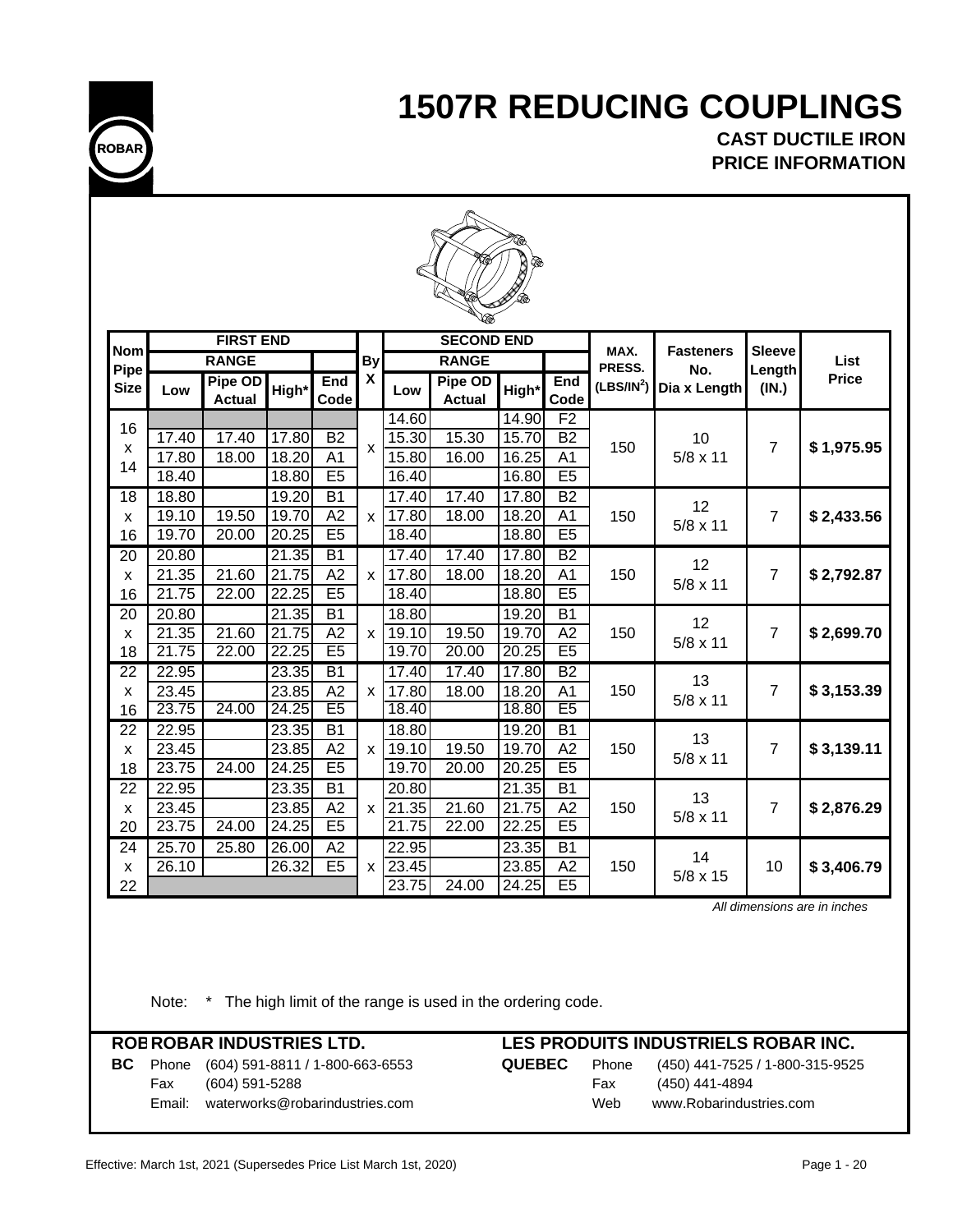

**CAST DUCTILE IRON PRICE INFORMATION**

|              |                 |                     |                    |                  |                                   | <b>Second End</b> |       |                    |                  |       | <b>First End</b>         |       |                     |
|--------------|-----------------|---------------------|--------------------|------------------|-----------------------------------|-------------------|-------|--------------------|------------------|-------|--------------------------|-------|---------------------|
| List         | <b>Sleeve</b>   | <b>Fasteners</b>    | MAX.               |                  |                                   | Range             |       | By                 |                  |       | Range                    |       | <b>Nom</b>          |
| <b>Price</b> | Length<br>(IN.) | No.<br>Dia x Length | Press.<br>(LBS/IN) | End<br>Code      | Pipe OD<br>High*<br><b>Actual</b> |                   | Low   | $\pmb{\mathsf{X}}$ | End<br>Code      | High* | Pipe OD<br><b>Actual</b> | Low   | Pipe<br><b>Size</b> |
|              |                 |                     |                    | 4T               | 3.60                              | 3.50              | 3.45  |                    | F <sub>3</sub> A | 6.15  |                          | 5.85  |                     |
|              |                 |                     |                    | F3A              | 4.05                              |                   | 3.75  |                    | F3B              | 6.45  |                          | 6.15  |                     |
|              |                 | 5                   | 300                | F3B              | 4.35                              |                   | 4.05  |                    | D <sub>3</sub>   | 6.70  | 6.63                     | 6.50  | 6                   |
| \$359.66     | 5               | $5/8 \times 8$      |                    | $\overline{D3}$  | 4.60                              | 4.50              | 4.40  | X                  | $\overline{A1}$  | 6.70  | 6.90                     | 6.86  | X<br>$\overline{4}$ |
|              |                 |                     |                    | $\overline{A1}$  | 5.10                              | 4.80              | 4.74  |                    | E5               | 7.35  |                          | 7.15  |                     |
|              |                 |                     |                    | E5               | 5.30                              |                   | 5.10  |                    |                  |       |                          |       |                     |
|              |                 |                     |                    | F <sub>3</sub> A | 6.15                              |                   | 5.85  |                    | F3A              | 8.25  |                          | 7.90  |                     |
|              |                 |                     |                    | F <sub>3</sub> B | 6.45                              |                   | 6.15  |                    | F <sub>3</sub> B | 8.55  |                          | 8.25  | 8                   |
| \$465.51     | 5               | 6                   | 300                | D <sub>3</sub>   | 6.70                              | 6.63              | 6.50  | X                  | D <sub>3</sub>   | 8.75  | 8.63                     | 8.55  | X                   |
|              |                 | $5/8 \times 8$      |                    | A <sub>1</sub>   | 6.70                              | 6.90              | 6.86  |                    | A <sub>1</sub>   | 9.30  | 9.05                     | 8.99  | 6                   |
|              |                 |                     |                    | E <sub>5</sub>   | 7.35                              |                   | 7.15  |                    | E5               | 9.50  |                          | 9.30  |                     |
|              |                 |                     |                    | F <sub>3</sub> A | 8.25                              |                   | 7.90  |                    | F <sub>4</sub> A | 10.20 |                          | 9.85  |                     |
|              |                 |                     |                    | F3B              | 8.55                              |                   | 8.25  |                    | F4B              | 10.50 |                          | 10.20 |                     |
|              |                 | 7                   |                    | D <sub>3</sub>   | 8.75                              | 8.63              | 8.55  |                    | D <sub>4</sub>   | 10.90 | 10.75                    | 10.60 | 10                  |
| \$764.16     | $\overline{7}$  | $5/8 \times 11$     | 300                | A <sub>1</sub>   | 9.30                              | 9.05              | 8.99  | X                  | B2               | 11.40 | 11.10                    | 11.10 | X<br>8              |
|              |                 |                     |                    | E <sub>5</sub>   | 9.50                              |                   | 9.30  |                    | A <sub>1</sub>   | 11.75 |                          | 11.55 |                     |
|              |                 |                     |                    |                  |                                   |                   |       |                    | $\overline{E5}$  | 12.10 |                          | 11.90 |                     |
|              |                 |                     |                    | F4A              | 10.20                             |                   | 9.85  |                    | F <sub>4</sub> A | 12.30 |                          | 12.00 |                     |
|              |                 |                     |                    | F4B              | 10.50                             |                   | 10.20 |                    | F4B              | 12.60 |                          | 12.30 |                     |
|              |                 | 8                   |                    | D <sub>4</sub>   | 10.90                             | 10.75             | 10.60 |                    | D <sub>4</sub>   | 12.90 | 12.75                    | 12.60 | 12                  |
| \$866.52     | $\overline{7}$  | $5/8 \times 11$     | 300                | $\overline{B2}$  | 11.40                             | 11.10             | 11.10 | X                  | $\overline{B2}$  | 13.60 | 13.20                    | 13.20 | X                   |
|              |                 |                     |                    | A <sub>1</sub>   | 11.75                             |                   | 11.55 |                    | A <sub>1</sub>   | 14.10 | 14.00                    | 13.80 | 10                  |
|              |                 |                     |                    | E5               | 12.10                             |                   | 11.90 |                    | E <sub>5</sub>   | 14.35 |                          | 14.10 |                     |
|              |                 |                     |                    | F <sub>4</sub> A | 12.30                             |                   | 12.00 |                    | F <sub>2</sub>   | 14.90 |                          | 14.60 |                     |
|              |                 |                     |                    | F4B              | 12.60                             |                   | 12.30 |                    | <b>B2</b>        | 15.70 | 15.30                    | 15.30 |                     |
|              |                 | 9                   |                    | D4               | 12.90                             | 12.75             | 12.60 |                    | A <sub>1</sub>   | 16.25 | 16.00                    | 15.80 | 14                  |
| \$1,388.11   | $\overline{7}$  | $5/8 \times 11$     | 150                | <b>B2</b>        | 13.60                             | 13.20             | 13.20 | x                  | E5               | 16.80 |                          | 16.40 | х                   |
|              |                 |                     |                    | A1               | 14.10                             | 14.00             | 13.80 |                    |                  |       |                          |       | 12                  |
|              | E5              |                     |                    |                  |                                   |                   | 14.10 |                    |                  |       |                          |       |                     |

Note: \* The high limit of the range is used in the ordering code.

**BC** Phone (604) 591-8811 / 1-800-663-6553 **QUEBEC** Phone (450) 441-7525 / 1-800-315-9525 Fax (604) 591-5288 Fax (450) 441-4894 Email: waterworks@robarindustries.com Web www.Robarindustries.com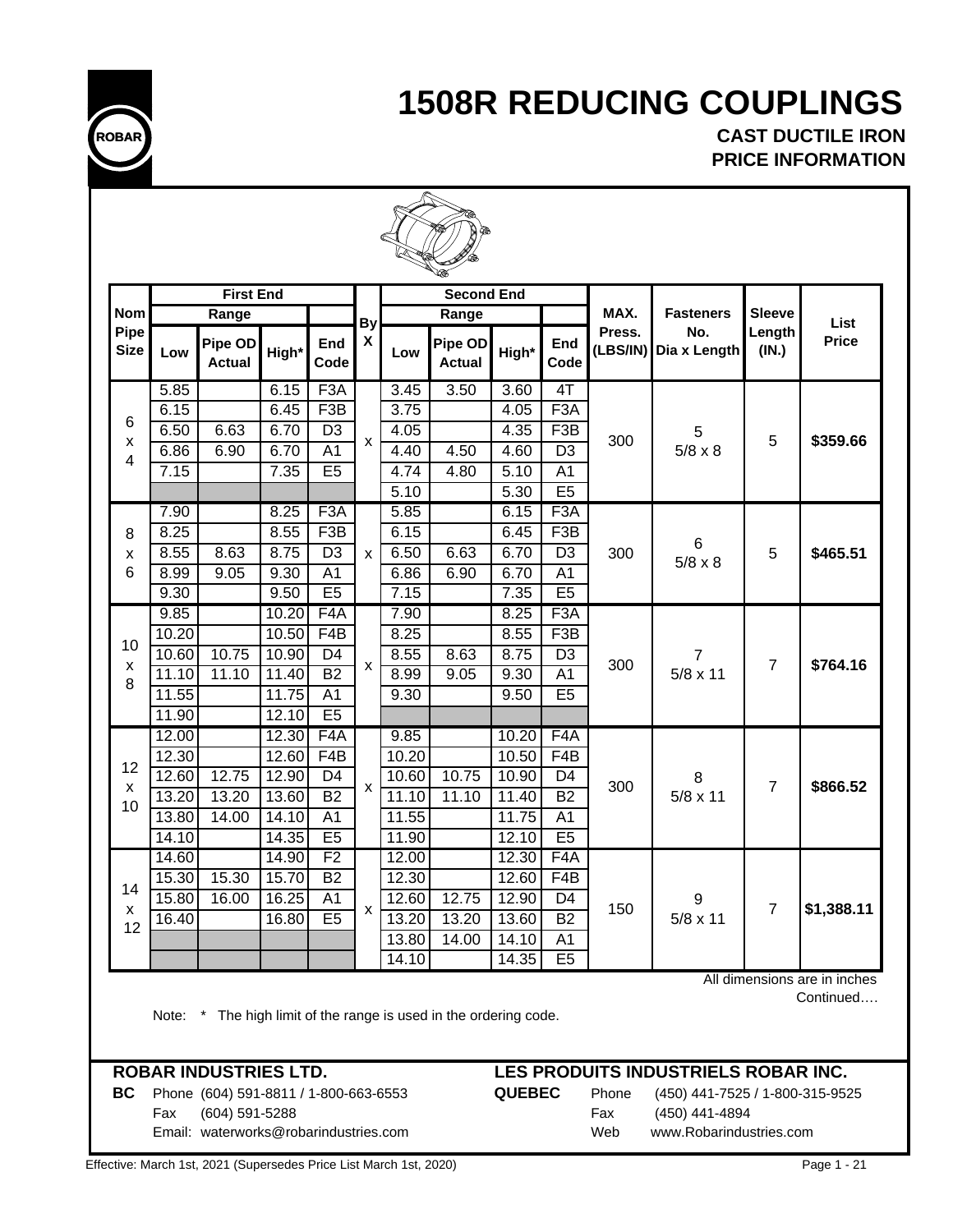

**CAST DUCTILE IRON PRICE INFORMATION**

|                      | ∞              |                          |                |                                   |                           |                |                          |                |                      |          |                  |                |                                |
|----------------------|----------------|--------------------------|----------------|-----------------------------------|---------------------------|----------------|--------------------------|----------------|----------------------|----------|------------------|----------------|--------------------------------|
| <b>Nom</b>           |                | <b>First End</b>         |                |                                   |                           |                | <b>Second End</b>        |                |                      | MAX.     | <b>Fasteners</b> | <b>Sleeve</b>  |                                |
| Pipe                 |                | Range                    |                |                                   | <b>By</b><br>χ            |                | Range                    |                |                      | Press.   | No.              |                | List<br>Length<br><b>Price</b> |
| <b>Size</b>          | Low            | Pipe OD<br><b>Actual</b> | High*          | End<br>Code                       |                           | Low            | Pipe OD<br><b>Actual</b> | High*          | End<br>Code          | (LBS/IN) | Dia x Length     | (IN.)          |                                |
|                      |                |                          |                |                                   |                           | 14.60          |                          | 14.90          | F <sub>2</sub>       |          |                  |                |                                |
| 16                   | 17.40          | 17.40                    | 17.80          | $\overline{B2}$                   | $\boldsymbol{\mathsf{x}}$ | 15.30          | 15.30                    | 15.70          | $\overline{B2}$      | 150      | 10               | $\overline{7}$ | \$1,669.94                     |
| X<br>14              | 17.80          | 18.00                    | 18.20          | A <sub>1</sub>                    |                           | 15.80          | 16.00                    | 16.25          | $\overline{A1}$      |          | $5/8 \times 11$  |                |                                |
|                      | 18.40          |                          | 18.80          | E <sub>5</sub>                    |                           | 16.40          |                          | 16.80          | E <sub>5</sub>       |          |                  |                |                                |
| $\overline{18}$      | 18.80          |                          | 19.20          | $\overline{B1}$                   |                           | 17.40          | 17.40                    | 17.80          | B2                   |          | 12               |                |                                |
| X                    | 19.10          | 19.50                    | 19.70          | A2                                | $\boldsymbol{\mathsf{x}}$ | 17.80          | 18.00                    | 18.20          | A <sub>1</sub>       | 150      | $5/8 \times 11$  | $\overline{7}$ | \$2,136.87                     |
| 16                   | 19.70          | 20.00                    | 20.25          | E5                                |                           | 18.40          |                          | 18.80          | E5                   |          |                  |                |                                |
| $\overline{20}$      | 20.80          |                          | 21.35          | $\overline{B1}$                   |                           | 17.40          | 17.40                    | 17.80          | B2                   |          | 12               |                |                                |
| X<br>16              | 21.35<br>21.75 | 21.60<br>22.00           | 21.75<br>22.25 | A2<br>E5                          | X                         | 17.80<br>18.40 | 18.00                    | 18.20<br>18.80 | A <sub>1</sub><br>E5 | 150      | $5/8 \times 11$  | $\overline{7}$ | \$2,411.67                     |
| $\overline{20}$      | 20.80          |                          | 21.35          | $\overline{B1}$                   |                           | 18.80          |                          | 19.20          | $\overline{B1}$      |          |                  |                |                                |
| X                    | 21.35          | 21.60                    | 21.75          | A2                                | X                         | 19.10          | 19.50                    | 19.70          | A2                   | 150      | 12               | $\overline{7}$ | \$2,320.53                     |
| 18                   | 21.75          | 22.00                    | 22.25          | E <sub>5</sub>                    |                           | 19.70          | 20.00                    | 20.25          | E5                   |          | $5/8 \times 11$  |                |                                |
| $\overline{22}$      | 22.95          |                          | 23.35          | $\overline{B1}$                   |                           | 17.40          | 17.40                    | 17.80          | $\overline{B2}$      |          |                  |                |                                |
| X                    | 23.45          |                          | 23.85          | A2                                | X                         | 17.80          | 18.00                    | 18.20          | A <sub>1</sub>       | 150      | 13               | $\overline{7}$ | \$2,735.57                     |
| 16                   | 23.75          | 24.00                    | 24.25          | E5                                |                           | 18.40          |                          | 18.80          | E <sub>5</sub>       |          | $5/8 \times 11$  |                |                                |
| 22                   | 22.95          |                          | 23.35          | $\overline{B1}$                   |                           | 18.80          |                          | 19.20          | $\overline{B1}$      |          | 13               |                |                                |
| X                    | 23.45          |                          | 23.85          | A2                                | X                         | 19.10          | 19.50                    | 19.70          | $\overline{A2}$      | 150      | $5/8 \times 11$  | $\overline{7}$ | \$2,721.55                     |
| 18                   | 23.75          | 24.00                    | 24.25          | E <sub>5</sub>                    |                           | 19.70          | 20.00                    | 20.25          | E5                   |          |                  |                |                                |
| 22                   | 22.95          |                          | 23.35          | $\overline{B1}$                   |                           | 20.80          |                          | 21.35          | $\overline{B1}$      |          | 13               |                |                                |
| X                    | 23.45          |                          | 23.85          | A2                                | X                         | 21.35          | 21.60                    | 21.75          | A2                   | 150      | $5/8 \times 11$  | $\overline{7}$ | \$2,485.99                     |
| 20                   | 23.75          | 24.00                    | 24.25          | E <sub>5</sub>                    |                           | 21.75          | 22.00                    | 22.25          | E <sub>5</sub>       |          |                  |                |                                |
| $\overline{24}$<br>X | 25.70<br>26.10 | 25.80                    | 26.00<br>26.32 | $\overline{A2}$<br>E <sub>5</sub> | X                         | 22.95<br>23.45 |                          | 23.35<br>23.85 | B1<br>A2             | 150      | 14               | 10             | \$2,930.47                     |
| 22                   |                |                          |                |                                   |                           | 23.75          | 24.00                    | 24.25          | E5                   |          | $5/8 \times 15$  |                |                                |

 *All dimensions are in inches*

Note: \* The high limit of the range is used in the ordering code.

**BC** Phone (604) 591-8811 / 1-800-663-6553 **QUEBEC** Phone (450) 441-7525 / 1-800-315-9525 Fax (604) 591-5288 Email: waterworks@robarindustries.com Web www.Robarindustries.com

| ЕC | Phone | (450) 441-7525 / 1-80 |
|----|-------|-----------------------|
|    | Fax   | (450) 441-4894        |
|    | Web   | www.Robarindustries.o |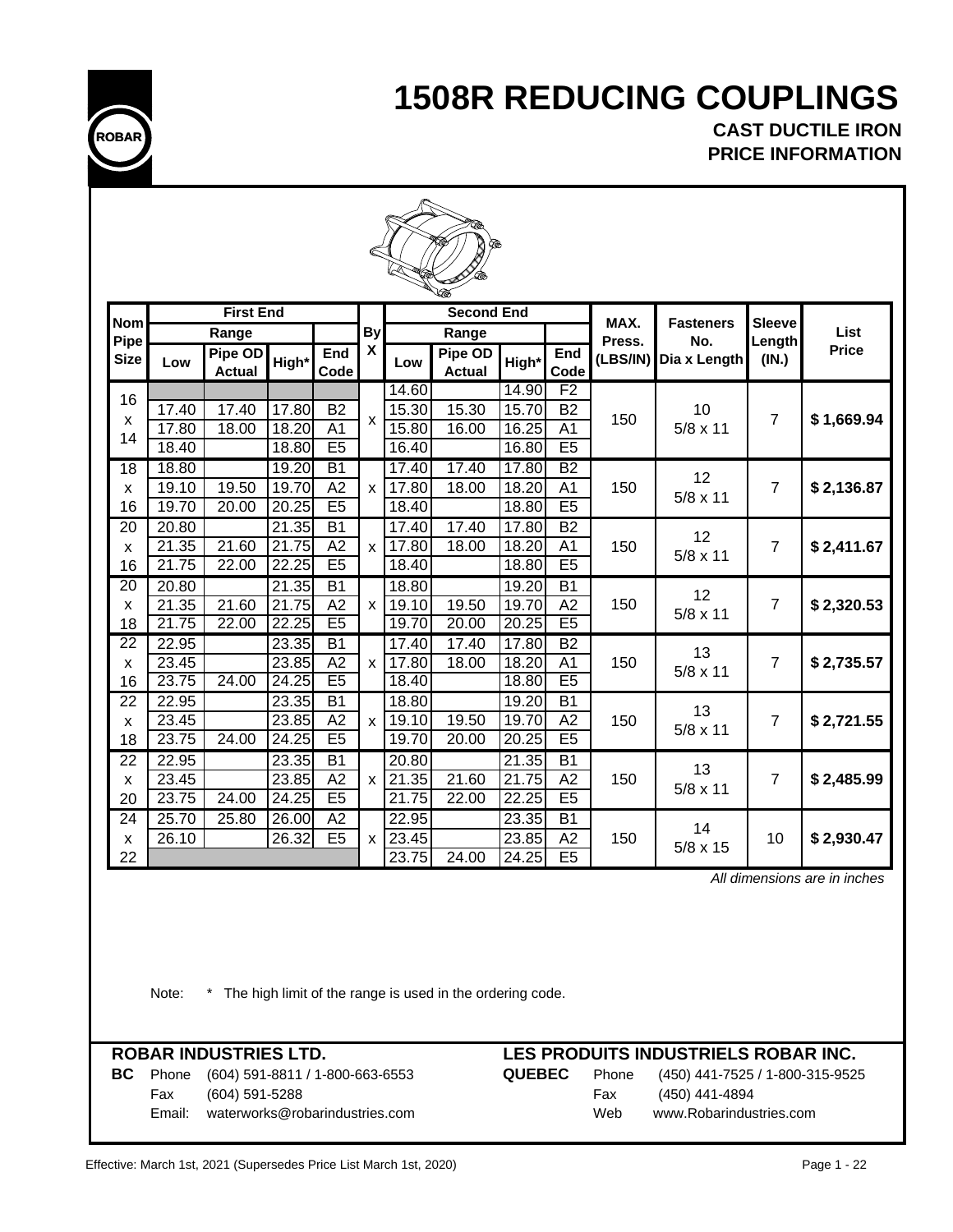

**CAST DUCTILE IRON PRICE INFORMATION**

|                    |              | <b>First End</b>               |                                                                                    |                  |                    |              | <b>Second End</b>                                         |                   |                         |                |                                     |                         |                              |
|--------------------|--------------|--------------------------------|------------------------------------------------------------------------------------|------------------|--------------------|--------------|-----------------------------------------------------------|-------------------|-------------------------|----------------|-------------------------------------|-------------------------|------------------------------|
| <b>Nom</b><br>Pipe |              | Range                          |                                                                                    |                  | <b>By</b>          |              | Range                                                     |                   |                         | MAX.<br>Press. | <b>Fasteners</b><br>No.             | <b>Sleeve</b><br>Length | List                         |
| <b>Size</b>        | Low          | Pipe OD<br><b>Actual</b>       | High*                                                                              | End<br>Code      | X                  | Low          | Pipe OD<br><b>Actual</b>                                  | High*             | End<br>Code             | (LBS/IN)       | Dia x Length                        | (IN.)                   | <b>Price</b>                 |
|                    | 5.85         |                                | 6.15                                                                               | F3A              |                    | 3.45         | 3.50                                                      | $\overline{3.60}$ | 4T                      |                |                                     |                         |                              |
| 6                  | 6.15         |                                | 6.45                                                                               | F <sub>3</sub> B |                    | 3.75         |                                                           | 4.05              | F <sub>3</sub> A        |                |                                     |                         |                              |
| x                  | 6.50         | 6.63                           | 6.70                                                                               | D <sub>3</sub>   | X                  | 4.05         |                                                           | 4.35              | F <sub>3</sub> B        | 300            | 5                                   | 5                       | \$406.81                     |
| 4                  | 6.86         | 6.90                           | 6.70<br>A <sub>1</sub><br>4.60<br>D <sub>3</sub><br>4.40<br>4.50<br>$5/8 \times 8$ |                  |                    |              |                                                           |                   |                         |                |                                     |                         |                              |
|                    | 7.15         |                                | 7.35                                                                               | E <sub>5</sub>   |                    | 4.74         | 4.80                                                      | 5.10              | A <sub>1</sub>          |                |                                     |                         |                              |
|                    |              |                                |                                                                                    |                  |                    | 5.10         |                                                           | 5.30              | E5                      |                |                                     |                         |                              |
|                    | 7.90<br>8.25 |                                | 8.25<br>8.55                                                                       | F3A<br>F3B       |                    | 5.85<br>6.15 |                                                           | 6.15<br>6.45      | F <sub>3</sub> A<br>F3B |                |                                     |                         |                              |
| 8                  | 8.55         | 8.63                           | 8.75                                                                               | D <sub>3</sub>   | X                  | 6.50         | 6.63                                                      | 6.70              | D <sub>3</sub>          | 300            | 6                                   | 5                       | \$522.08                     |
| x<br>6             | 8.99         | 9.05                           | 9.30                                                                               | A <sub>1</sub>   |                    | 6.86         | 6.90                                                      | 6.70              | A <sub>1</sub>          |                | $5/8 \times 8$                      |                         |                              |
|                    | 9.30         |                                | 9.50                                                                               | E <sub>5</sub>   |                    | 7.15         |                                                           | 7.35              | E5                      |                |                                     |                         |                              |
|                    | 9.85         |                                | 10.20                                                                              | F4A              |                    | 7.90         |                                                           | 8.25              | F3A                     |                |                                     |                         |                              |
|                    | 10.20        |                                | 10.50                                                                              | F4B              |                    | 8.25         |                                                           | 8.55              | F <sub>3</sub> B        |                | 7                                   |                         |                              |
| 10                 | 10.60        | 10.75                          | 10.90                                                                              | D <sub>4</sub>   |                    | 8.55         | 8.63                                                      | 8.75              | D <sub>3</sub>          | 300            |                                     |                         |                              |
| X                  | 11.10        | 11.10                          | 11.40                                                                              | $\overline{B2}$  | $\pmb{\mathsf{X}}$ | 8.99         | 9.05                                                      | 9.30              | A <sub>1</sub>          |                | $5/8 \times 11$                     | $\overline{7}$          | \$837.90                     |
| 8                  | 11.55        |                                | 11.75                                                                              | A <sub>1</sub>   |                    | 9.30         |                                                           | 9.50              | E <sub>5</sub>          |                |                                     |                         |                              |
|                    | 11.90        |                                | 12.10                                                                              | E5               |                    |              |                                                           |                   |                         |                |                                     |                         |                              |
|                    | 12.00        |                                | 12.30                                                                              | $\overline{F4}A$ |                    | 9.85         |                                                           | 10.20             | F4A                     |                |                                     |                         |                              |
| 12                 | 12.30        |                                | 12.60                                                                              | F4B              |                    | 10.20        |                                                           | 10.50             | F4B                     |                |                                     |                         |                              |
|                    | 12.60        | 12.75                          | 12.90                                                                              | D <sub>4</sub>   | $\pmb{\mathsf{x}}$ | 10.60        | 10.75                                                     | 10.90             | D4                      | 300            | 8                                   | $\overline{7}$          |                              |
| x<br>10            | 13.20        | 13.20                          | 13.60                                                                              | $\overline{B2}$  |                    | 11.10        | $\overline{1}1.10$                                        | 11.40             | <b>B2</b>               |                | $5/8 \times 11$                     |                         | \$944.66                     |
|                    | 13.80        | 14.00                          | 14.10                                                                              | A <sub>1</sub>   |                    | 11.55        |                                                           | 11.75             | A <sub>1</sub>          |                |                                     |                         |                              |
|                    | 14.10        |                                | 14.35                                                                              | E5               |                    | 11.90        |                                                           | 12.10             | E5                      |                |                                     |                         |                              |
|                    | 14.60        |                                | 14.90                                                                              | F <sub>2</sub>   |                    | 12.00        |                                                           | 12.30             | F <sub>4</sub> A        |                |                                     |                         |                              |
| 14                 | 15.30        | 15.30                          | 15.70                                                                              | B2               |                    | 12.30        |                                                           | 12.60             | F4B                     |                |                                     |                         |                              |
| x                  | 15.80        | 16.00                          | 16.25                                                                              | A <sub>1</sub>   | x                  | 12.60        | 12.75                                                     | 12.90             | D <sub>4</sub>          | 150            | 9                                   | 7                       | \$1,490.55                   |
| 12                 | 16.40        |                                | 16.80                                                                              | E <sub>5</sub>   |                    | 13.20        | 13.20                                                     | 13.60             | <b>B2</b>               |                | $5/8 \times 11$                     |                         |                              |
|                    |              |                                |                                                                                    |                  |                    | 13.80        | 14.00                                                     | 14.10             | A1                      |                |                                     |                         |                              |
|                    |              |                                |                                                                                    |                  |                    | 14.10        |                                                           | 14.35             | E <sub>5</sub>          |                |                                     |                         | All dimensions are in inches |
|                    | Note:        |                                |                                                                                    |                  |                    |              | The high limit of the range is used in the ordering code. |                   |                         |                |                                     |                         | Continued                    |
|                    |              | <b>ROBAR INDUSTRIES LTD.</b>   |                                                                                    |                  |                    |              |                                                           |                   |                         |                | LES PRODUITS INDUSTRIELS ROBAR INC. |                         |                              |
| BC                 | Phone        |                                | (604) 591-8811 / 1-800-663-6553                                                    |                  |                    |              |                                                           | <b>QUEBEC</b>     |                         | Phone          | (450) 441-7525 / 1-800-315-9525     |                         |                              |
|                    | Fax          |                                | (604) 591-5288                                                                     |                  |                    |              |                                                           |                   |                         | Fax            | (450) 441-4894                      |                         |                              |
|                    | Email:       | waterworks@robarindustries.com |                                                                                    |                  |                    |              |                                                           |                   |                         | Web            | www.Robarindustries.com             |                         |                              |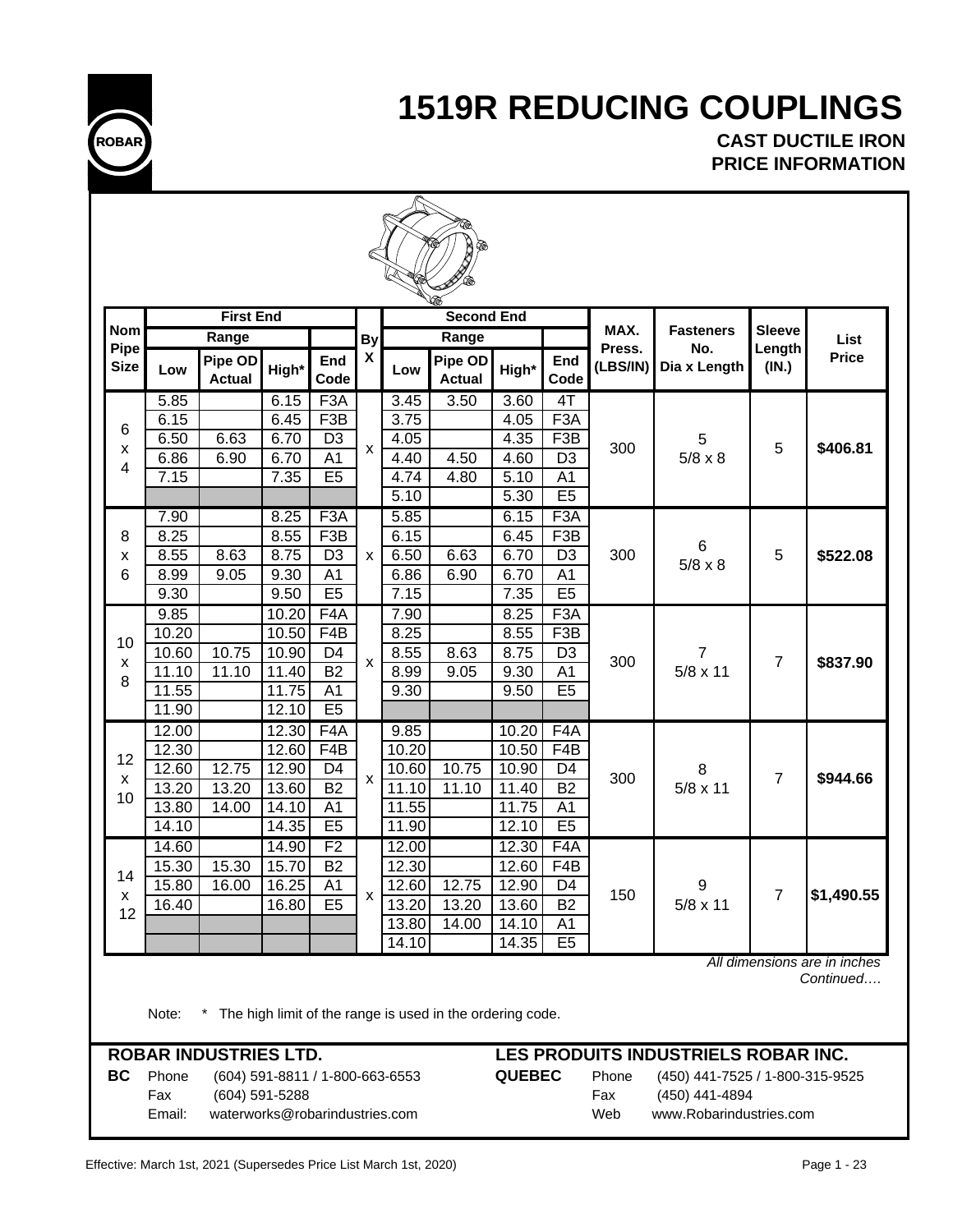

**CAST DUCTILE IRON PRICE INFORMATION**

|--|

|                     |       | <b>First End</b> |       |                 |                           |       | -- 50<br><b>Second End</b> |                    |                 |                    |                     |                  |              |
|---------------------|-------|------------------|-------|-----------------|---------------------------|-------|----------------------------|--------------------|-----------------|--------------------|---------------------|------------------|--------------|
| <b>Nom</b>          |       | Range            |       |                 | <b>By</b>                 |       | Range                      |                    |                 | MAX.               | <b>Fasteners</b>    | <b>Sleeve</b>    | List         |
| Pipe<br><b>Size</b> |       | Pipe OD          |       | End             | X                         |       | Pipe OD                    |                    | End             | Press.<br>(LBS/IN) | No.<br>Dia x Length | Lengthl<br>(IN.) | <b>Price</b> |
|                     | Low   | <b>Actual</b>    | High* | Code            |                           | Low   | <b>Actual</b>              | High*              | Code            |                    |                     |                  |              |
| 16                  |       |                  |       |                 |                           | 14.60 |                            | 14.90              | F2              |                    |                     |                  |              |
| X                   | 17.40 | 17.40            | 17.80 | <b>B2</b>       | $\boldsymbol{\mathsf{x}}$ | 15.30 | 15.30                      | 15.70              | <b>B2</b>       | 150                | 10                  | $\overline{7}$   | \$1,794.44   |
| 14                  | 17.80 | 18.00            | 18.20 | A <sub>1</sub>  |                           | 15.80 | 16.00                      | $\overline{16.25}$ | A <sub>1</sub>  |                    | $5/8 \times 11$     |                  |              |
|                     | 18.40 |                  | 18.80 | E <sub>5</sub>  |                           | 16.40 |                            | 16.80              | E <sub>5</sub>  |                    |                     |                  |              |
| 18                  | 18.80 |                  | 19.20 | $\overline{B1}$ |                           | 17.40 | 17.40                      | 17.80              | B2              |                    | 12                  |                  |              |
| X                   | 19.10 | 19.50            | 19.70 | A2              | x <sub>1</sub>            | 17.80 | 18.00                      | 18.20              | A <sub>1</sub>  | 150                | $5/8 \times 11$     | 7                | \$2,215.99   |
| 16                  | 19.70 | 20.00            | 20.25 | E5              |                           | 18.40 |                            | 18.80              | E5              |                    |                     |                  |              |
| 20                  | 20.80 |                  | 21.35 | $\overline{B1}$ |                           | 17.40 | 17.40                      | 17.80              | $\overline{B2}$ |                    | 12                  |                  |              |
| X                   | 21.35 | 21.60            | 21.75 | A2              | X                         | 17.80 | 18.00                      | 18.20              | A <sub>1</sub>  | 150                | $5/8 \times 11$     | 7                | \$2,575.30   |
| 16                  | 21.75 | 22.00            | 22.25 | E5              |                           | 18.40 |                            | 18.80              | E5              |                    |                     |                  |              |
| 20                  | 20.80 |                  | 21.35 | <b>B1</b>       |                           | 18.80 |                            | 19.20              | <b>B1</b>       |                    | 12                  |                  |              |
| X                   | 21.35 | 21.60            | 21.75 | A2              | $\times$                  | 19.10 | 19.50                      | 19.70              | A2              | 150                | $5/8 \times 11$     | $\overline{7}$   | \$2,488.87   |
| 18                  | 21.75 | 22.00            | 22.25 | E5              |                           | 19.70 | 20.00                      | 20.25              | E <sub>5</sub>  |                    |                     |                  |              |
| $\overline{22}$     | 22.95 |                  | 23.35 | <b>B1</b>       |                           | 17.40 | 17.40                      | 17.80              | <b>B2</b>       |                    | 13                  |                  |              |
| X                   | 23.45 |                  | 23.85 | A2              | $\mathsf{x}$              | 17.80 | 18.00                      | 18.20              | A <sub>1</sub>  | 150                | $5/8 \times 11$     | $\overline{7}$   | \$2,924.41   |
| 16                  | 23.75 | 24.00            | 24.25 | E <sub>5</sub>  |                           | 18.40 |                            | 18.80              | E <sub>5</sub>  |                    |                     |                  |              |
| 22                  | 22.95 |                  | 23.35 | <b>B1</b>       |                           | 18.80 |                            | 19.20              | <b>B1</b>       |                    | 13                  |                  |              |
| X                   | 23.45 |                  | 23.85 | $\overline{A2}$ | $\mathsf{x}$              | 19.10 | 19.50                      | 19.70              | $\overline{A2}$ | 150                | $5/8 \times 11$     | 7                | \$2,910.16   |
| 18                  | 23.75 | 24.00            | 24.25 | E5              |                           | 19.70 | 20.00                      | 20.25              | E5              |                    |                     |                  |              |
| 22                  | 22.95 |                  | 23.35 | $\overline{B1}$ |                           | 20.80 |                            | 21.35              | $\overline{B1}$ |                    | 13                  |                  |              |
| X                   | 23.45 |                  | 23.85 | A2              | $\mathsf{x}$              | 21.35 | 21.60                      | 21.75              | A2              | 150                | $5/8 \times 11$     | 7                | \$2,647.13   |
| 20                  | 23.75 | 24.00            | 24.25 | E <sub>5</sub>  |                           | 21.75 | 22.00                      | 22.25              | E5              |                    |                     |                  |              |
| $\overline{24}$     | 25.70 | 25.80            | 26.00 | $\overline{A2}$ |                           | 22.95 |                            | 23.35              | $\overline{B1}$ |                    | 14                  |                  |              |
| X                   | 26.10 |                  | 26.32 | E <sub>5</sub>  | $\mathsf{x}$              | 23.45 |                            | 23.85              | A <sub>2</sub>  | 150                | $5/8 \times 15$     | 10               | \$3,159.64   |
| 22                  |       |                  |       |                 |                           | 23.75 | $\overline{24.00}$         | 24.25              | E5              |                    |                     |                  |              |

 *All dimensions are in inches*

Note: \* The high limit of the range is used in the ordering code.

**ROBAR INDUSTRIES LTD. LES PRODUITS INDUSTRIELS ROBAR INC.**

**BC** Phone (604) 591-8811 / 1-800-663-6553 **QUEBEC** Phone (450) 441-7525 / 1-800-315-9525 Fax (604) 591-5288 Fax (450) 441-4894 Email: waterworks@robarindustries.com Web www.Robarindustries.com

Effective: March 1st, 2021 (Supersedes Price List March 1st, 2020) **Page 1 - 24** Page 1 - 24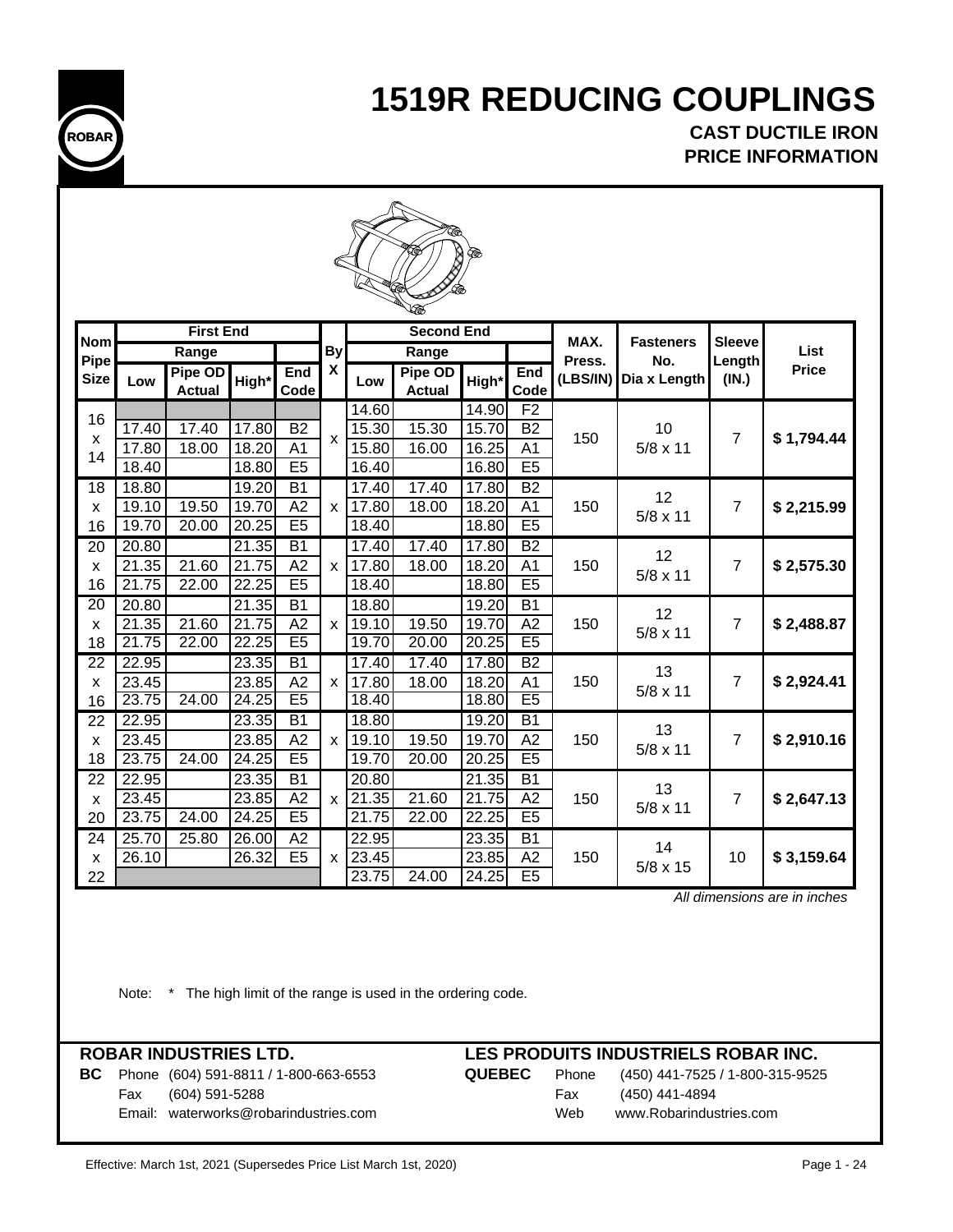# **1406 & 1408 COUPLING COMPONENTS**



### **PRICE INFORMATION**



| <b>Nominal</b><br><b>Pipe</b><br><b>Size</b> | <b>Center</b><br><b>Sleeve</b><br><b>Description</b> | <b>Center</b><br><b>Center</b><br><b>Sleeve</b><br><b>Sleeve</b><br>Length<br><b>Price</b> |              |    |                       | <b>Gasket</b><br><b>Price</b> |  |  |
|----------------------------------------------|------------------------------------------------------|--------------------------------------------------------------------------------------------|--------------|----|-----------------------|-------------------------------|--|--|
|                                              | Standard                                             | 5"                                                                                         | \$<br>37.34  | \$ | <b>Price</b><br>18.46 | \$<br>9.41                    |  |  |
| 4                                            | Long Body                                            | 7"                                                                                         | \$<br>59.88  | \$ | 18.46                 | \$<br>9.41                    |  |  |
|                                              | Standard                                             | 5"                                                                                         | \$<br>64.19  | \$ | 26.24                 | \$<br>11.42                   |  |  |
| 6                                            | Long Body                                            | 7"                                                                                         | \$<br>90.11  | \$ | 26.24                 | \$<br>11.42                   |  |  |
| 8                                            | Standard                                             | 5"                                                                                         | \$<br>67.23  | \$ | 39.45                 | \$<br>17.54                   |  |  |
|                                              | Long Body                                            | 7"                                                                                         | \$<br>101.19 | \$ | 39.45                 | \$<br>17.54                   |  |  |
| 10                                           | Standard                                             | 7"                                                                                         | 188.53<br>\$ | \$ | 61.59                 | \$<br>23.92                   |  |  |
|                                              | G8 and S9                                            | 7"                                                                                         | \$138.65     | \$ | 56.69                 | \$<br>18.84                   |  |  |
| 12                                           | Standard                                             | 7"                                                                                         | \$198.49     | \$ | 70.59                 | \$<br>34.74                   |  |  |
|                                              | G8 and S9                                            | 7"                                                                                         | \$146.35     | \$ | 60.66                 | \$<br>26.95                   |  |  |
| 14                                           | Standard                                             | 7"                                                                                         | \$343.80     | \$ | 129.39                | \$<br>73.00                   |  |  |
| 16                                           | Standard                                             | 7"                                                                                         | \$377.46     | \$ | 158.41                | \$<br>76.81                   |  |  |
| 18                                           | Standard                                             | 7"                                                                                         | \$517.23     | \$ | 214.86                | \$<br>87.97                   |  |  |
| 20                                           | Standard                                             | 7"                                                                                         | \$641.81     | \$ | 292.01                | \$<br>91.20                   |  |  |
| 22                                           | Standard                                             | 7"                                                                                         | \$770.06     | \$ | 302.93                | \$<br>93.09                   |  |  |
| 24                                           | Standard                                             | 10"                                                                                        | \$ 787.43    | \$ | 348.29                | \$<br>103.80                  |  |  |

Note: For Fasteners Prices see page 1 - 31

## **ROBAR INDUSTRIES LTD.**<br>**BC** Phone (604) 591-8811 / 1-800-663-6553

## **LES PRODUITS INDUSTRIELS ROBAR INC.**

|       | <b>BC</b> Phone (604) 591-8811 / 1-800-663-6553 |     | <b>QUEBEC</b> Phone (450) 441-7525 / 1-800-315-9525 |
|-------|-------------------------------------------------|-----|-----------------------------------------------------|
| Fax   | (604) 591-5288                                  | Fax | (450) 441-4894                                      |
| Email | waterworks@robarindustries.com                  | Web | www.Robarindustries.com                             |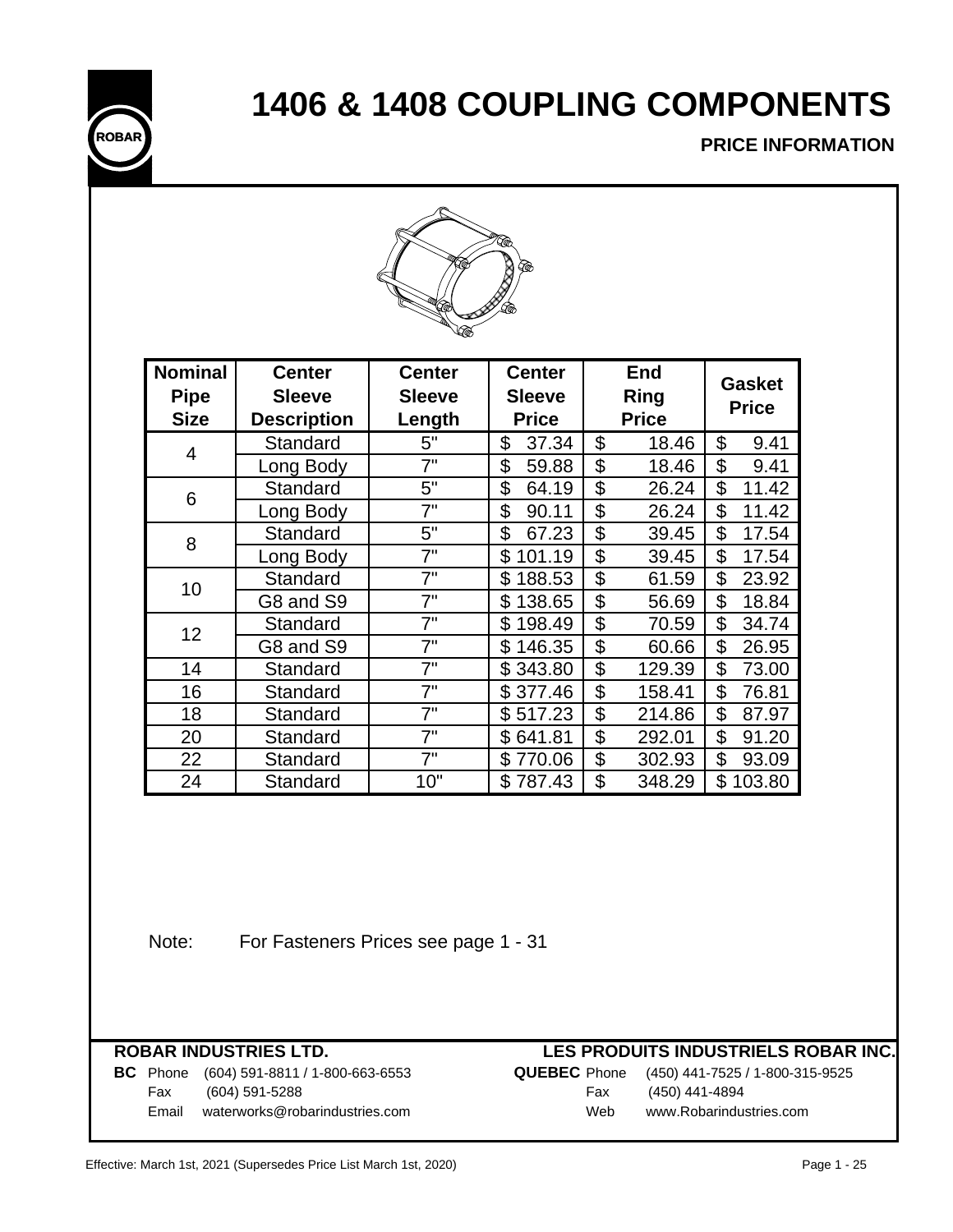# **1506 & 1508 COUPLING COMPONENTS**



## **PRICE INFORMATION**



| <b>Nominal</b><br><b>Pipe</b> | <b>Center</b><br><b>Sleeve</b> | <b>Center</b><br><b>Sleeve</b> | <b>Center</b><br><b>Sleeve</b> | <b>End</b><br><b>Ring</b> | <b>Gasket</b><br><b>Price</b> |
|-------------------------------|--------------------------------|--------------------------------|--------------------------------|---------------------------|-------------------------------|
| <b>Size</b>                   | <b>Description</b>             | Length                         | <b>Price</b>                   | <b>Price</b>              |                               |
| 4                             | Standard                       | 5"                             | \$<br>59.71                    | \$<br>29.47               | \$<br>9.41                    |
|                               | Long Body                      | 7"                             | \$<br>95.83                    | \$<br>29.47               | \$<br>9.41                    |
| 6                             | Standard                       | 5"                             | \$<br>102.67                   | \$<br>41.95               | \$<br>11.42                   |
|                               | Long Body                      | 7"                             | \$<br>144.18                   | \$<br>41.95               | \$<br>11.42                   |
| 8                             | Standard                       | 5"                             | \$<br>107.52                   | \$<br>63.13               | \$<br>17.54                   |
|                               | Long Body                      | 7"                             | \$<br>161.87                   | \$<br>63.13               | \$<br>17.54                   |
| 10                            | Standard                       | 7"                             | \$<br>263.94                   | \$<br>86.26               | \$<br>23.92                   |
|                               | G8 and S9                      | 7"                             | \$<br>201.03                   | \$<br>82.23               | \$<br>18.84                   |
| 12                            | Standard                       | 7"                             | \$<br>277.86                   | \$<br>98.88               | \$<br>34.74                   |
|                               | G8 and S9                      | 7"                             | \$<br>212.16                   | \$<br>88.00               | \$<br>26.95                   |
| 14                            | Standard                       | 7"                             | \$<br>515.71                   | \$<br>194.05              | \$<br>73.00                   |
| 16                            | Standard                       | 7"                             | \$<br>547.33                   | \$<br>229.68              | \$<br>76.81                   |
| 18                            | Standard                       | 7"                             | \$<br>672.44                   | \$<br>279.32              | \$<br>87.97                   |
| 20                            | Standard                       | 7"                             | \$<br>770.12                   | \$<br>350.36              | \$<br>91.20                   |
| 22                            | Standard                       | 7"                             | \$<br>924.09                   | \$<br>363.24              | \$<br>93.09                   |
| 24                            | Standard                       | 10"                            | \$<br>944.97                   | \$<br>416.68              | \$<br>103.80                  |

Note: For Fasteners Prices see page 1 - 31

## **ROBAR INDUSTRIES LTD.**

### **LES PRODUITS INDUSTRIELS ROBAR INC.**

|       | <b>BC</b> Phone $(604)$ 591-8811 / 1-800-663-6553 |
|-------|---------------------------------------------------|
|       | Fax (604) 591-5288                                |
| Email | waterworks@robarindustries.com                    |

**QUEBEC** Phone (450) 441-7525 / 1-800-315-9525 Fax (450) 441-4894 Web www.Robarindustries.com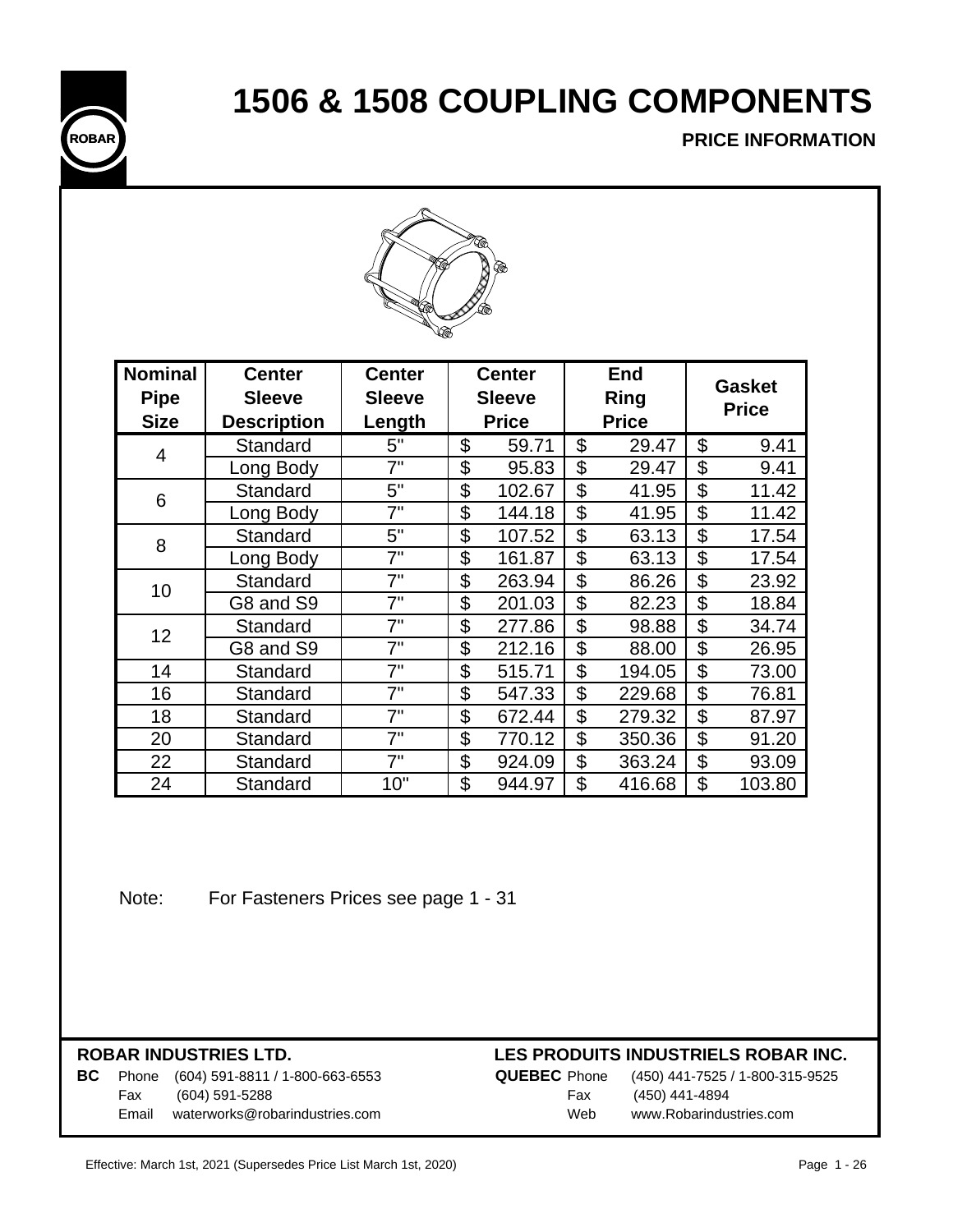**1507 & 1519 COUPLING COMPONENTS**



**PRICE INFORMATION**



| <b>Nominal</b><br><b>Pipe</b><br><b>Size</b> | <b>Center</b><br><b>Sleeve</b><br><b>Description</b> | <b>Center</b><br><b>Sleeve</b><br>Length | 1507 Center<br><b>Sleeve</b><br><b>Price</b> | 1519 Center<br><b>Sleeve</b><br><b>Price</b> | <b>End</b><br><b>Ring</b><br><b>Price</b> | <b>Gasket</b><br><b>Price</b> |
|----------------------------------------------|------------------------------------------------------|------------------------------------------|----------------------------------------------|----------------------------------------------|-------------------------------------------|-------------------------------|
| 4                                            | Standard                                             | 5"                                       | \$<br>59.71                                  | \$<br>65.78                                  | \$<br>32.40                               | \$<br>9.41                    |
|                                              | Long Body                                            | 7"                                       | \$<br>95.83                                  | \$<br>101.86                                 | \$<br>32.40                               | \$<br>9.41                    |
| 6                                            | Standard                                             | 5"                                       | \$<br>102.67                                 | \$<br>108.74                                 | \$<br>45.60                               | \$<br>11.42                   |
|                                              | Long Body                                            | 7"                                       | \$<br>144.18                                 | \$<br>150.21                                 | \$<br>45.60                               | \$<br>11.42                   |
| 8                                            | Standard                                             | 5"                                       | \$<br>107.52                                 | \$<br>120.82                                 | \$<br>67.41                               | \$<br>17.54                   |
|                                              | Long Body                                            | 7"                                       | \$<br>161.87                                 | \$<br>135.64                                 | \$<br>67.41                               | \$<br>17.54                   |
| 10                                           | Standard                                             | 7"                                       | \$<br>263.94                                 | \$<br>270.01                                 | \$<br>91.30                               | \$<br>23.92                   |
|                                              | G8 and S9                                            | 7"                                       | \$<br>201.03                                 | \$<br>207.06                                 | \$<br>87.31                               | \$<br>18.84                   |
| 12                                           | Standard                                             | 7"                                       | \$<br>277.86                                 | \$<br>283.90                                 | \$<br>104.67                              | \$<br>34.74                   |
|                                              | G8 and S9                                            | 7"                                       | \$<br>212.16                                 | \$<br>218.24                                 | \$<br>93.77                               | \$<br>26.95                   |
| 14                                           | Standard                                             | 7"                                       | \$<br>515.71                                 | \$<br>522.26                                 | \$<br>201.15                              | \$<br>73.00                   |
| 16                                           | Standard                                             | 7"                                       | \$<br>547.33                                 | \$<br>553.90                                 | \$<br>237.57                              | \$<br>76.81                   |
| 18                                           | Standard                                             | 7"                                       | \$<br>672.44                                 | \$<br>678.97                                 | \$<br>288.78                              | \$<br>87.97                   |
| 20                                           | Standard                                             | 7"                                       | \$<br>770.12                                 | \$<br>776.70                                 | \$<br>359.87                              | \$<br>91.20                   |
| 22                                           | Standard                                             | 7"                                       | \$<br>924.09                                 | \$<br>930.68                                 | \$<br>373.45                              | \$<br>93.09                   |
| 24                                           | Standard                                             | 10"                                      | \$<br>944.97                                 | \$<br>951.50                                 | \$<br>428.95                              | \$<br>103.80                  |

Note: For Fasteners Prices see page 1 - 31

**BC** Phone (604) 591-8811 / 1-800-663-6553 **QU** Fax (604) 591-5288 Email waterworks@robarindustries.com

|     | JEBEC Phone (450) 441-7525/1-800-315-9525 |
|-----|-------------------------------------------|
|     | Fax (450) 441-4894                        |
| Web | www.Robarindustries.com                   |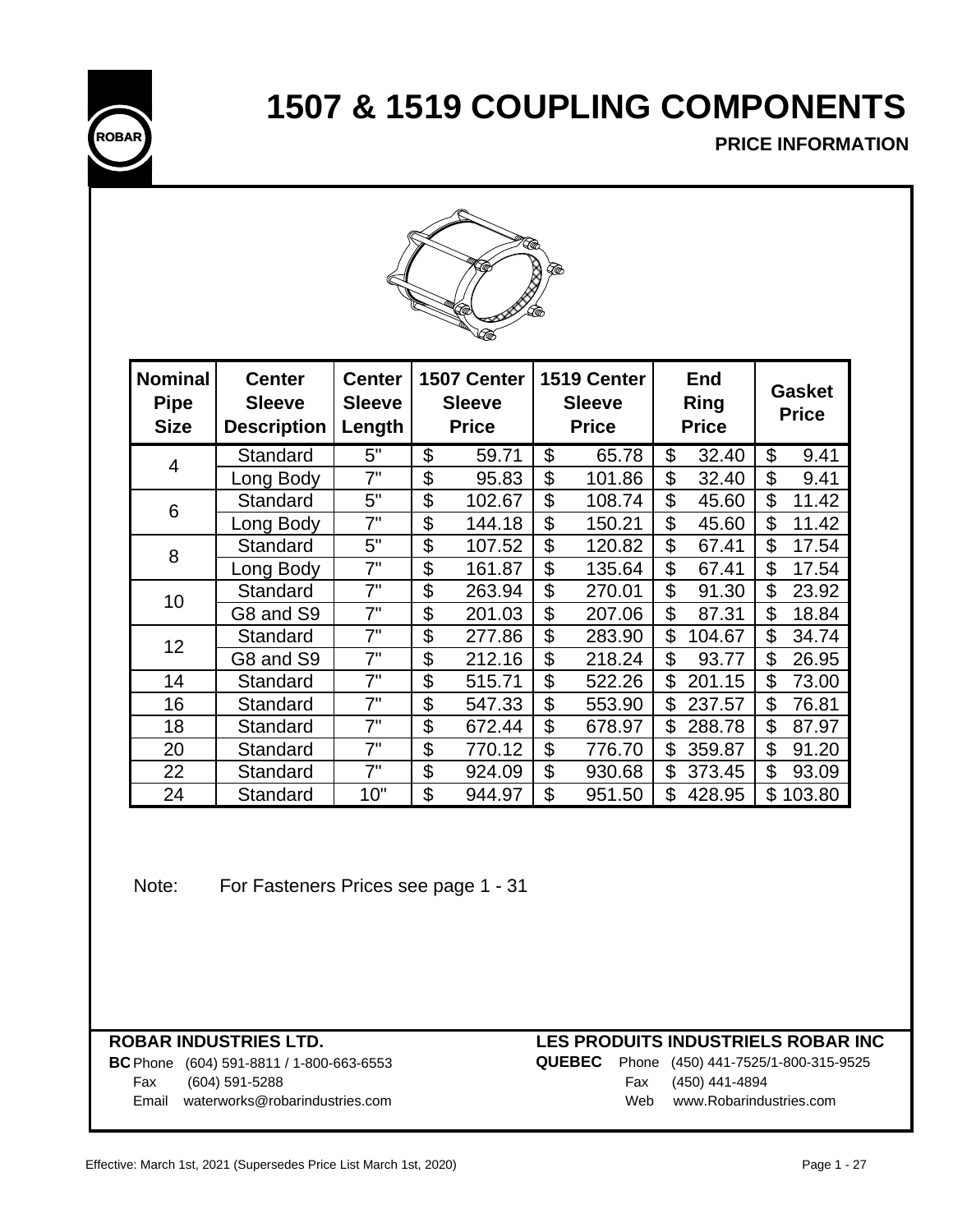

# **1406R and 1408R REDUCING COUPLING COMPONENTS**

**PRICE INFORMATION**



| <b>Nominal</b> | <b>Center</b>               | <b>Center</b> |              | Large           |              | <b>Small</b>    |              | Large         |        | <b>Small</b>  |       |
|----------------|-----------------------------|---------------|--------------|-----------------|--------------|-----------------|--------------|---------------|--------|---------------|-------|
| <b>Pipe</b>    | <b>Sleeve</b>               | <b>Sleeve</b> |              | <b>End Ring</b> |              | <b>End Ring</b> |              | <b>Gasket</b> |        | <b>Gasket</b> |       |
| <b>Size</b>    | <b>Description</b>          |               | <b>Price</b> |                 | <b>Price</b> |                 | <b>Price</b> | <b>Price</b>  |        | <b>Price</b>  |       |
| 6x4            | 6" Standard x 4" Standard   | \$            | 85.29        | \$              | 26.24        | \$              | 78.72        | \$            | 11.42  | \$            | 9.41  |
| $8 \times 6$   | 8" Standard x 6" Standard   | \$            | 114.09       | \$              | 39.45        | \$              | 93.54        | \$            | 17.54  | \$            | 11.42 |
| $10 \times 8$  | 10" Steel x 8" Standard     | \$            | 242.07       | \$              | 61.59        | \$              | 123.86       | \$            | 23.92  | \$            | 17.54 |
|                | 10" Standard x 8" Standard  | \$            | 242.07       | \$              | 61.59        | \$              | 123.86       | \$            | 23.92  | \$            | 17.54 |
| $10 \times 10$ | 10" Standard x 10" Steel    | \$            | 188.53       | \$              | 61.59        | \$              | 61.59        | \$            | 23.92  | \$            | 23.92 |
|                | 12" Steel x 10" Steel       | \$            | 276.30       | \$              | 70.59        | \$              | 131.00       | \$            | 34.74  | \$            | 23.92 |
| $12 \times 10$ | 12" Steel x 10"Standard     | \$            | 276.30       | \$              | 70.59        | \$              | 131.00       | \$            | 34.74  | \$            | 23.92 |
|                | 12" Standard x 10" Steel    | \$            | 276.30       | \$              | 70.59        | \$              | 131.00       | \$            | 34.74  | \$            | 23.92 |
|                | 12" Standard x 10" Standard | \$            | 276.30       | \$              | 70.59        | \$              | 131.00       | \$            | 34.74  | \$            | 23.92 |
| $12 \times 12$ | 12" Standard x 12" Steel    | \$            | 198.49       | \$              | 70.59        | \$              | 70.59        | \$            | 34.74  | \$            | 34.74 |
| 14 x 12        | 14" Standard x 12" Standard | \$            | 440.87       | \$              | 129.39       | \$              | 212.52       | \$            | 73.00  | \$            | 34.74 |
| 16 x 14        | 16" Standard x 14" Standard | \$            | 495.90       | \$              | 158.41       | \$              | 264.24       | \$            | 76.81  | \$            | 73.00 |
| 18 x 16        | 18" Standard x 16" Standard | \$            | 666.10       | \$              | 214.86       | \$              | 291.04       | \$            | 87.97  | \$            | 76.81 |
| $20 \times 16$ | 20" Standard x 16" Standard | \$            | 791.46       | \$              | 292.01       | \$              | 337.20       | \$            | 91.20  | \$            | 76.81 |
| 20 x 18        | 20" Standard x 18" Standard | \$            | 735.92       | \$              | 292.01       | \$              | 329.93       | \$            | 91.20  | \$            | 87.97 |
| 22 x 16        | 22" Standard x 16" Standard | \$            | 983.75       | \$              | 302.93       | \$              | 334.38       | \$            | 91.20  | \$            | 76.81 |
| 22 x 18        | 22" Standard x 18" Standard | \$            | 956.69       | \$              | 302.93       | \$              | 345.80       | \$            | 93.09  | \$            | 87.97 |
| 22 x 20        | 22" Standard x 20" Standard | \$            | 765.32       | \$              | 302.93       | \$              | 345.80       | \$            | 93.09  | \$            | 91.20 |
| 24 x 22        | 24" Standard x 22" Standard | \$            | 883.16       | \$              | 348.27       | \$              | 474.33       | \$            | 103.80 | \$            | 93.09 |

Note: For Fasteners Prices see page 1 - 31

## **ROBAR INDUSTRIES LTD.**

| ВC |     | Phone (604) 591-8811 / 1-800-663-6553 |     | <b>QUEBEC</b> Phone (450) 441-7525 / 1-800-315-9525 |
|----|-----|---------------------------------------|-----|-----------------------------------------------------|
|    | Fax | (604) 591-5288                        | Fax | (450) 441-4894                                      |
|    |     | Email: waterworks@robarindustries.com | Web | www.Robarindustries.com                             |

## **LES PRODUITS INDUSTRIELS ROBAR INC.**

| Phone (604) 591-8811 / 1-800-663-6553 |     | <b>QUEBEC</b> Phone (450) 441-7525 / 1-800-315-952 |
|---------------------------------------|-----|----------------------------------------------------|
| Fax (604) 591-5288                    | Fax | (450) 441-4894                                     |
| Email: waterworks@robarindustries.com | Web | www.Robarindustries.com                            |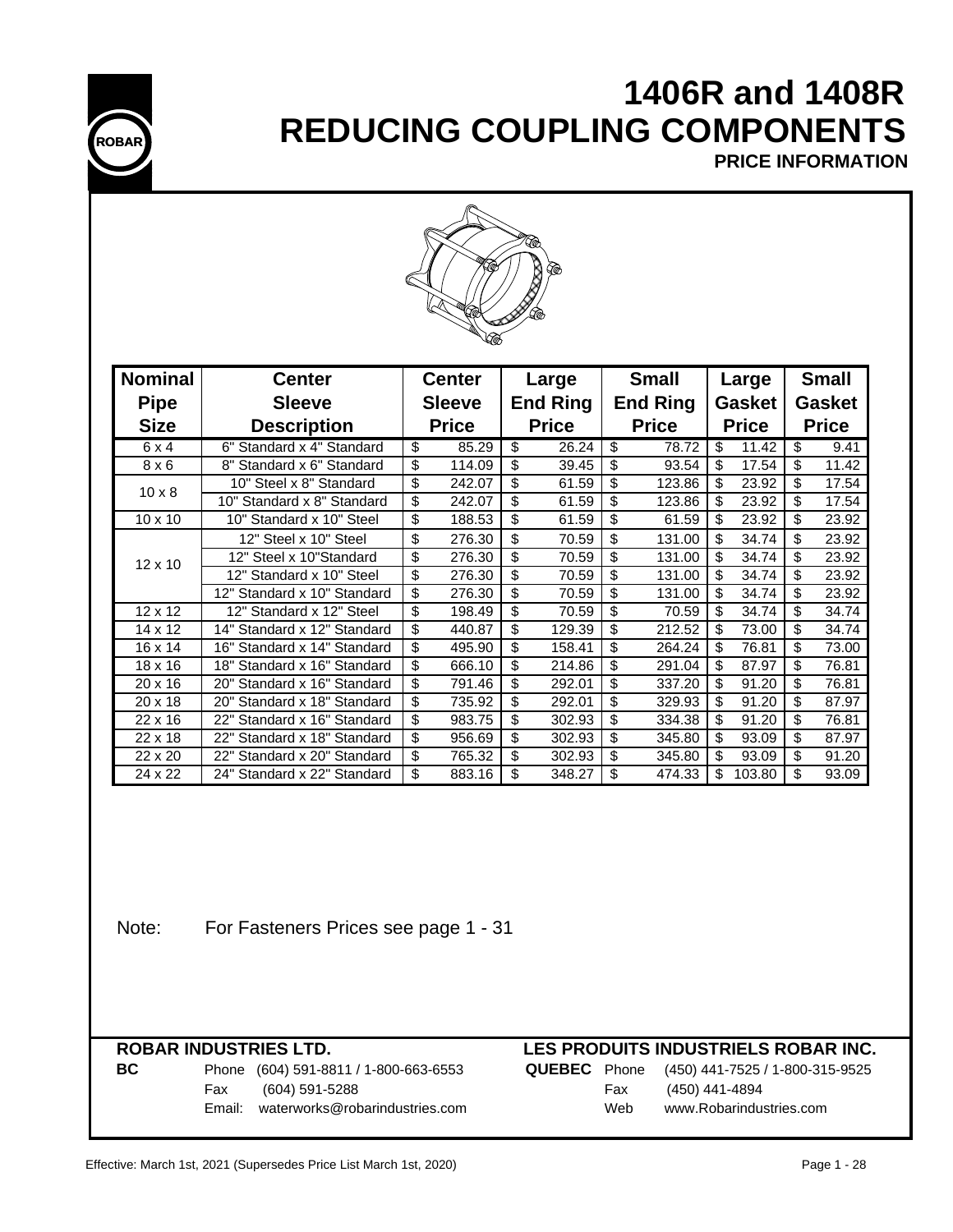

# **1506R and 1508R REDUCING COUPLING COMPONENTS**

**PRICE INFORMATION**



| <b>Nominal</b> | <b>Center</b>               | <b>Center</b> |              |                 | Large        |                 | <b>Small</b> |               | Large  |               | <b>Small</b> |  |
|----------------|-----------------------------|---------------|--------------|-----------------|--------------|-----------------|--------------|---------------|--------|---------------|--------------|--|
| <b>Pipe</b>    | <b>Sleeve</b>               | <b>Sleeve</b> |              | <b>End Ring</b> |              | <b>End Ring</b> |              | <b>Gasket</b> |        | <b>Gasket</b> |              |  |
| <b>Size</b>    | <b>Description</b>          |               | <b>Price</b> |                 | <b>Price</b> |                 | <b>Price</b> | <b>Price</b>  |        | <b>Price</b>  |              |  |
| 6x4            | 6" Standard x 4" Standard   | \$            | 136.46       | \$              | 41.95        | \$              | 133.44       | \$            | 11.42  | \$            | 9.41         |  |
| $8 \times 6$   | 8" Standard x 6" Standard   | \$            | 182.57       | \$              | 63.20        | \$              | 154.17       | \$            | 17.54  | \$            | 11.42        |  |
| $10 \times 8$  | 10" Steel x 8" Standard     | \$            | 387.30       | \$              | 86.26        | \$              | 204.06       | \$            | 23.92  | \$            | 17.54        |  |
|                | 10" Standard x 8" Standard  | \$            | 387.30       | \$              | 86.26        | \$              | 204.06       | \$            | 23.92  | \$            | 17.54        |  |
| $10 \times 10$ | 10" Standard x 10" Steel    | \$            | 263.94       | \$              | 86.26        | \$              | 88.85        | \$            | 23.92  | \$            | 23.92        |  |
|                | 12" Steel x 10" Steel       | \$            | 442.06       | \$              | 98.88        | \$              | 220.05       | \$            | 34.74  | \$            | 23.92        |  |
| $12 \times 10$ | 12" Steel x 10"Standard     | \$            | 442.06       | \$              | 98.88        | \$              | 215.93       | \$            | 34.74  | \$            | 23.92        |  |
|                | 12" Standard x 10" Steel    | \$            | 442.06       | \$              | 98.88        | \$              | 215.93       | \$            | 34.74  | \$            | 23.92        |  |
|                | 12" Standard x 10" Standard | \$            | 442.06       | \$              | 98.88        | \$              | 215.93       | \$            | 34.74  | \$            | 23.92        |  |
| 12 x 12        | 12" Standard x 12" Steel    | \$            | 277.86       | \$              | 98.88        | \$              | 101.86       | \$            | 34.74  | \$            | 34.74        |  |
| $14 \times 12$ | 14" Standard x 12" Standard | \$            | 693.53       | \$              | 194.05       | \$              | 350.24       | \$            | 73.00  | \$            | 34.74        |  |
| $16 \times 14$ | 16" Standard x 14" Standard | \$            | 793.39       | \$              | 229.68       | \$              | 435.51       | \$            | 76.81  | \$            | 73.00        |  |
| $18 \times 16$ | 18" Standard x 16" Standard | \$            | 1,065.79     | \$              | 279.32       | \$              | 479.65       | \$            | 87.97  | \$            | 76.81        |  |
| 20 x 16        | 20" Standard x 16" Standard | \$            | 1,266.34     | \$              | 350.36       | \$              | 555.67       | \$            | 91.20  | \$            | 76.81        |  |
| 20 x 18        | 20" Standard x 18" Standard | \$            | 1,176.35     | \$              | 350.36       | \$              | 543.77       | \$            | 91.20  | \$            | 87.97        |  |
| 22 x 16        | 22" Standard x 16" Standard | \$            | 1,573.95     | \$              | 363.24       | \$              | 551.05       | \$            | 91.20  | \$            | 76.81        |  |
| 22 x 18        | 22" Standard x 18" Standard | \$            | 1,530.71     | \$              | 363.24       | \$              | 569.89       | \$            | 93.09  | \$            | 87.97        |  |
| 22 x 20        | 22" Standard x 20" Standard | \$            | 1,224.49     | \$              | 363.24       | \$              | 637.15       | \$            | 93.09  | \$            | 91.20        |  |
| 24 x 22        | 24" Standard x 22" Standard | \$            | 1,413.07     | \$              | 416.68       | \$              | 781.67       | \$            | 103.80 | \$            | 93.09        |  |

Note: For Fasteners Prices see page 1 - 31

## **ROBAR INDUSTRIES LTD.**

### **BC** Phone (604) 591-8811 / 1-800-663-6553 **QUEBEC** Phone (450) 441-7525 / 1-800-315-9525 Fax (604) 591-5288 Email: waterworks@robarindustries.com

## **LES PRODUITS INDUSTRIELS ROBAR INC.**

| <b>BEC</b> Phone | (450) 441-7525 / 1-800-315-9 |
|------------------|------------------------------|
| Fax              | (450) 441-4894               |
| Web:             | www.Robarindustries.com      |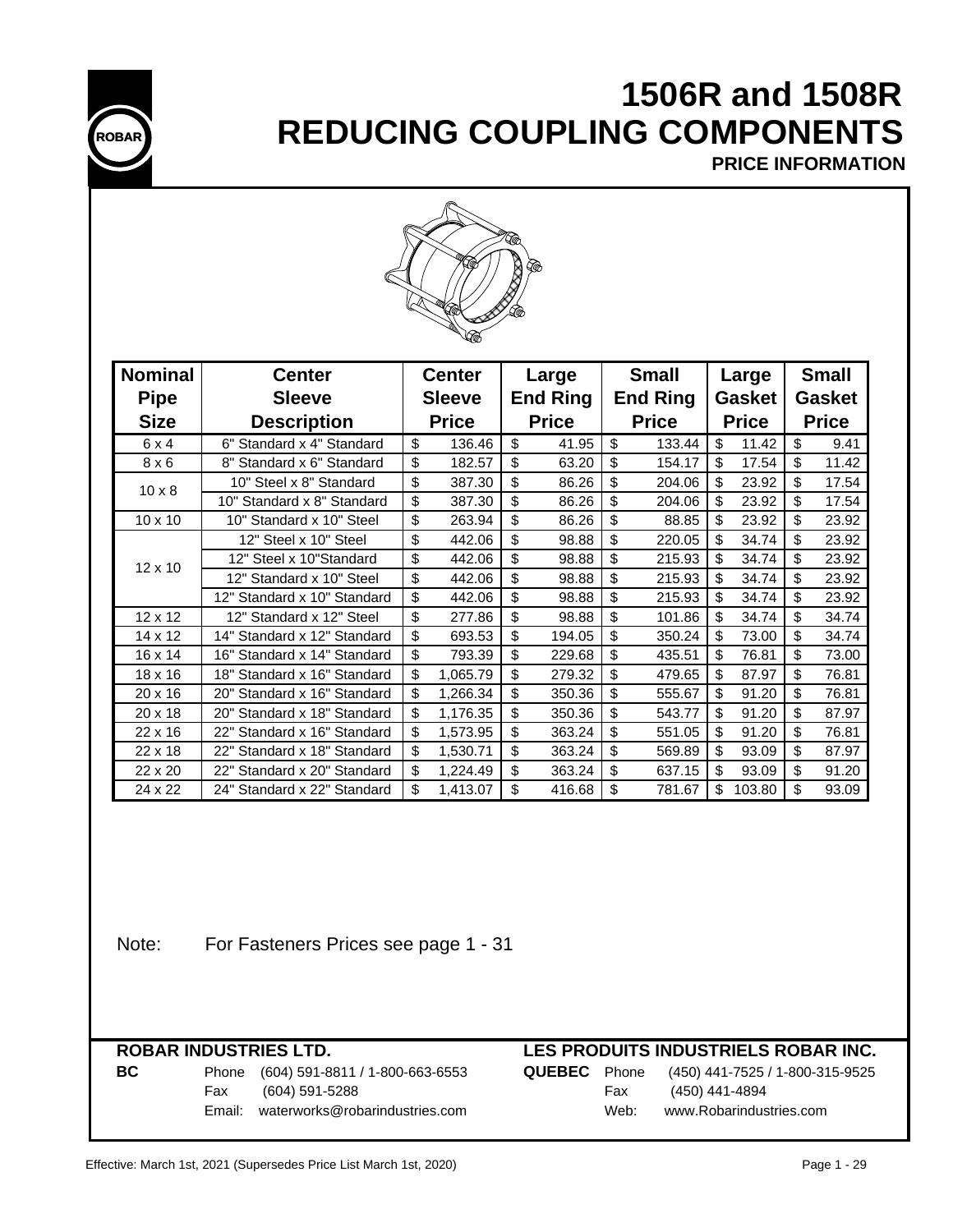# **1507R / 1519R REDUCING COUPLING COMPONENTS**

**ROBAR**

**PRICE INFORMATION**



| <b>Nominal</b> | <b>Center</b>               | <b>Center</b> |              | Large           |              | <b>Small</b>    |        | Large         |        | <b>Small</b>  |       |
|----------------|-----------------------------|---------------|--------------|-----------------|--------------|-----------------|--------|---------------|--------|---------------|-------|
| <b>Pipe</b>    | <b>Sleeve</b>               | <b>Sleeve</b> |              | <b>End Ring</b> |              | <b>End Ring</b> |        | <b>Gasket</b> |        | <b>Gasket</b> |       |
| <b>Size</b>    | <b>Description</b>          |               | <b>Price</b> |                 | <b>Price</b> | <b>Price</b>    |        | <b>Price</b>  |        | <b>Price</b>  |       |
| 6x4            | 6" Standard x 4" Standard   | \$            | 136.47       | \$              | 41.95        | $\mathfrak{L}$  | 133.46 | \$            | 11.42  | \$            | 9.41  |
| $8 \times 6$   | 8" Standard x 6" Standard   | \$            | 182.57       | \$              | 63.20        | \$              | 154.16 | \$            | 17.54  | \$            | 11.42 |
| $10 \times 8$  | 10" Steel x 8" Standard     | \$            | 387.30       | \$              | 86.26        | \$              | 204.06 | \$            | 23.92  | \$            | 17.54 |
|                | 10" Standard x 8" Standard  | \$            | 387.30       | \$              | 86.26        | \$              | 204.06 | \$            | 23.92  | \$            | 17.54 |
| 10 x 10        | 10" Standard x 10" Steel    | \$            | 263.94       | \$              | 86.26        | \$              | 88.85  | \$            | 23.92  | \$            | 23.92 |
|                | 12" Steel x 10" Steel       | \$            | 442.06       | \$              | 98.88        | \$              | 220.04 | \$            | 34.74  | \$            | 23.92 |
| $12 \times 10$ | 12" Steel x 10"Standard     | \$            | 442.06       | \$              | 98.88        | \$              | 215.92 | \$            | 34.74  | \$            | 23.92 |
|                | 12" Standard x 10" Steel    | \$            | 442.06       | \$              | 98.88        | \$              | 215.92 | \$            | 34.74  | \$            | 23.92 |
|                | 12" Standard x 10" Standard | \$            | 442.06       | \$              | 98.88        | \$              | 215.92 | \$            | 34.74  | \$            | 23.92 |
| 12 x 12        | 12" Standard x 12" Steel    | \$            | 277.86       | \$              | 98.88        | \$              | 101.86 | \$            | 34.74  | \$            | 34.74 |
| 14 x 12        | 14" Standard x 12" Standard | \$            | 693.53       | \$              | 194.05       | \$              | 350.24 | \$            | 73.00  | \$            | 34.74 |
| $16 \times 14$ | 16" Standard x 14" Standard | \$            | 793.38       | \$              | 229.68       | \$              | 435.52 | \$            | 76.81  | \$            | 73.00 |
| $18 \times 16$ | 18" Standard x 16" Standard | \$            | 1,065.79     | \$              | 279.33       | \$              | 479.65 | \$            | 87.97  | \$            | 76.81 |
| 20 x 16        | 20" Standard x 16" Standard | \$            | 1,266.34     | \$              | 350.36       | \$              | 555.67 | \$            | 91.20  | \$            | 76.81 |
| 20 x 18        | 20" Standard x 18" Standard | \$            | 1,176.35     | \$              | 350.36       | \$              | 543.77 | \$            | 91.20  | \$            | 87.97 |
| $22 \times 16$ | 22" Standard x 16" Standard | \$            | 1,573.95     | \$              | 363.23       | \$              | 551.05 | \$            | 91.20  | \$            | 76.81 |
| $22 \times 18$ | 22" Standard x 18" Standard | \$            | 1,530.71     | \$              | 363.23       | \$              | 569.89 | \$            | 93.09  | \$            | 87.97 |
| 22 x 20        | 22" Standard x 20" Standard | \$            | 1,224.49     | \$              | 363.23       | \$              | 637.15 | \$            | 93.09  | \$            | 91.20 |
| 24 x 20        | 24" Standard x 22" Standard | \$            | 1,413.07     | \$              | 416.68       | \$              | 782.80 | \$            | 103.80 | \$            | 93.09 |

Note: For Fasteners Prices see page 1 - 31

|    |        | <b>ROBAR INDUSTRIES LTD.</b>    |                     |      | LES PRODUITS INDUSTRIELS ROBAR INC. |
|----|--------|---------------------------------|---------------------|------|-------------------------------------|
| BC | Phone  | (604) 591-8811 / 1-800-663-6553 | <b>QUEBEC</b> Phone |      | (450) 441-7525 / 1-800-315-9525     |
|    | Fax    | (604) 591-5288                  |                     | Fax  | (450) 441-4894                      |
|    | Email: | waterworks@robarindustries.com  |                     | Web: | www.Robarindustries.com             |
|    |        |                                 |                     |      |                                     |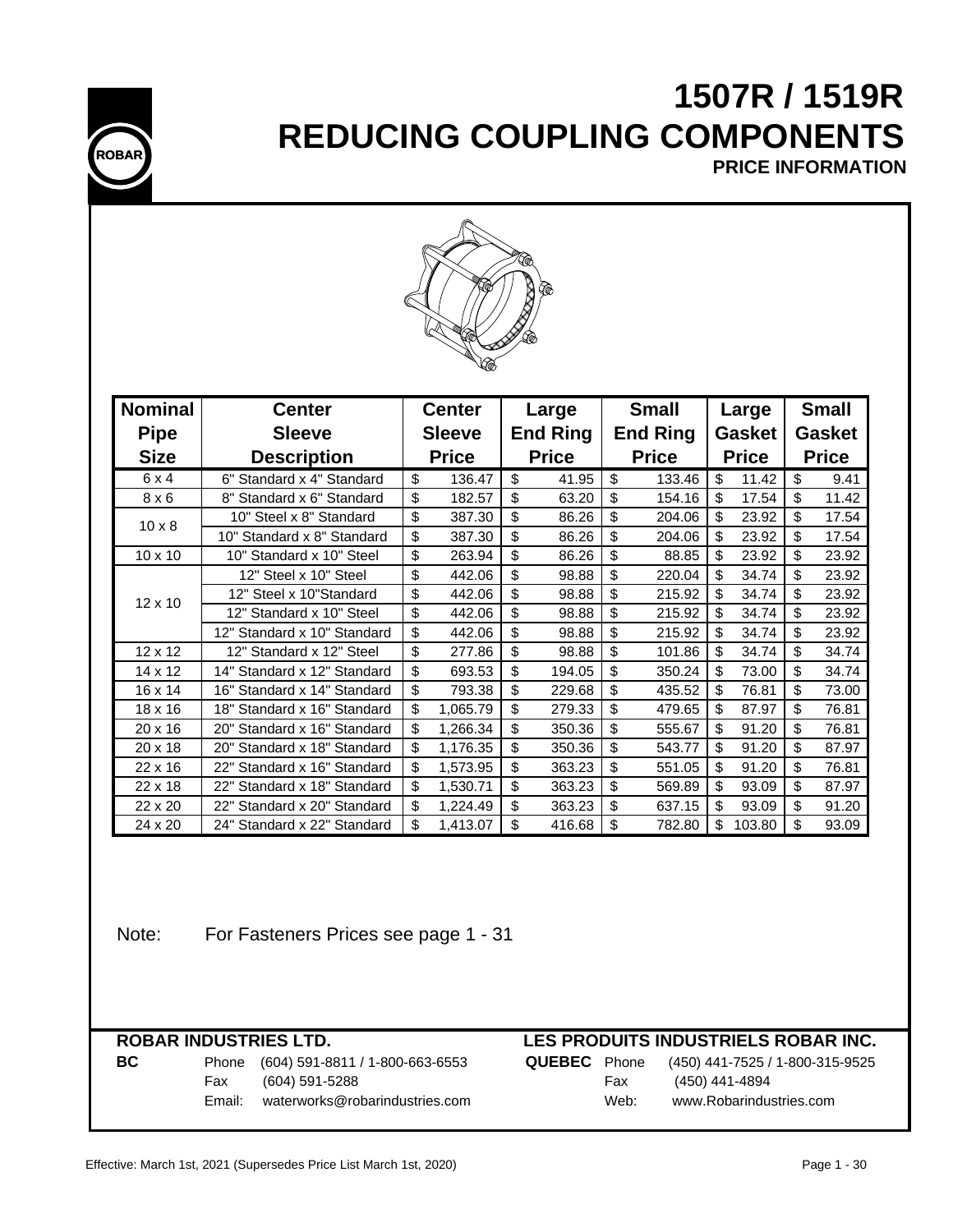

## **1406, 1408, 1506, 1507, 1508 & 1519 FASTENERS PRICE INFORMATION**

| 1406 & 1506 Coupling Fasteners - T-304 Stainless Steel |    |              |  |  |  |  |  |
|--------------------------------------------------------|----|--------------|--|--|--|--|--|
| <b>Description</b>                                     |    | <b>Price</b> |  |  |  |  |  |
| 5/8" NC x 8" SS TRACKHEAD BOLTS                        | ß. | 17.67        |  |  |  |  |  |
| 5/8" NC x 11" SS TRACKHEAD BOLTS                       |    | 18.76        |  |  |  |  |  |
| 5/8" NC x 12" SS TRACKHEAD BOLTS                       | S  | 20.47        |  |  |  |  |  |
| 5/8" NC x 14" SS TRACKHEAD BOLTS                       | S  | 26.02        |  |  |  |  |  |
| 5/8" NC x 15" SS TRACKHEAD BOLTS                       | S  | 27.88        |  |  |  |  |  |
| 5/8" NC x 18" SS TRACKHEAD BOLTS                       | S  | 33.46        |  |  |  |  |  |
| 5/8" NC SS HEAVY HEX NUTS                              | S  | 2.17         |  |  |  |  |  |
| 5/8" SS WASHERS                                        | S  | 0.56         |  |  |  |  |  |

## **1408 &1508 Coupling Fasteners - Low Alloy Steel**

| <b>Description</b>            |    | <b>Price</b> |
|-------------------------------|----|--------------|
| 5/8" NC x 8" TRACKHEAD BOLTS  | \$ | 6.28         |
| 5/8" NC x 11" TRACKHEAD BOLTS |    | 6.73         |
| 5/8" NC x 12" TRACKHEAD BOLTS | \$ | 7.34         |
| 5/8" NC x 14" TRACKHEAD BOLTS |    | 9.51         |
| 5/8" NC x 15" TRACKHEAD BOLTS | S  | 10.20        |
| 5/8" NC x 18" TRACKHEAD BOLTS | S  | 12.24        |
| 5/8" NC HEAVY HEX NUTS        |    | N 90         |

## **1507 & 1519 Coupling Fasteners - Epoxy Coated Low Alloy Steel**

| <b>Description</b>                        | <b>Price</b> |
|-------------------------------------------|--------------|
| 5/8" NC x 8" COATED TRACKHEAD BOLTS       | 10.08        |
| 5/8" NC x 11" COATED TRACKHEAD BOLTS      | 12.40        |
| 5/8" NC x 14" COATED TRACKHEAD BOLTS      | 16.81        |
| ANODES 300G                               | 14.06        |
| 3/4" x 9" T-304 SS TAPPING SLEEVE BOLTS   | 31.85        |
| 3/4" SS HEAVY HEX NUT                     | \$<br>3.92   |
| 3/4" SS WASHER                            | 1.38         |
| 3/4" x 9" MILD STEEL TAPPING SLEEVE BOLTS | 10.73        |
| 3/4" MILD STEEL HEAVY HEX NUT             | 1.48         |

**BC** Phone (604) 591-8811 / 1-800-663-6553 **QUEBEC** Phone (450) 441-7525 / 1-800-315-9525 Fax (604) 591-5288 Fax (450) 441-4894

### **ROBAR INDUSTRIES LTD. LES PRODUITS INDUSTRIELS ROBAR INC.**

Email: waterworks@robarindustries.com Web: www.Robarindustries.com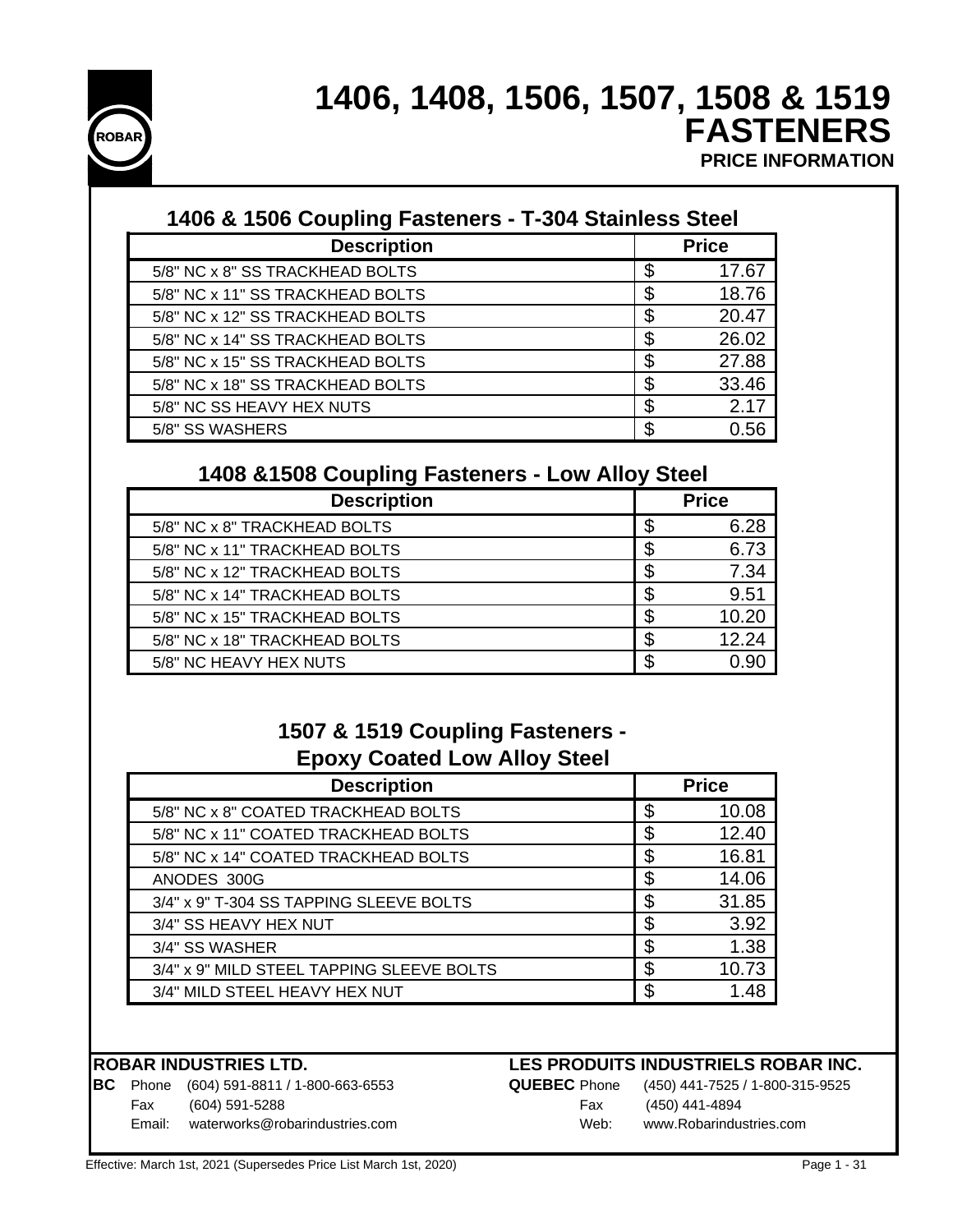

# **2 Bolt All Stainless Steel Coupling 1696-2B**

**PRICING INFORMATION**

| . vvv<br>00pmg                |                |     |                   |  |  |  |  |
|-------------------------------|----------------|-----|-------------------|--|--|--|--|
| <b>Nominal</b><br><b>Size</b> | Weight<br>Lbs. |     | <b>List Price</b> |  |  |  |  |
| 4"                            | 17             | \$  | 466.41            |  |  |  |  |
| 6"                            | 21             | \$  | 540.79            |  |  |  |  |
| 8"                            | 25             | \$. | 651.79            |  |  |  |  |
| 10"                           | 41             | \$. | 954.06            |  |  |  |  |
| 10"OS                         | 44             | \$  | 1,030.00          |  |  |  |  |
| 12"                           | 46             | \$  | 1,081.58          |  |  |  |  |
| <b>12"OS</b>                  | 51             |     | 1,200.00          |  |  |  |  |

**1696 - 2B Coupling**



| The 2 Bolt Coupling Working Range |                 |                     |                     |  |  |  |  |  |
|-----------------------------------|-----------------|---------------------|---------------------|--|--|--|--|--|
| <b>Nominal</b>                    | <b>Overall</b>  | <b>Inner Gasket</b> | <b>Outer Gasket</b> |  |  |  |  |  |
| <b>Size</b>                       | Range           | Range               | Range               |  |  |  |  |  |
| 4"                                | $4.46 - 5.63$   | $4.46 - 5.03$       | $4.97 - 5.63$       |  |  |  |  |  |
| 6"                                | $6.56 - 7.63$   | $6.56 - 7.13$       | $7.07 - 7.63$       |  |  |  |  |  |
| 8"                                | $8.54 - 9.84$   | $8.54 - 9.17$       | $9.13 - 9.84$       |  |  |  |  |  |
| 10"                               | $10.70 - 11.90$ | 10.70 - 11.30       | $11.25 - 11.90$     |  |  |  |  |  |
| 10"OS                             | $11.00 - 12.25$ | $11.00 - 11.65$     | 11.60 - 12.25       |  |  |  |  |  |
| 12"                               | 12.70 - 13.80   | 12.70 - 13.30       | 13.25 - 13.80       |  |  |  |  |  |
| 12"OS                             | $13.15 - 14.40$ | 13.15 - 13.80       | $13.75 - 14.40$     |  |  |  |  |  |

Note: *4 "- 8" 305 PSI Working Pressure*

*10" & 12" 200 PSI Working Pressure*

*A torque wrench should be used to ensure that the gaskets are sufficiently compressed The use of a pipe insert is required when using on HDPE All gaskets are NBR Coupling is fully assembled with both gaskets when shipped Couplings do not prevent Pipe Pullout. Restraint should be used where required Angular Deflection up to 7 Bolt Torque limit for 5/8" bolts is 80 ft./lbs.*

| <b>IROBAR INDUSTRIES LTD.</b> |        |                                                   | LES PRODUITS INDUSTRIELS ROBAR INC. |      |                                       |  |
|-------------------------------|--------|---------------------------------------------------|-------------------------------------|------|---------------------------------------|--|
|                               |        | <b>BC</b> Phone $(604)$ 591-8811 / 1-800-663-6553 | <b>QUEBEC</b>                       |      | Phone (450) 441-7525 / 1-800-315-9525 |  |
|                               | Fax    | (604) 591-5288                                    |                                     | Fax  | (450) 441-4894                        |  |
|                               | Email: | waterworks@robarindustries.com                    |                                     | Web: | www.robarindustries.com               |  |

Effective: March 1st, 2021 (Supersedes Price List March 1st, 2020) **Page 1 - 32** Page 1 - 32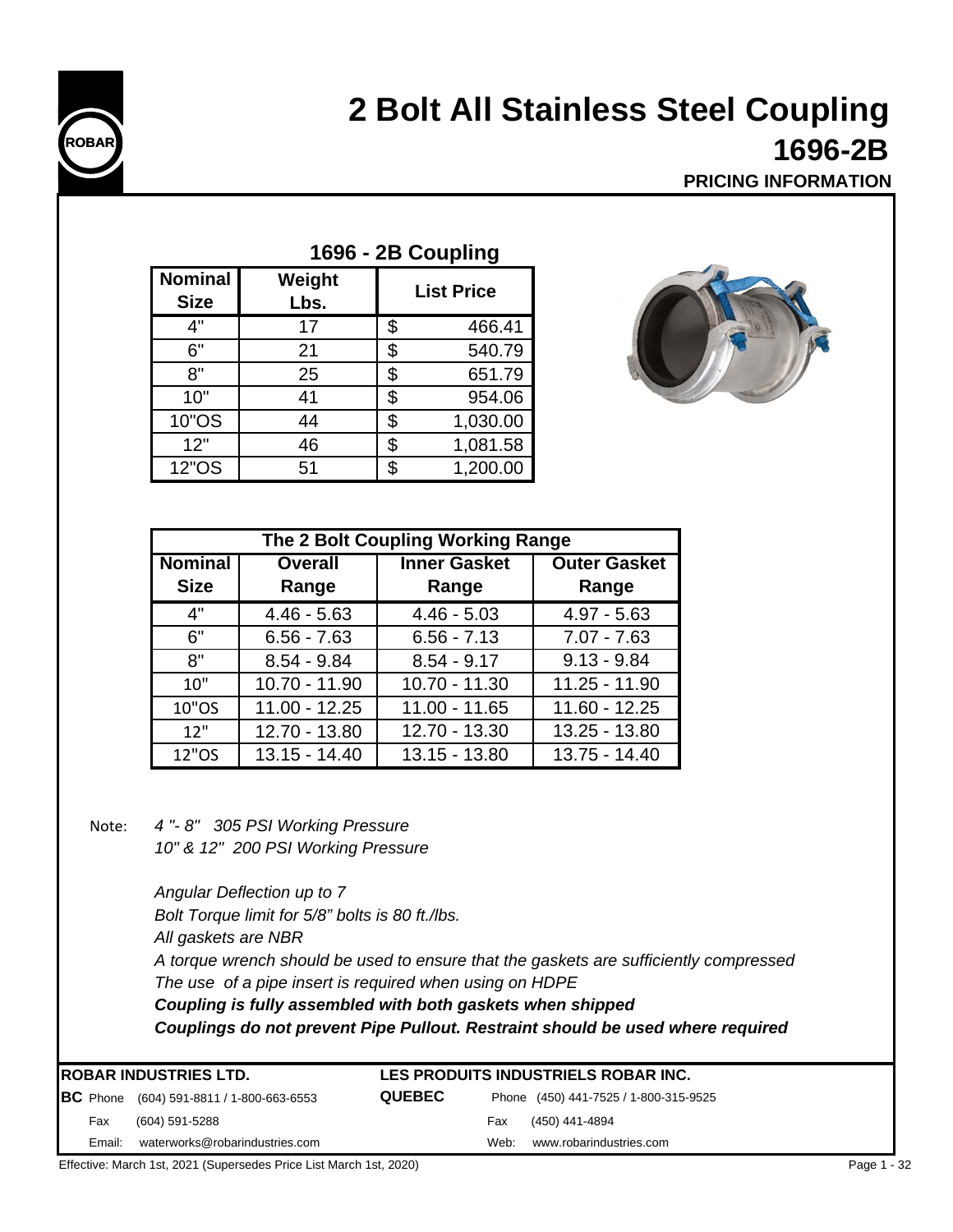

# **The VANTAGE COUPLING 1498/1496/1598/1596/1696**

**PRICING INFORMATION**

| <b>MULTI-RANGE COUPLINGS</b> |
|------------------------------|
|------------------------------|

|             |               | <b>LIST PRICE</b>          |    |                            |    |                            |    |                            |  |
|-------------|---------------|----------------------------|----|----------------------------|----|----------------------------|----|----------------------------|--|
| Nominal     | <b>Weight</b> | 1498                       |    | 1496                       |    | 1598                       |    | 1596                       |  |
| <b>Size</b> | Lbs.          | <b>Shop Coat</b>           |    | <b>Shop Coat</b>           |    | <b>Epoxy Coated</b>        |    | <b>Epoxy Coated</b>        |  |
|             |               | <b>MS Bolts &amp; Nuts</b> |    | <b>SS Bolts &amp; Nuts</b> |    | <b>MS Bolts &amp; Nuts</b> |    | <b>SS Bolts &amp; Nuts</b> |  |
| 4"          | 25            | \$<br>237.67               | \$ | 273.42                     | \$ | 266.41                     | \$ | 311.62                     |  |
| 6"          | 32            | \$<br>312.68               | \$ | 346.32                     | \$ | 342.12                     | S  | 378.92                     |  |
| 8"          | 41            | \$<br>368.75               | \$ | 399.62                     | \$ | 399.62                     | \$ | 456.39                     |  |
| 10"         | 75            | \$<br>539.82               | \$ | 589.61                     | \$ | 581.88                     | \$ | 652.69                     |  |
| 12"         | 107           | \$<br>694.77               | \$ | 753.65                     | \$ | 806.93                     | \$ | 862.65                     |  |

|                |        |                                              | <b>LIST PRICE</b> |  |
|----------------|--------|----------------------------------------------|-------------------|--|
| <b>Nominal</b> | Weight | 1696<br><b>All Stainless</b><br><b>Steel</b> |                   |  |
| <b>Size</b>    | Lbs.   |                                              |                   |  |
| 4"             | 25     | \$                                           | 579.29            |  |
| 6"             | 32     | \$                                           | 785.88            |  |
| 8"             | 41     | \$                                           | 1,158.95          |  |
| 10"            | 75     | \$                                           | 1,679.22          |  |
| 12"            | 107    | \$                                           | 1,977.47          |  |

|              | The Vantage Working Range | <b>Barrel Length</b> | # of Bolts |
|--------------|---------------------------|----------------------|------------|
| $\mathbf{A}$ | $4.50 - 5.60$             | o"                   |            |
| 6"           | $6.63 - 7.60$             | ייס                  |            |
| R''          | $8.63 - 9.80$             | יים                  |            |
| 10"          | $10.75 - 12.26$           | 1つ"                  |            |
| 1つ"          | $12.75 - 14.40$           | イウ=                  |            |

Note:

*150 PSI Working Pressure*

- *Angular Deflection up to 7 degrees*
	- *Bolt Torque limit for 5/8" bolts is 70 ft./lbs.*

*All gaskets are NBR*

*A torque wrench should be used to ensure that the gaskets are sufficiently compressed Couplings do not prevent Pipe Pullout. Restraint should be used where required*

## **ROBAR INDUSTRIES LTD.**

|        | <b>BC</b> Phone (604) 591-8811 / 1-800-663-6553 |     | <b>QUEBEC</b> Phone (450) 441-7525 |
|--------|-------------------------------------------------|-----|------------------------------------|
|        | Fax (604) 591-5288                              |     | Fax (450) 441-4894                 |
| Email: | waterworks@robarindustries.com                  | Web | www.Robarindus                     |

## **LES PRODUITS INDUSTRIELS ROBAR INC.**

|        | <b>BC</b> Phone (604) 591-8811 / 1-800-663-6553 | QUEBEC |     | Phone (450) 441-7525 / 1-800-315-9525 |
|--------|-------------------------------------------------|--------|-----|---------------------------------------|
| Fax    | (604) 591-5288                                  |        | Fax | (450) 441-4894                        |
| Email: | waterworks@robarindustries.com                  |        | Web | www.Robarindustries.com               |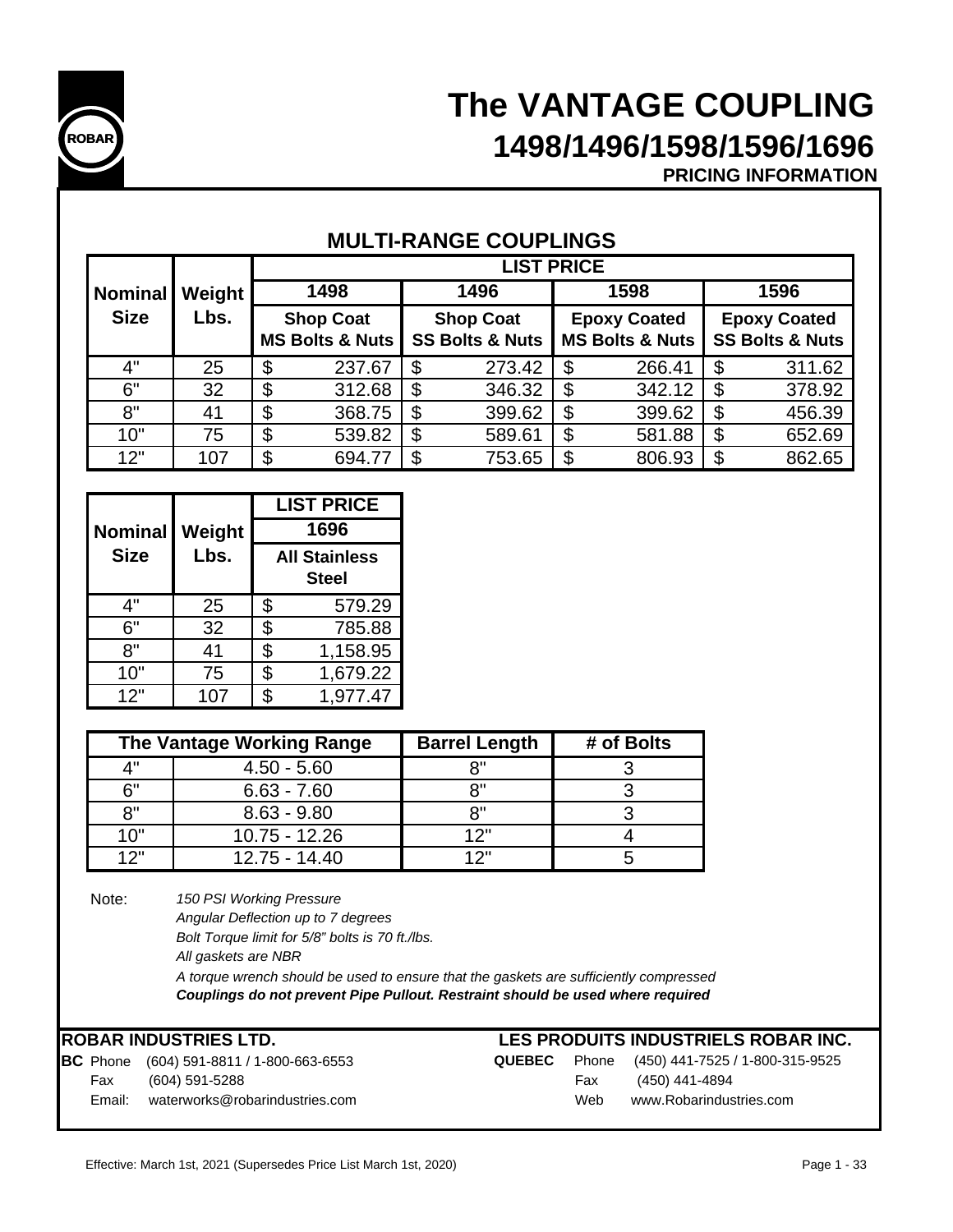# **Stab-fit Couplings**

## **PRICE INFORMATION**

|  | <b>PRICE INFORMATIO</b> |  |  |  |
|--|-------------------------|--|--|--|
|  |                         |  |  |  |
|  |                         |  |  |  |

|                       |            |          | 'S ®<br><b>SOF</b><br>16 |          |                   |          |          |
|-----------------------|------------|----------|--------------------------|----------|-------------------|----------|----------|
| <b>Nominal</b>        | Weight     |          |                          |          | <b>LIST PRICE</b> |          |          |
| <b>Size</b>           | <b>Lbs</b> | 1408     | 1406                     | 1506     | 1508              | 1519     | 1507     |
| 4" STD                | 16.0       | \$124.87 | \$178.61                 | \$223.09 | \$168.91          | \$194.40 | \$253.20 |
| 4" LB                 | 21.0       | \$143.59 | \$205.39                 | \$256.42 | \$194.24          | \$222.53 | \$293.70 |
| 6"STD                 | 24.0       | \$179.80 | \$246.65                 | \$316.48 | \$235.01          | \$279.13 | \$354.13 |
| 6"LB                  | 32.0       | \$206.79 | \$283.63                 | \$363.96 | \$270.26          | \$320.04 | \$410.80 |
| 8"STD                 | 28.0       | \$229.73 | \$309.66                 | \$397.18 | \$296.73          | \$358.34 | \$442.32 |
| 8"LB                  | 34.0       | \$264.19 | \$356.11                 | \$456.78 | \$341.23          | \$412.25 | \$513.09 |
| 10"                   | 49.0       | \$351.02 | \$447.83                 | \$561.20 | \$434.21          | \$503.25 | \$610.52 |
| 12"                   | 56.0       | \$417.51 | \$535.73                 | \$664.05 | \$540.12          | \$592.50 | \$724.19 |
| STD= 5" center barrel |            |          |                          |          |                   |          |          |

 $IB = 7"$  center barrel

|     | <b>The Stab Fit</b><br><b>Working Range</b> | # of<br><b>Bolts</b> | <b>Barrel</b><br>Length |
|-----|---------------------------------------------|----------------------|-------------------------|
| 4"  | $4.50 - 5.10"$                              |                      | 5" or 7"                |
| 6"  | $6.63 - 7.22"$                              |                      | 5" or 7"                |
| יא  | $8.63 - 9.30"$                              | 5                    | 5" or 7"                |
| 10" | 10.75 - 11.40"                              |                      | 7"                      |
| 12" | 12.75 - 13.50"                              |                      |                         |

Notes: Couplings fits IPS OD to old cast OD with one gasket Does not require dis-assembly to install One less bolt compared to conventional bolted coupling An economical alternative to typical wide range couplings Rugged cast ductile construction *Couplings do not prevent Pipe Pullout. Restraint should be used where required*

**BC** Phone (604) 591-8811 / 1-800-663-6553 **QUEBEC** Phone (450) 441-7525 / 1-800-315-9525 Fax (604) 591-5288 Email: waterworks@robarindustries.com

## **LES PRODUITS INDUSTRIELS ROBAR INC.**

| :BEC |      | Phone (450) 441-7525 / 1-800-315-952 |
|------|------|--------------------------------------|
|      | Fax  | (450) 441-4894                       |
|      | Web: | www.Robarindustries.com              |



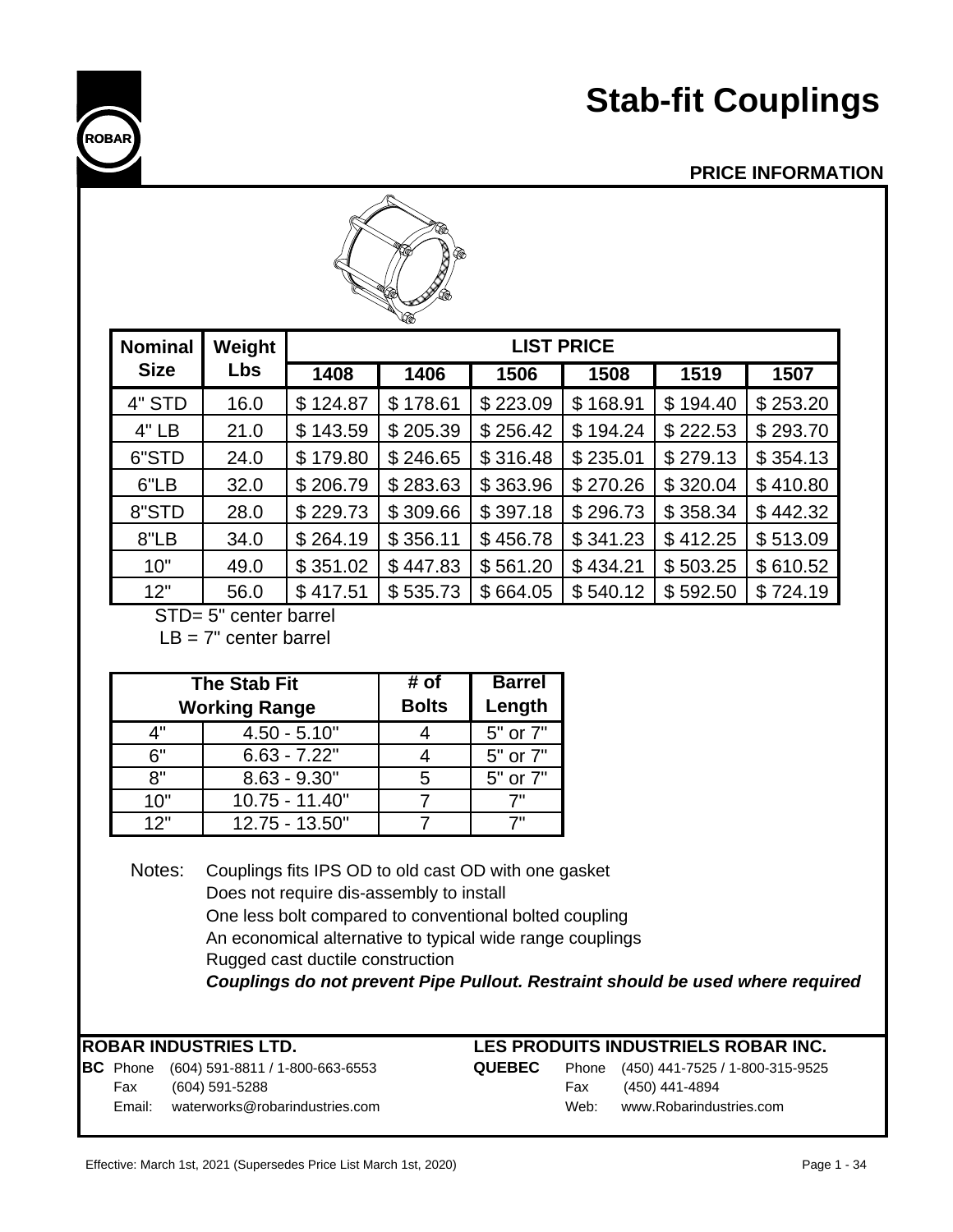

The 3800 Restrained Coupling is used for joining and restraining two plain end pipes of the same or dissimilar materials (Ductile Iron, Steel, PVC C900, and HDPE).

|                               |                                                  | <b>LIST PRICE</b>        |                                                                                                                                                                                                                                                                                          |                                  |               |                          |                                           |                                  |        |  |
|-------------------------------|--------------------------------------------------|--------------------------|------------------------------------------------------------------------------------------------------------------------------------------------------------------------------------------------------------------------------------------------------------------------------------------|----------------------------------|---------------|--------------------------|-------------------------------------------|----------------------------------|--------|--|
| <b>Nominal</b><br><b>Size</b> | Weight<br>Lbs.                                   |                          | <b>STANDARD</b><br>(C900 or DI Pipe)                                                                                                                                                                                                                                                     | <b>Transition</b><br>(STD x IPS) |               | <b>IPS x IPS</b>         |                                           | Add on for<br><b>SS Tie Rods</b> |        |  |
| 4"                            | 37                                               | \$                       | 324.68                                                                                                                                                                                                                                                                                   | \$                               | 339.55        | \$                       | 354.42                                    | \$                               | 114.97 |  |
| 6"                            | 50                                               | $\overline{\$}$          | 436.55                                                                                                                                                                                                                                                                                   | $\overline{\$}$                  | 455.43        | $\overline{\mathcal{S}}$ | 474.31                                    | $\overline{\$}$                  | 173.37 |  |
| 8"                            | 68                                               | $\overline{\mathcal{G}}$ | 566.75                                                                                                                                                                                                                                                                                   | \$                               | 593.70        | \$                       | 620.65                                    | \$                               | 173.37 |  |
| 10"                           | 86                                               | \$                       | 751.80                                                                                                                                                                                                                                                                                   | \$                               | 793.46        | $\boldsymbol{\theta}$    | 835.12                                    | \$                               | 229.93 |  |
| 12"                           | 104                                              | $\overline{\mathcal{S}}$ | 858.87                                                                                                                                                                                                                                                                                   | \$                               | 911.80        | \$                       | 964.73                                    | $\overline{\mathcal{S}}$         | 229.93 |  |
| Note:                         | 3/4" Diameter Tie Rods                           |                          | Up to 350 PSI Working Pressure<br>The use of a pipe wall stiffening insert (model 9626) is required for use on HDPE<br>Angular Deflection up to 5 degrees<br>Torque limiting twist off nuts<br>All gaskets are SBR. Other compounds available<br>Couplings are made of cast ductile iron |                                  |               |                          |                                           |                                  |        |  |
|                               | <b>ROBAR INDUSTRIES LTD.</b>                     |                          | Minimum 2 to 1 safety factor                                                                                                                                                                                                                                                             |                                  |               |                          | LES PRODUITS INDUSTRIELS ROBAR INC.       |                                  |        |  |
|                               | (604) 591-8811 / 1-800-663-6553                  |                          |                                                                                                                                                                                                                                                                                          |                                  | <b>QUEBEC</b> |                          | Phone (450) 441-7525 / 1-800-315-9525     |                                  |        |  |
| Phone<br>Fax<br>Email:        | (604) 591-5288<br>waterworks@robarindustries.com |                          |                                                                                                                                                                                                                                                                                          |                                  |               | Fax<br>Web:              | (450) 441-4894<br>www.Robarindustries.com |                                  |        |  |

## **EBAA 3800 Restrained Coupling**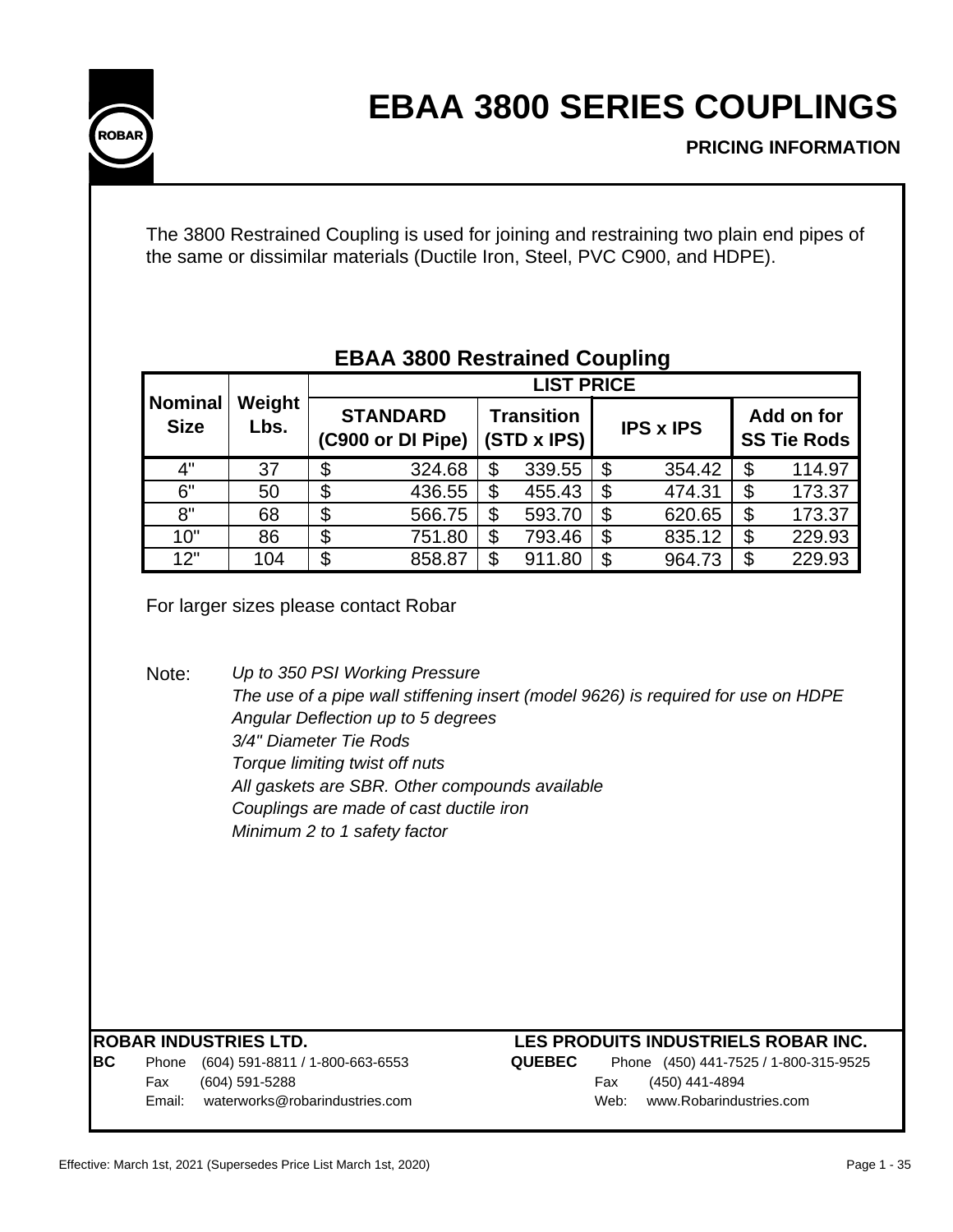

# **1180 ISOLATING BOOTS**

**PRICE INFORMATION**



## **Standard Sizes:**

4" to 24" Nominal Pipe OD Larger Sizes are available

## **USE:**

Robar 1180 Isolating boot are used in conjuction with ROBAR couplings to separate pipe ends in cathodically protected areas. Gasket length is 7"

## **Material Specification:**

**Boot:** NBR (Buna N) Rubber Compound for water service and high dieletric value. (ASTM D2000-80 AA 615).

| <b>Nominal</b><br><b>Pipe Size</b> |    | <b>LIST PRICE</b> |
|------------------------------------|----|-------------------|
| 4                                  | \$ | 41.59             |
| 6                                  | \$ | 55.65             |
| 8                                  | \$ | 67.00             |
| 10                                 | \$ | 100.39            |
| 12                                 | \$ | 112.25            |
| 14                                 | \$ | 128.49            |
| 16                                 | \$ | 147.86            |
| 18                                 | \$ | 161.12            |
| 20                                 | \$ | 180.23            |
| 22                                 | \$ | 201.61            |
| 24                                 | \$ | 214.84            |

### **ROBAR INDUSTRIES LTD.**

| BC | Phone (604) 591-8811 / 1-800-663-6553 | <b>QUEBEC</b> |      | Phone (450) 441-7525 / 1-800-315-9525 |
|----|---------------------------------------|---------------|------|---------------------------------------|
|    | Fax (604) 591-5288                    |               |      | Fax (450) 441-4894                    |
|    | Email: waterworks@robarindustries.com |               | Web: | www.Robarindustries.com               |

## **LES PRODUITS INDUSTRIELS ROBAR INC.**

| Phone | (450) 441-7525 / 1-800-315-95 |
|-------|-------------------------------|
| Fax   | (450) 441-4894                |
| Web:  | www.Robarindustries.com       |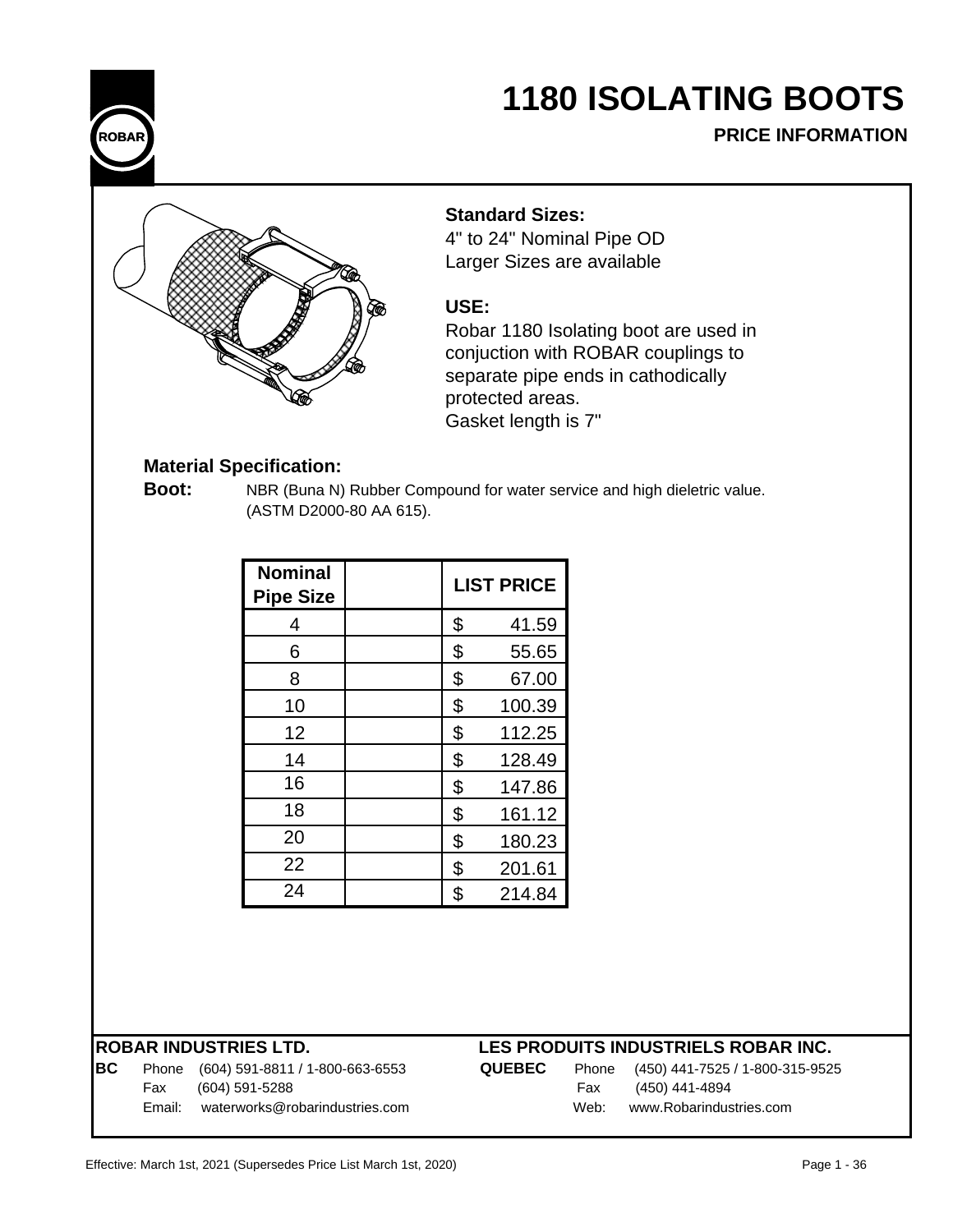

# **1410 & 1510 COUPLING END CAPS**

**PRICE INFORMATION**



**Standard Sizes:**

4" to 10" Nominal Pipe OD

## **USE:**

Robar 1410 & 1510 End Caps are used in conjuction with a standard ROBAR coupling (ordered separately) for the purpose of: Temporary stops for mains to be extended in the future

### **MATERIAL SPECIFICATION**

| CAP:     | Cast Ductile Iron (ASTM A536)              |
|----------|--------------------------------------------|
| PLUG:    | Cast Iron - 2"IP square head               |
| COATING: | 1410 - two coats of Enamel                 |
|          | 1510 - Corrosion Protective Epoxy Coated ( |

1510 - Corrosion Protective Epoxy Coated (AWWA C-213).

 For an enamel coated 8" End Cap, the ordering code is: 1410 - 8"

| <b>Nominal</b>   | Cap  | <b>LIST PRICE</b><br><b>Outlet Plug</b> |  |        |  |        |
|------------------|------|-----------------------------------------|--|--------|--|--------|
| <b>Pipe Size</b> | OD   | Quantity                                |  | 1410   |  | 1510   |
|                  | 5.1  |                                         |  | 72.16  |  | 89.53  |
|                  | 7.1  |                                         |  | 80.80  |  | 99.08  |
|                  | 9.3  |                                         |  | 108.18 |  | 130.67 |
| 10               | 11.4 |                                         |  | 161.96 |  | 195.21 |

Note: End capped coupling must be restrained to resist hydraulic end thrust

## **BC** Phone (604) 591-8811 / 1-800-663-6553 **Q** Fax (604) 591-5288 Email: waterworks@robarindustries.com

| <b>UEBEC</b> |      | Phone (450) 441-7525 / 1-800-315-9525 |
|--------------|------|---------------------------------------|
|              | Fax  | (450) 441-4894                        |
|              | Web: | www.Robarindustries.com               |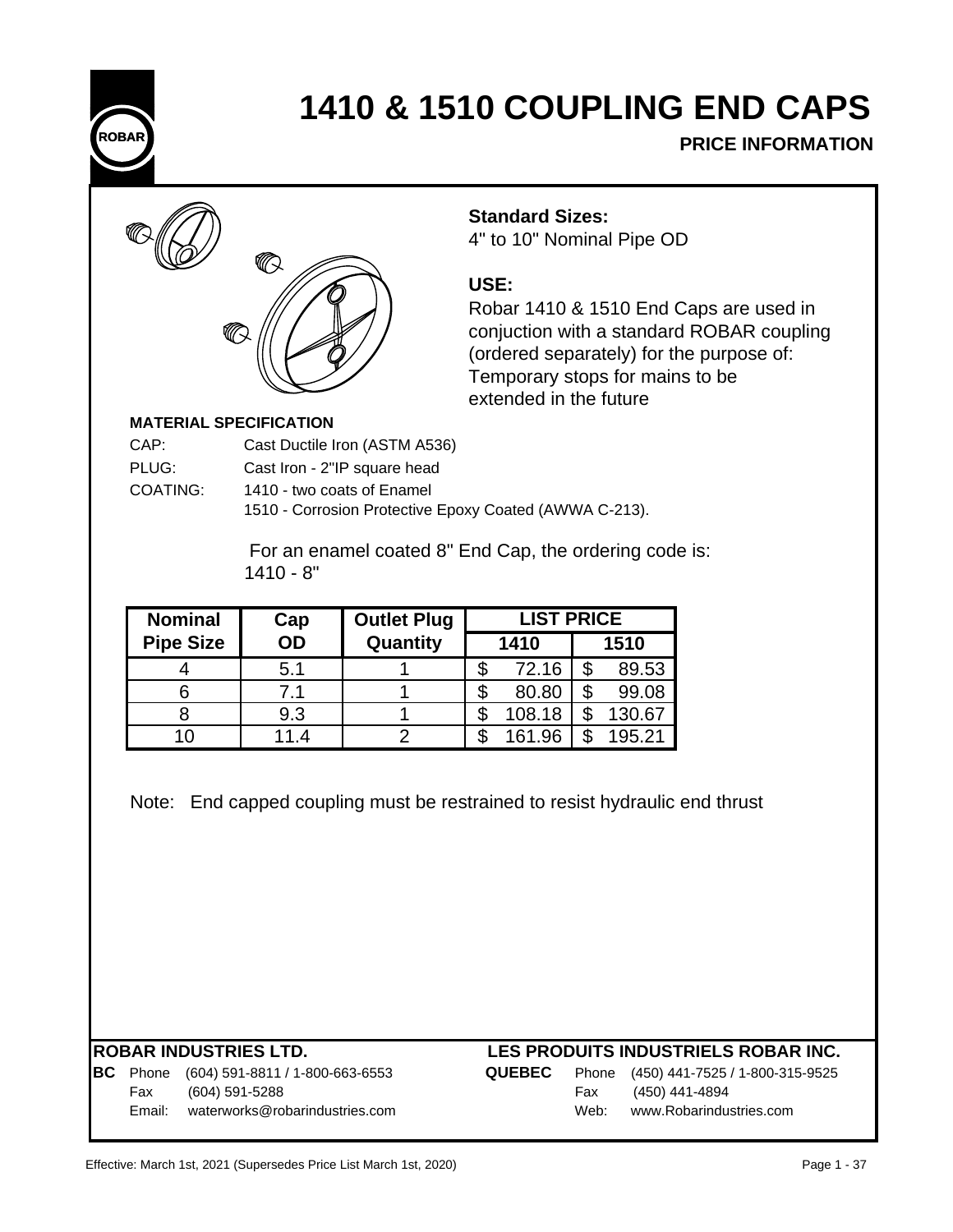

# **1606 STAINLESS STEEL COUPLINGS**

**PRICE INFORMATION**



|                                              |                                            |                     |                      | <b>LIST PRICE</b>    |                      |                      |
|----------------------------------------------|--------------------------------------------|---------------------|----------------------|----------------------|----------------------|----------------------|
| <b>Nominal</b><br><b>Pipe</b><br><b>Size</b> | <b>Maximum</b><br><b>Pressure</b><br>(PSI) | Style 1<br>6" Shell | Style 1<br>12" Shell | Style 2<br>12" Shell | Style 3<br>18" Shell | Style 3<br>24" Shell |
| 4                                            | 150                                        | 141.51<br>\$        | \$256.60             | \$413.26             |                      |                      |
| 6                                            | 150                                        | \$154.34            | \$281.38             | \$448.63             |                      |                      |
| 8                                            | 150                                        | \$181.70            | \$301.64             | \$478.25             |                      |                      |
| 10                                           | 150                                        |                     | \$326.30             | \$506.42             |                      |                      |
| 12                                           | 150                                        |                     | \$370.73             | \$539.05             |                      |                      |
| 14                                           | 125                                        |                     | \$421.11             | \$573.37             |                      |                      |
| 16                                           | 100                                        |                     |                      |                      | \$1,145.51           | \$1,454.36           |
| 18                                           | 100                                        |                     |                      |                      | \$1,206.25           | \$1,528.44           |
| 20                                           | 100                                        |                     |                      |                      |                      | \$1,701.63           |
| 22                                           | 100                                        |                     |                      |                      |                      | \$1,758.15           |
| 24                                           | 100                                        |                     |                      |                      |                      | \$1,818.44           |

Note: Other sizes and pressure ratings available Bolt torque limit for all sizes is 80 ft/lbs ROBAR 9626 Adjustable stainless steel Inserts are recommended for use on HDPE 4.80"OD is the minimum OD 1606 Couplings can be sized to fit

**BC** Phone (604) 591-8811 / 1-800-663-6553 **QUEBEC** Phone (450) 441-7525 / 1-800-315-9525 Fax (604) 591-5288 Fax (450) 441-4894 Email waterworks@robarindustries.com Web: www.Robarindustries.com